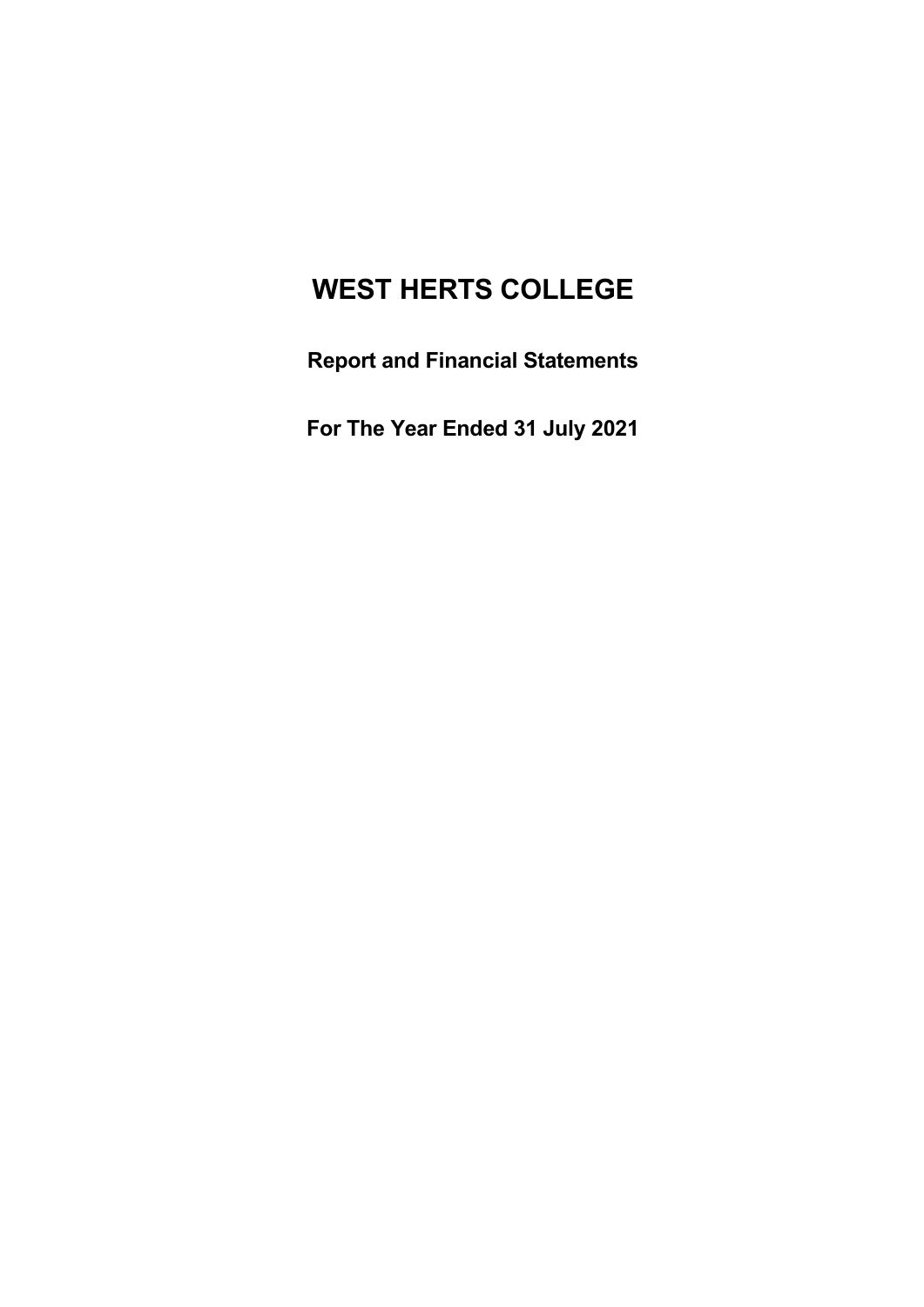# **CONTENTS**

|                                                                       | Page(s)   |
|-----------------------------------------------------------------------|-----------|
| <b>Operating and Financial Review</b>                                 | $3 - 16$  |
| <b>Professional Advisors</b>                                          | 16        |
| Statement of Corporate Governance and Internal Control                | $17 - 24$ |
| Statement of Regularity, Propriety and Compliance                     | 25        |
| Statement of Responsibilities of the Members of the Corporation       | 26-27     |
| Independent Auditor's Report to the Corporation of West Herts College | 28-32     |
| Independent Reporting Accountant's Report on Regularity               | 33-34     |
| Statements of Comprehensive Income and Expenditure                    | 35        |
| <b>Statement of Changes in Reserves</b>                               | 36        |
| <b>Balance Sheets</b>                                                 | 37        |
| <b>Statement of Consolidated Cash Flows</b>                           | 38        |
| Notes to the Financial Statements                                     | 39-60     |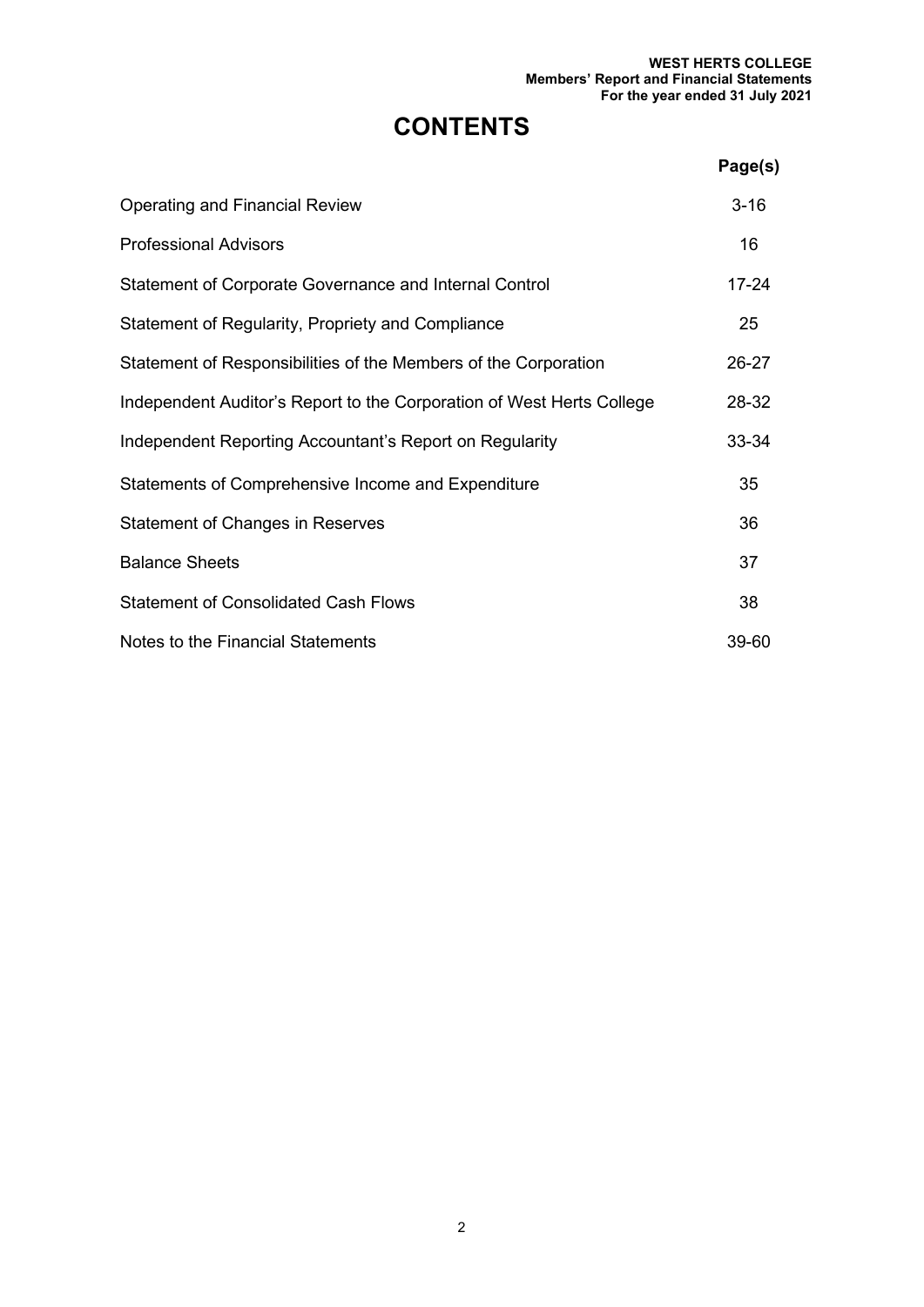# **Operating and Financial Review**

# **Introduction**

The members of the Corporation present their report and the audited financial statements for the year ended 31 July 2021.

The Corporation was established under the Further and Higher Education Act 1992 for the purpose of conducting West Herts College ('the College' or 'WHC'). The College is an exempt charity for the purposes of Part 3 of the Charities Act 2011, and is regulated by the Secretary of State for Education.

At midnight on 31 January 2019, West Herts College merged its activities with those of Barnfield College under a Type B merger. At that time/date, all assets, liabilities and activities of Barnfield College transferred to West Herts College as the continuing College, and Barnfield College as a separate legal entity was dissolved. West Herts College continues as a single legal entity and throughout this report will be referred to as the 'College' unless otherwise stated. Additionally, the brand of Barnfield College continues to be used, as this is recognised in its respective localities.

The College has a subsidiary called Together Training Limited in which it owns more than 50% of the issued shares. The company is limited by shares and is registered in England and Wales (Company Registration Number 09975696). Its principle activity is to deliver apprenticeship programmes to levy-paying employers. Throughout this report the College and subsidiary combined will be referred to as the 'Group' unless otherwise stated.

This operating and financial review comprises the following items:

- Overview of provision;
- Public benefit statement;
- Strategic plan;
- College performance;
- Performance indicators;
- Financial health;
- Treasury policies and objectives;
- Reserves policy;
- Future developments;
- Principal risks and uncertainties:
- Stakeholder relationships:
- Staff and student involvement;
- Equal opportunities and employment of disabled persons;
- Disability statement; and
- Post balance sheet events.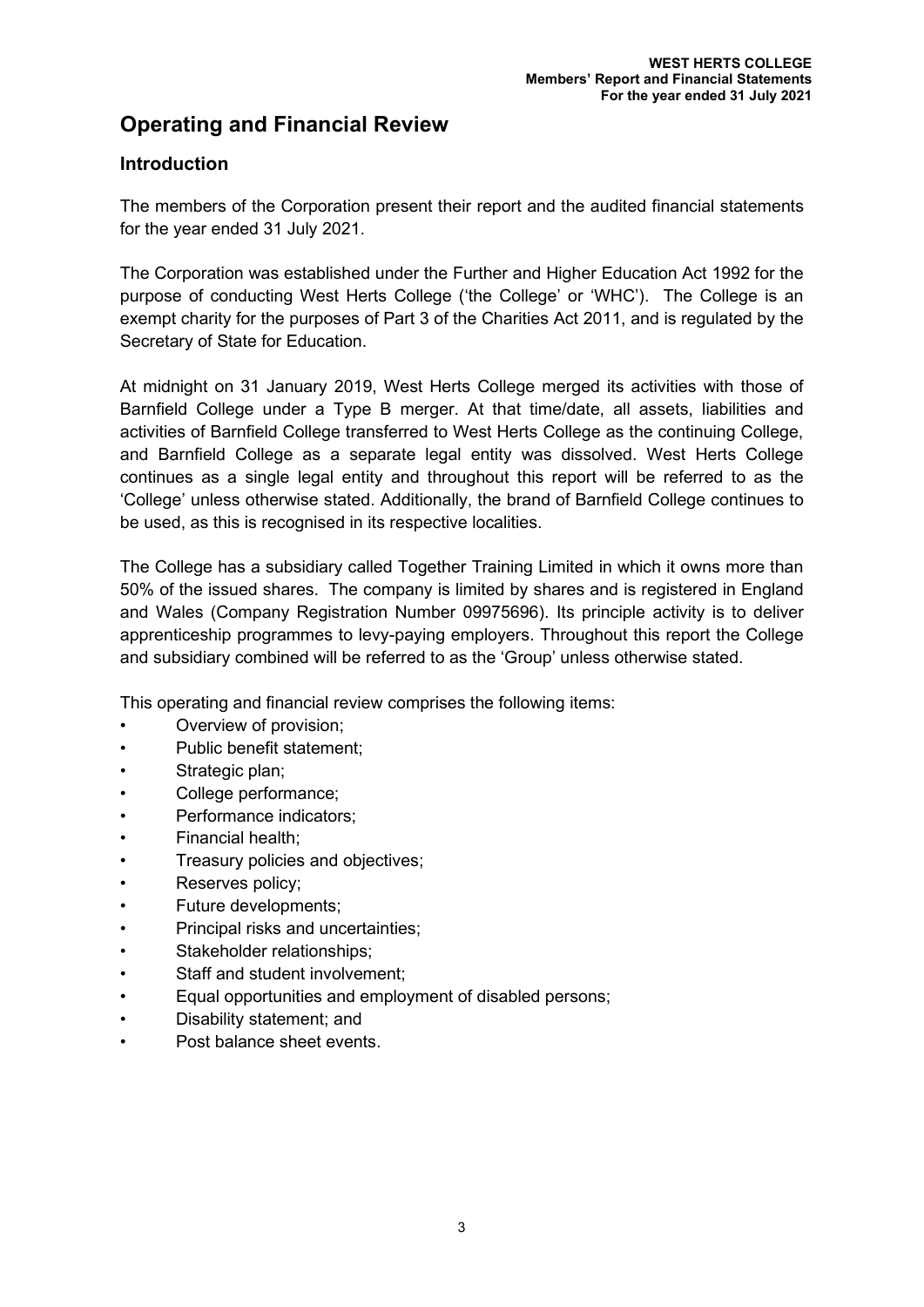# **Overview of provision**

The College provides technical and professional education and training to develop the skills individuals need to gain employment, increase their earning potential, and improve their life chances in general. Its principle area of operations is the delivery of full-time vocational Study Programmes to students aged between 16 and 18 years of age, with there being more than 6,000 such students enrolled at the College during 2020/21.

All full-time students on study programmes access work-experience through the College's GAP initiative as part of their Study Programme to further develop their employability skills and general understanding of work-place expectations. This work experience was however, severely impacted by the Covid -19 pandemic in 2020-21. To support this area, the College has established some outstanding links with employers that are of significant benefit to the College and its students. Furthermore, working in partnership with employers, the College has developed Study Programmes to provide a pipeline of recruits needed with specific skills and expertise.

Study Programmes also include English and Maths qualifications for those students who have not achieved the Level 2 threshold.

Alongside the full time Study Programmes delivered to 16 to 18 year olds, the College delivered a broad range of further education, community learning and leisure courses to more than 3,100 adults in 2020/21. The College also provides bespoke provision to support young people who are NEET (Not in Education, Employment or Training) working in partnership with the Prince's Trust.

An important part of the College's work is the delivery of apprenticeship provision. In 2020/21 Apprenticeship Frameworks and Standards were delivered to over 480 learners at Intermediate, Advanced and Higher-levels with the majority of apprentices enrolled onto apprenticeships in construction and engineering. In order to expand further into the apprenticeship market, and to exploit the potential opportunities for growth resulting from the introduction of the apprenticeship levy, the College entered into a partnership with Oaklands College in January 2017 to deliver apprenticeship training through a jointly owned company, Together Training Ltd. Together Training Ltd continued to grow in 2020/21, its fourth full year of trading, and was instrumental in 233 apprenticeship enrolments. The company made its first trading profit in 2019/20 and also made a profit in 2020/21. With its strong start in 2021/22 this successful trading is expected to continue in the year ahead.

In addition to its Further Education provision, the College delivered Higher Education provision to over 340 Higher Education enrolled students in 2020/21. These students were enrolled onto Foundation Degrees delivered in partnership with the University of Hertfordshire or the University of Bedfordshire, or onto a range of Higher National Diplomas (HNDs) delivered directly by the College.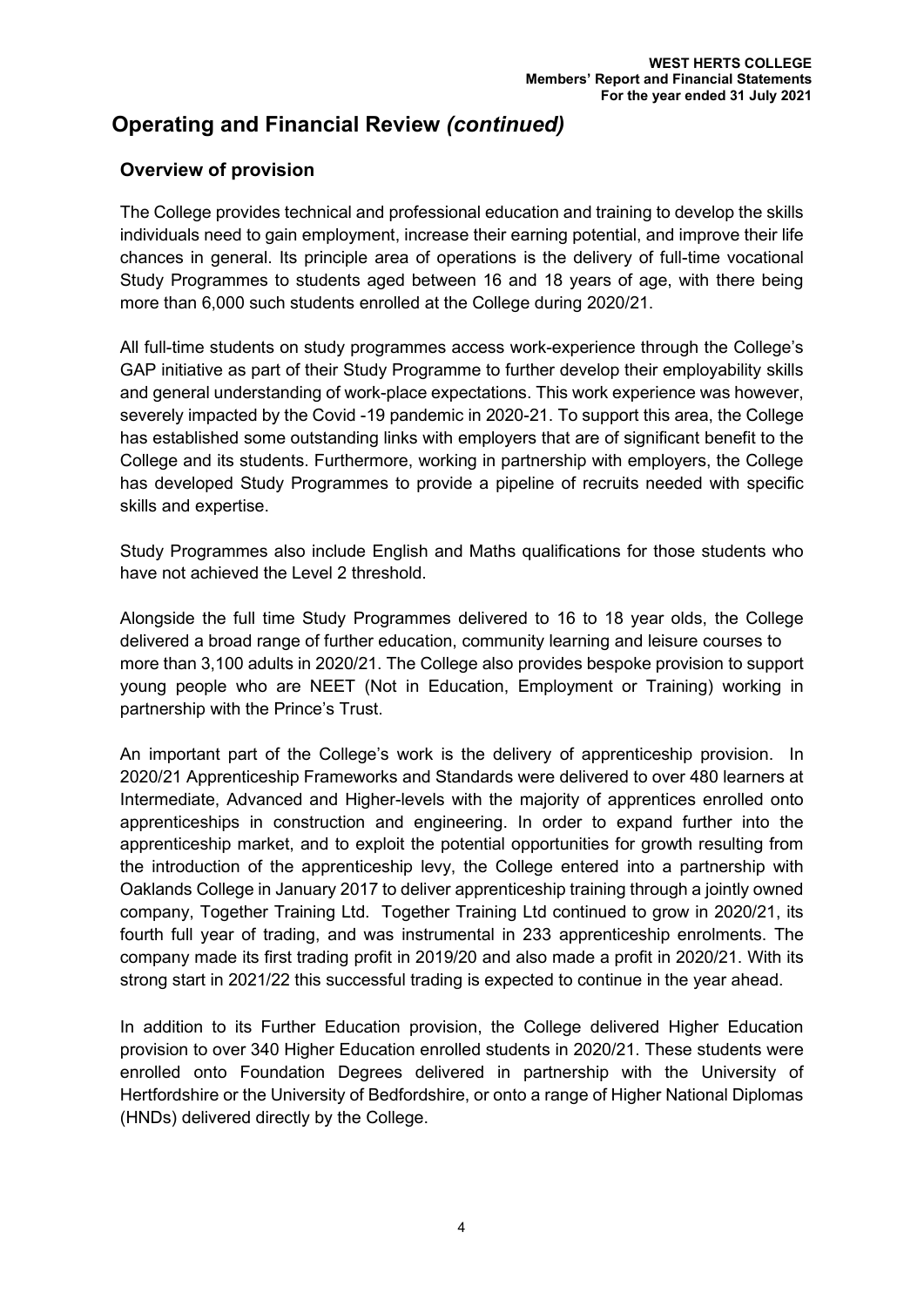# **Overview of provision** *(continued)*

The College continues to develop links with a range of key community leaders, recognising itself as a key asset to the communities it serves. The College also maintains a thorough understanding of local labour market needs and opportunities to ensure students are aspiring to realistic destinations in a range of industries and occupations.

The College is committed to establish stronger relationships with external key stakeholders and create the financial health needed to invest in the further development of the College. In addition, the College places great importance on its values, attitudes and behaviours, recognising them as factors that are critical to the College's achievements, successes, ambitions and plans.

Ofsted undertook a monitoring visit at the College in October 2020. The review was focused on how well the college was responding to the challenges of the Covid-19 pandemic. The Inspectors were fully satisfied students were safe, that the College was making appropriate adaptations to the curriculum in response to Covid-19, and that students were receiving the support they need to develop their knowledge and skills on-campus and online. The inspectors also commented on the positive student behaviour they observed during the visit. The Corporation was pleased with this report and positive outcomes given the unprecedented and challenging circumstances of the pandemic.

In September 2020, we opened our new Construction and Engineering Centre at our Hemel Hempstead Campus. This new, multi-million-pound, state of the art building, replaced the Kings Langley campus, which has now been sold.

The unprecedented Covid-19 pandemic brought many challenges, to which the College has effectively responded. Remote working was implemented for staff and remote learning for students from January 2021 to March 2021. The college was open for a small number of students during this period. The College re-opened to all students in a Covid-secure environment from March 2021. The College has followed the Government's guidance throughout the pandemic and works closely with Public Health England. The College's Covid-19 risk register enabled leaders and managers to manage the College via the operational and financial turbulence caused by severe levels of disruption.

## **Public benefit statement**

In setting and reviewing the College's strategic objectives, the Corporation has had due regard for the Charity Commission's guidance on public benefit and particularly upon its supplementary guidance on the advancement of education. The guidance sets out the requirement that all organisations wishing to be recognised as charities must demonstrate, explicitly, that their aims are for the public benefit. Specifically, the College subscribes to the following statement concerning its commitment to the delivery of public value within the community it serves.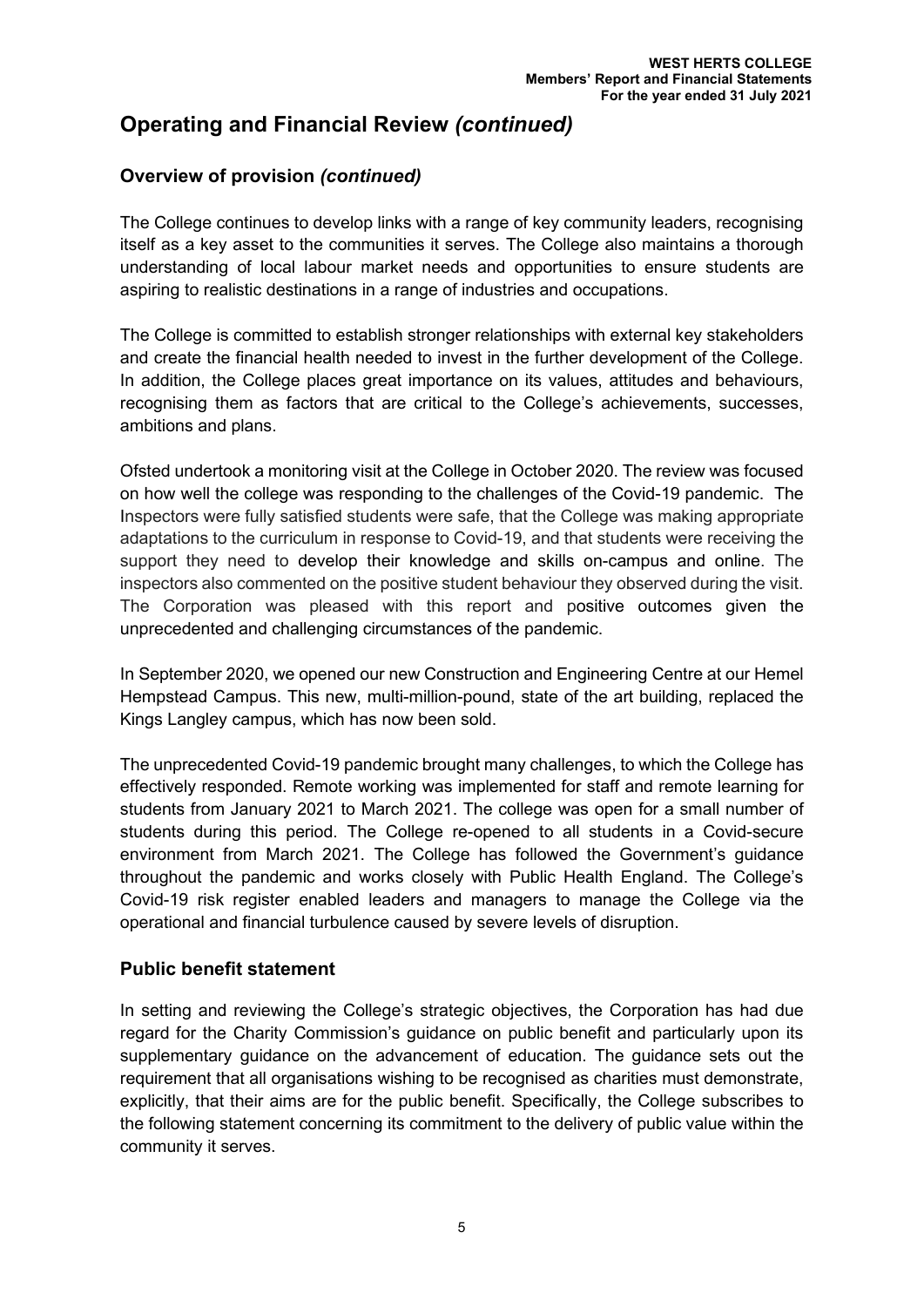# **Public benefits statement (continued)**

"*We will provide a broad range of provision and services to meet the needs, interests and aspirations of the communities we serve."*

The new College: -

- Will inspire interest in lifelong learning, working with people to develop the skills and experiences needed for success in life and at work. We commit to this in the knowledge that: -
	- Professional skills are central both to individual earning power and the collective productivity of our local economies;
	- English and maths skills are essential to accessing opportunities; and
	- The aspirations of many in our communities are challenged by the high cost of living.
- Will engage with as many people and organisations as possible, working in partnership whenever this is most appropriate for maximising benefits across our communities, with the views of these stakeholders represented at College Board level.
- Will recognise our responsibilities as a community asset for the people we serve. Understanding community issues and making a meaningful contribution to providing solutions to these challenges is central to this commitment.
- Will maintain a thorough understanding of local labour markets and facilitate, positive relationships between employers and prospective employees.
- Will value community well-being and are fully committed to providing lifelong learning opportunities through a range of courses that enable people to pursue personal interests and passions.
- Will ensure the College secures and develops a workforce that is able to provide the skills and experiences required to deliver provision of the highest quality.
- Will be professional in all undertakings and accessible whenever possible, providing a safe and welcoming place for local people to gather and engage in learning and recreational activities, whether organised by the College or appropriate stakeholders.
- Will take responsible decisions, utilising public funds appropriately and always seeking to prioritise expenditure and investment to benefit local people and our communities.

## **Strategic Plan**

Following the merger with Barnfield College, the College approved a new Strategic Plan 2018-21. Central to this plan is its vision to play a leading role in transforming life chances. The College's mission, shared values and aims are set out below: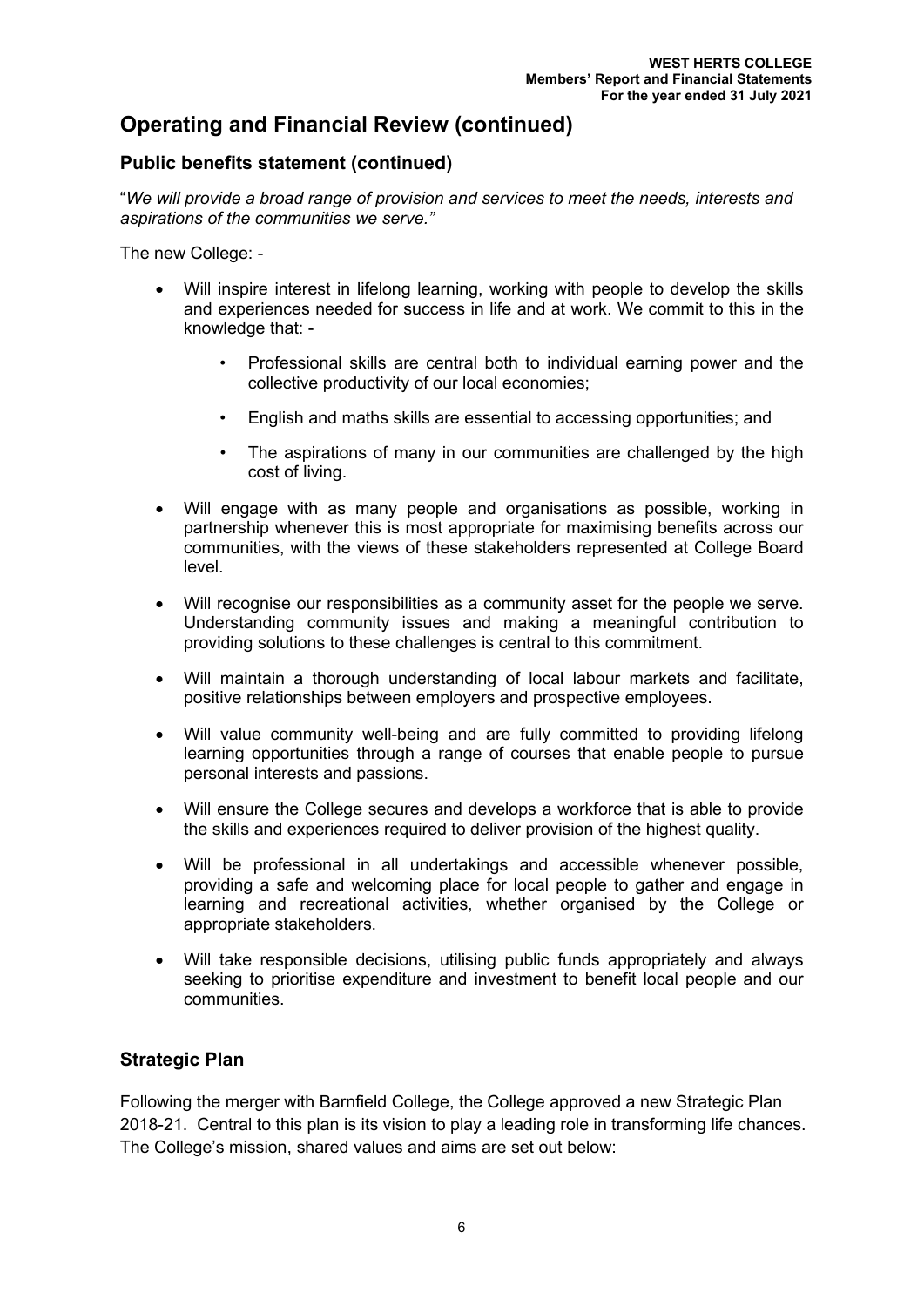# **Strategic Plan** *(continued)*

## Mission

The New College will inspire achievement and success in ways which stimulate:

- A competitive edge in our students;
- A spirit of enterprise and innovation across our communities; and
- Growth in our local economy and communities

## Shared Values

# Focus

- Lifelong: Our services will be relevant and accessible to people throughout their lives
- Future proofed: We will anticipate emerging careers and target these priority skills
- Achievement: Ambition and resilience will be cornerstones of our students' sustainable success

# Behaviour

- Accountable: Our evidence-based decisions will deliver value for money for everyone we serve
- Respectful: We will encourage open communication enabling all in our communities to flourish
- Integrity: Our civic responsibility will combine ethical practices with a focus on social and economic priorities.

The plan also sets out the following seven strategic aims:

Aim 1: Students: Students will be equipped with the skills they need to maximise opportunities in life and at work

Aim 2: Employees:Employees will reach their full potential for creating transformative life chances for students

Aim 3: Communities:The New College will be rooted in its local economies, boosting productivity and delivering growth across key income streams

Aim 4: Finance:The New College will sustain the financial strength required to deliver high-quality services in response to new challenges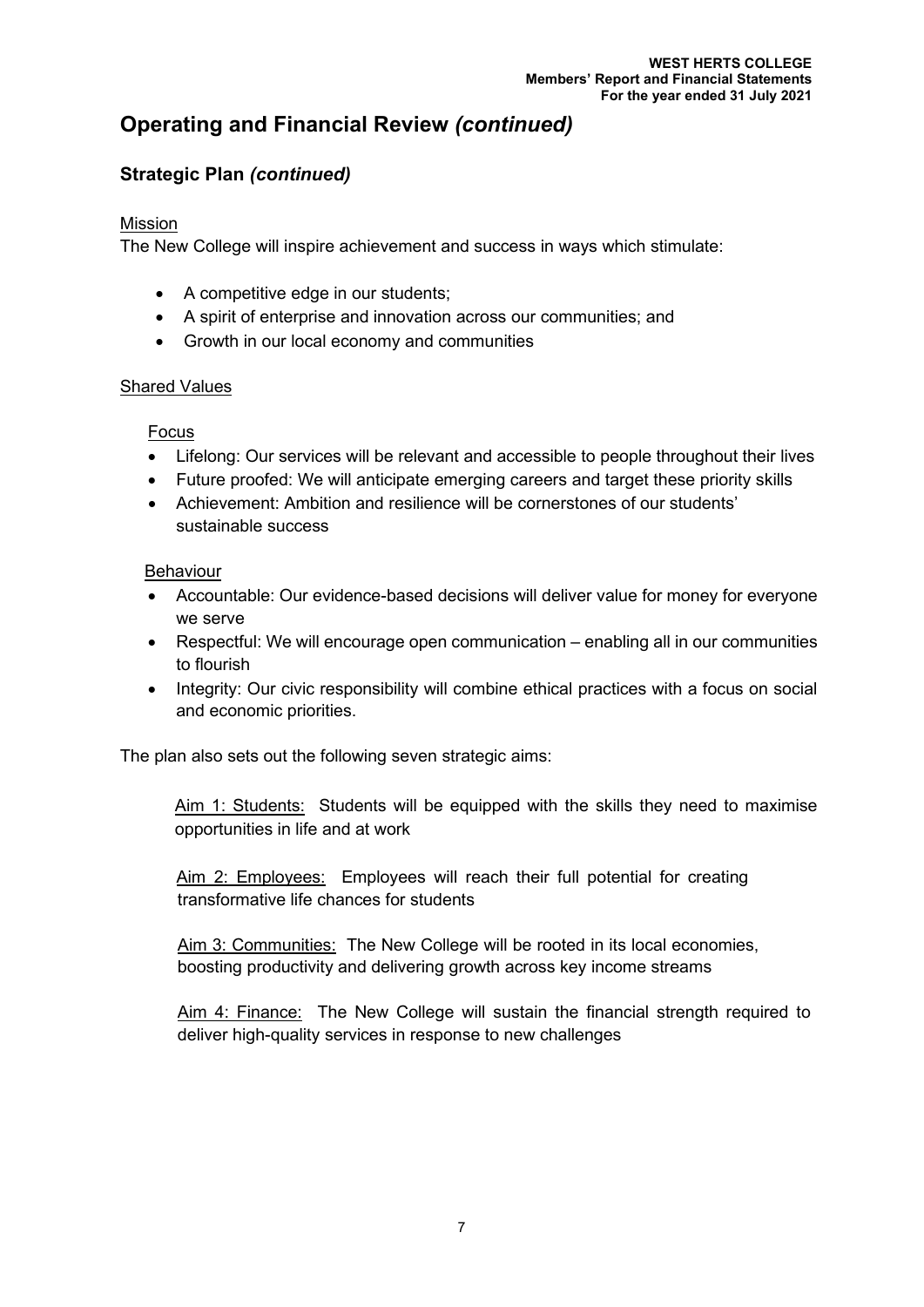# **Strategic Plan** *(continued)*

Aim 5: Niche Curriculum Specialisms: The New College will be known as a specialist skills provider supporting niche sectors with high growth potential

Aim 6: Dynamic Public Partnerships: The New College will build partnerships and stakeholder coalitions:

- Focusing organisational capabilities on immediate skills needs
- Developing the longer-term aspirations of young people and adults

Aim 7: College Estate Development. The College Estate in Luton will: -

- Provide a fit-for-purpose campus that facilitates the delivery of modern skills aligned to local and regional labour market needs
- Enable future growth by attracting and retaining a wider range of students and businesses

Each of these aims will be assessed against measures of success which will be evaluated at key stages in the plans progress.

## **Performance indicators**

As part of its 2018/19 Self-Assessment Review, the College identified four key areas for improvement in 2019/20 against which various targets were set. Following the national examination changes that were introduced in 2019-20 as a result of the Covid-19 pandemic, the College did not hold verified data to measure the outcome against these targets. The targets have therefore been carried forward to 2020-21. These targets and the outturn for 2020-21 are included in the table below.

| <b>Area for Improvement</b> | <b>Target</b>                                             | Outturn                                                                                                                                                                                                                                                                                                                                                                                                                                                                                                                                                                                                                                    |
|-----------------------------|-----------------------------------------------------------|--------------------------------------------------------------------------------------------------------------------------------------------------------------------------------------------------------------------------------------------------------------------------------------------------------------------------------------------------------------------------------------------------------------------------------------------------------------------------------------------------------------------------------------------------------------------------------------------------------------------------------------------|
| <b>English and Maths</b>    | At least 85% of students will<br>attend lessons regularly | C80% of students attend<br>classroom-based English and<br>Maths lessons routinely; c85% of<br>students engage with online<br>learning modules remotely.<br>The College continues to provide<br>students with a range of English<br>and Maths teaching and learning<br>solutions to maximise their<br>engagement. Over the past year,<br>students have been supported<br>highly effectively through<br>classroom-based learning, online<br>learning via the College's new<br>learning platform, Century, and<br>through the provision of<br>additional small-group and 1:1<br>sessions. Students are positive<br>about the range of options |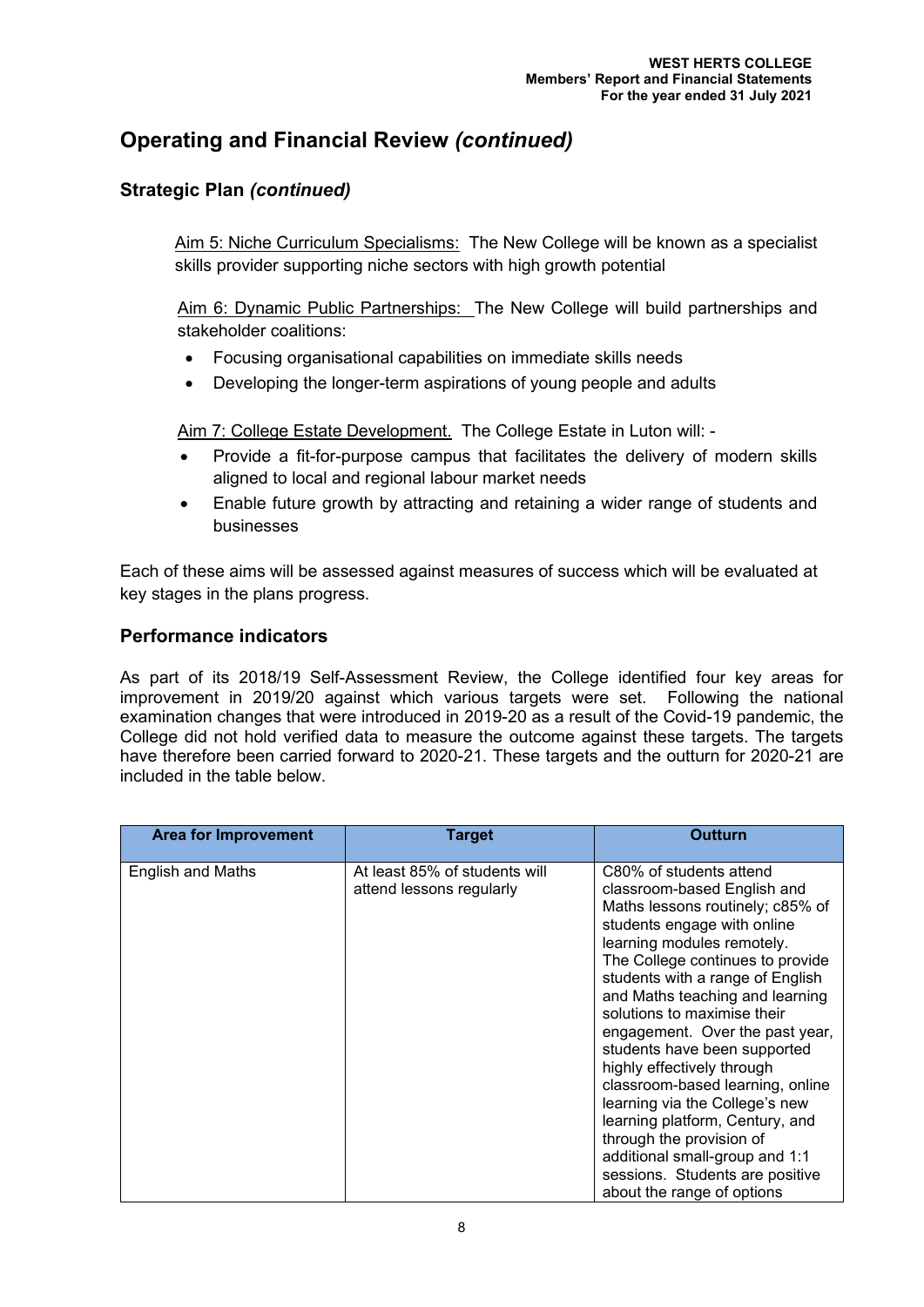|                                                              |                                                                                                         | available to them. In addition, to<br>GCSE qualifications in the<br>subjects, students access<br>additional 'Skills Awards' in the<br>subjects that focus on the specific<br>skills they need for their next<br>steps.                                                                                                                                                                                                                                                                                                                                             |
|--------------------------------------------------------------|---------------------------------------------------------------------------------------------------------|--------------------------------------------------------------------------------------------------------------------------------------------------------------------------------------------------------------------------------------------------------------------------------------------------------------------------------------------------------------------------------------------------------------------------------------------------------------------------------------------------------------------------------------------------------------------|
| <b>Personal Qualification Target</b><br>Grades (Value Added) | At least 65% of students will<br>Qualification<br>achieve<br>their<br><b>Personal Target Grades</b>     | 67% of students achieved their<br>person target qualification grade.<br>number of students<br>A<br>high<br>continue<br>achieve<br>to<br>their<br>qualifications and personal target<br>grades year on year. In addition<br>to these achievements, students<br>gain a broad range of additional<br>qualifications and skills that are<br>specifically designed to enable<br>them realise their first-choice job<br>and/or university place                                                                                                                          |
| <b>Adult Learners</b>                                        | At least 85% of adult students will<br>achieve their qualifications (of<br>starts)                      | Barnfield College: 88.8%<br>West Herts College: 86.2%<br>WHC Group: 87.2%<br>Sub-contracted provision: 97.9%<br>A very high number of Adult<br>students continue to achieve their<br>qualifications year on year. The<br>College's Adult curriculum offer is<br>fully aligned to local labour market<br>needs and enables individuals to<br>reskill for new careers, upskill to<br>advance their existing skills, and<br>develop the basic employability<br>qualifications and skills they need<br>to enter employment following<br>prolonged periods of absence.  |
| <b>Specific Groups</b>                                       | The<br>qualification<br>achievement<br>rates for specific groups will be<br>within 5% of other students | Caribbean; Irish; Other Black;<br>Children Looked After;<br>report<br>achievement rates that are more<br>than 5% lower than their peers.<br>monitors<br>the<br>The<br>College<br>performance of all specific groups<br>in-year and as part of the annual<br>self-assessment process. In the<br>vast majority of cases, the<br>achievement rates for students<br>from specific groups is in line with<br>other students. The College has<br>a strong track record of supporting<br>hard-to-reach<br>students<br>into<br>education and on to positive next<br>steps. |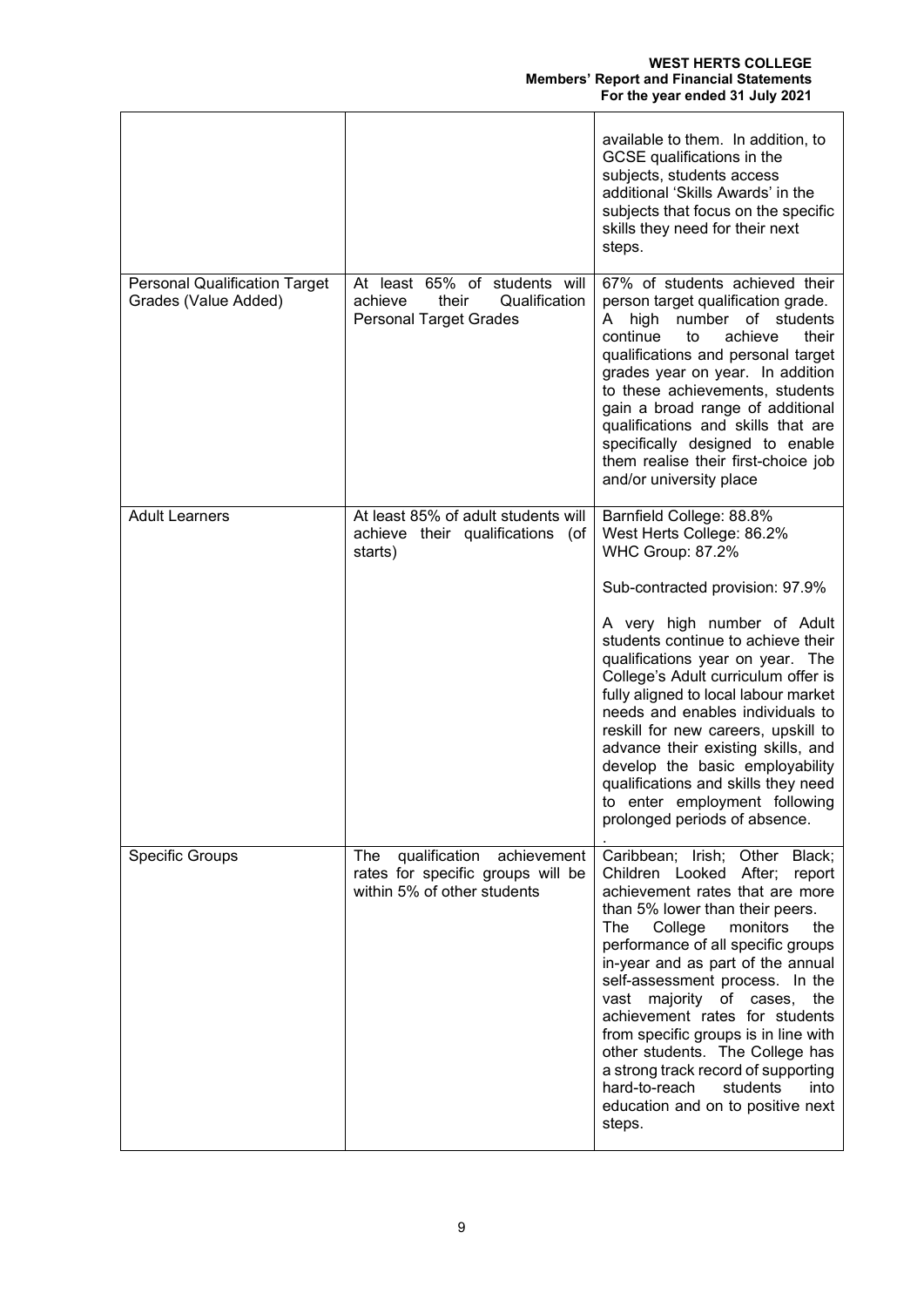# **Financial Health**

## a. Financial Performance

The Group generated a surplus before exceptional items for 2020/21 of **£1.413m** (2019/20 deficit £0.611m).

For the purposes of the College's loan covenants, FRS102 pension charges of **£2.276m** are excluded, giving a revised Group surplus before tax for the year of **£3.689m**. This is outlined in the table below:

|                                                                                                  | £000  |
|--------------------------------------------------------------------------------------------------|-------|
| College Group - Surplus before exceptional items                                                 | 1,413 |
| FRS 102 - Enhanced Pension net interest (note 20)                                                | 57    |
| FRS102 - Net interest on Pension Fund assets (note 22)                                           | 559   |
| FRS102 - Pension cost (note 22)                                                                  | 1,660 |
| College Group - Surplus excluding FRS102 pension adjustments &<br>exceptional items and taxation | 3,689 |

The College also made a surplus of £3.027m on the sale of the land at New Bedford Road Campus. The value and the associated accumulated depreciation have been written out of the financial statements.

## b. Liquidity

At 31 July 2021, the College Group had **£32.746m** in total cash at bank and in hand and in short term deposits. This cash is temporarily high due to the Barnfield Redevelopment Project and is £13.019m more than the £19.727m cash held as at 31 July 2020.

The College's £27.746m cash balance at 31 July 2021 is equivalent to 244 cash days and, when contrasted against its current liabilities at 31 July 2021 of £7.644m, represents a high level of solvency as exemplified by the College's current ratio at this date of 5.56. The cash balance with the short-term deposit balance of £5m provides the College and the Group with reserves which it can invest to develop and protect its business in the coming years, and ensures that the College and the Group achieves the highest possible liquidity score in its Education and Skills Funding Agency financial health assessment.

## c. Gearing

The College had borrowings of £6.513m at 31 July 2021, of which £0.505m is payable in 2021/22. All College's borrowings are long-term loans and are due to be repaid in full by 2032. As a result, the College's borrowing represents 6**%** of College's net assets (excluding pension liabilities). £5.076m of the College's borrowings are subject to a fixed interest rate, the earliest of which expires in 2024, providing further stability to the College Group's finances.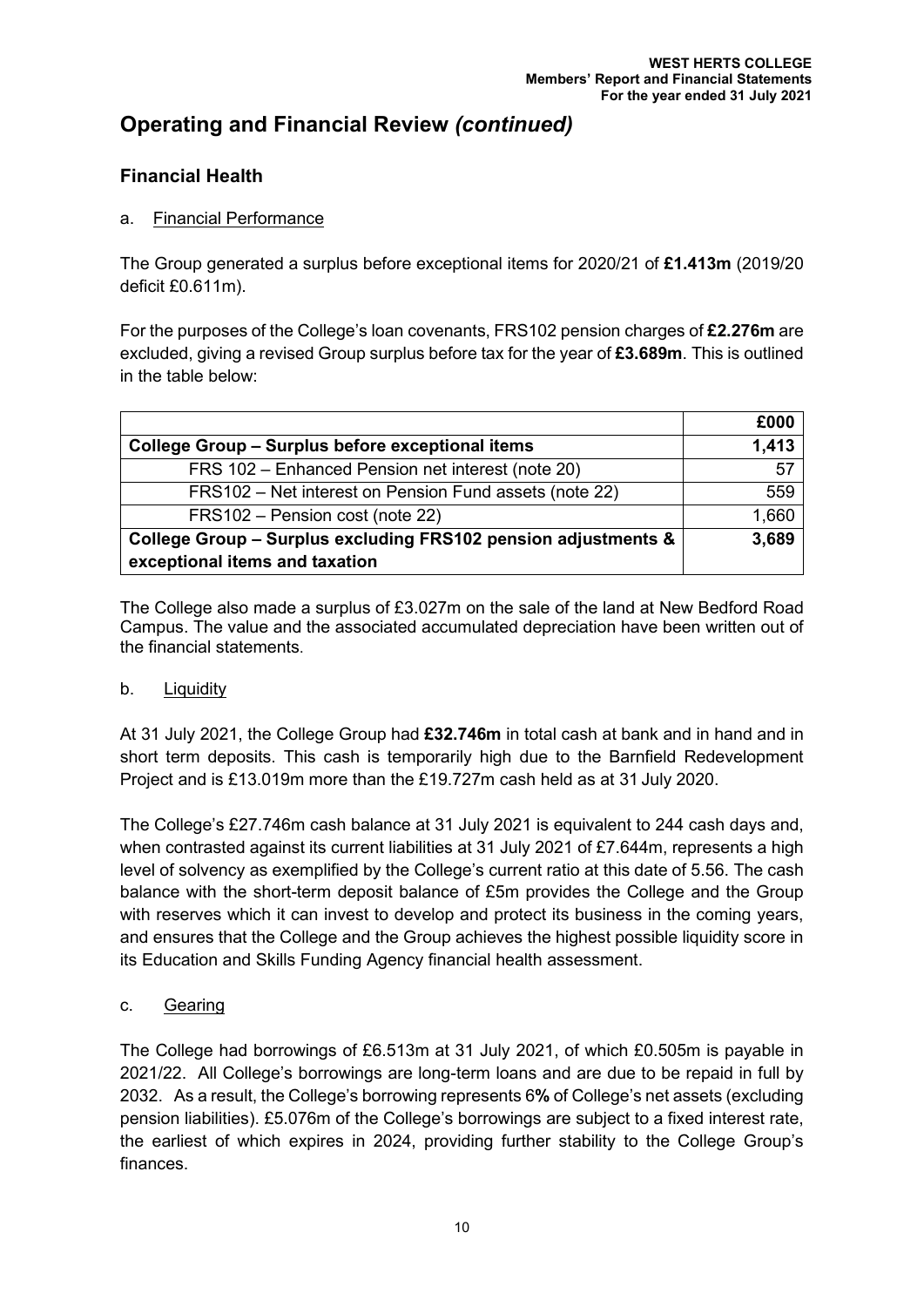# **Financial Health** *(continued)*

### d. Loan Covenants

The College is required to adhere to five covenants as part of its long-term loan agreement with its Bank. The College retains a high degree of headroom on all five covenants.

### e. Covid-19

The Covid-19 pandemic significantly impacted the College's income and expenditure during 2020-21. Key variances included additional income that was allocated to the College after the budget was set, the Covid-19 impact on student enrolment, a reduction in commercial income, and an underspend on pay, and supplies and services. The reduction in expenditure exceeded the reduction in income and the overall impact was favourable. The College received £42k from the Coronavirus Job Retention Scheme to part fund the cost of staff working in commercial activity areas who were furloughed.

### f. Overall

The ESFA's overall financial health assessment for the College was rated as **outstanding** in 2020/21. This comprised individual outstanding ratings for liquidity, performance and gearing. The Group and College therefore has a sound financial foundation to develop its business and to respond to future pressures. Furthermore, its current financial health, alongside future forecasts and financial plans confirm that the Group and the College are a 'going concern'.

## **Treasury Policy and Objectives**

Treasury management is the management of the College's cash flows, its banking, money market and capital market transactions; the effective control of the risks associated with those activities; and the pursuit of optimum performance consistent with those risks.

The College has a separate treasury management policy in place which is reviewed by the Corporation each year. All borrowing requires the authorisation of the Corporation and shall comply with the requirements of the Financial Memorandum.

# **Reserves Policy**

The Group and the College will maintain sufficient reserves to ensure that it remains stable and sustainable for the foreseeable future, whilst not setting aside excessive resources which could better be deployed to further its business. Furthermore, it maintains reserves at levels that are consistent with its loan covenants.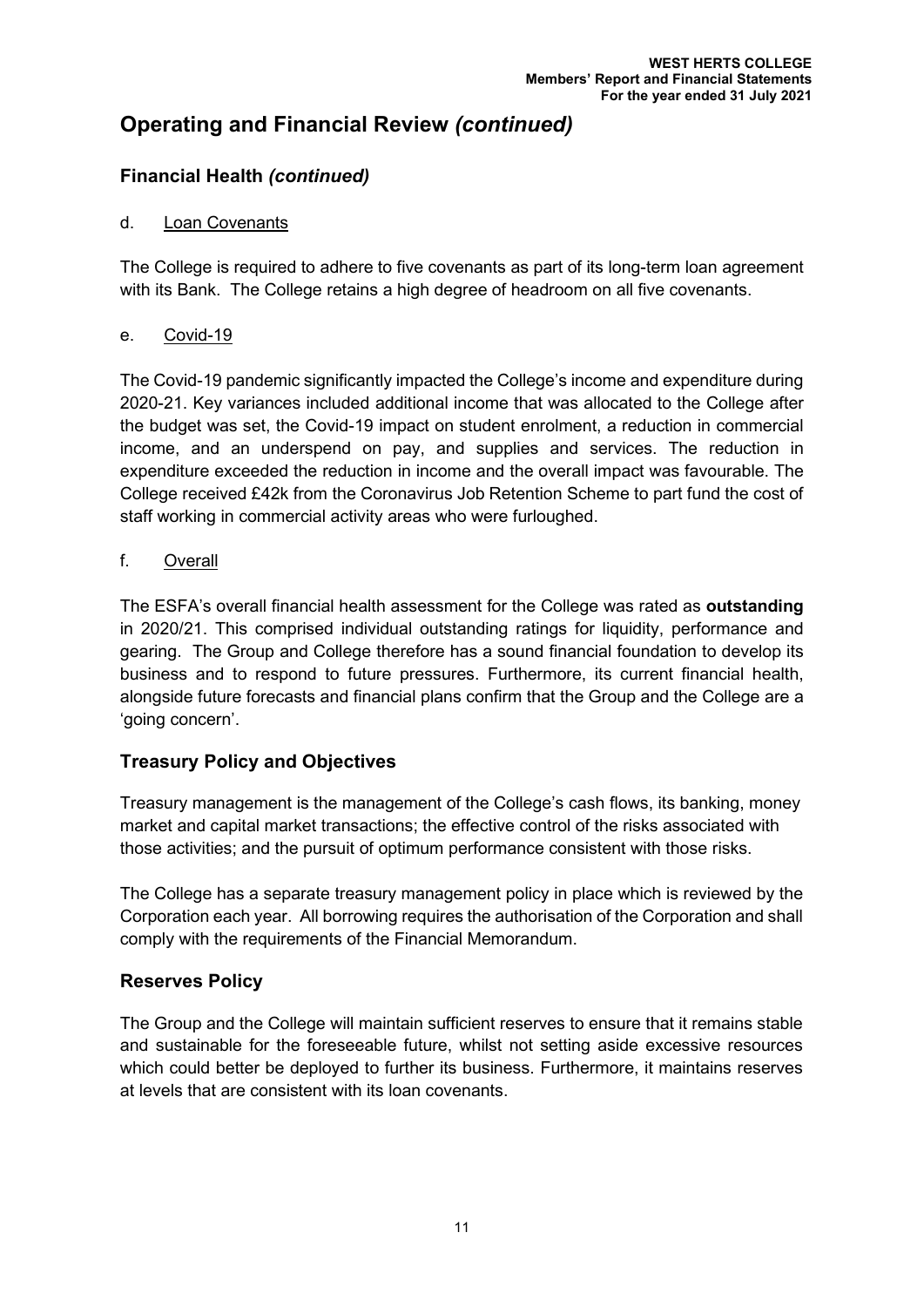# **Reserve Policy** *(continued)*

To achieve this goal the College is committed to ensure the following:

- Maintaining total net assets, excluding net pension liabilities, of no less than £50m to comply with loan covenants;
- Maintaining cash at bank and in hand, and short-term deposits, totalling no less than £5.0m at any point in a forecast three-year period; and
- Ensuring that pension liabilities are minimised both through engaging actively with Hertfordshire Pension Fund's fund managers and actuaries, and by providing alternative defined contribution pension schemes where appropriate.

At 31 July 2021 the College had:

- Total net assets (excluding the £41.9m pension liability) of £107.7m (2020: £101.0m); and
- Cash at bank and in hand and short-term deposits totalling £32.7m (2020: £19.7m). It is noted that cash levels are temporarily high due to the Barnfield Redevelopment Project.

As mentioned above, the College has in place a separate treasury management policy.

# **Future developments**

The College works relentlessly to continually improve the quality of its provision, its estate and learning environments.

The Corporation is progressing with Phase 1 of its masterplan for a redevelopment for Barnfield College at the New Bedford Road Campus. A new multi-million-pound building is currently under construction and is expected to be completed Spring 2022

The College has been registered as an approved T level provider and is expected to begin T level delivery from September 2022.

# **Principal Risks and Uncertainties**

Details of the Group's risk management methodology are covered within the section on Statement of Corporate Governance and Internal Control within this Report. Following this methodology, the Group has identified the following principal corporate risks as existing at 31 July 2021.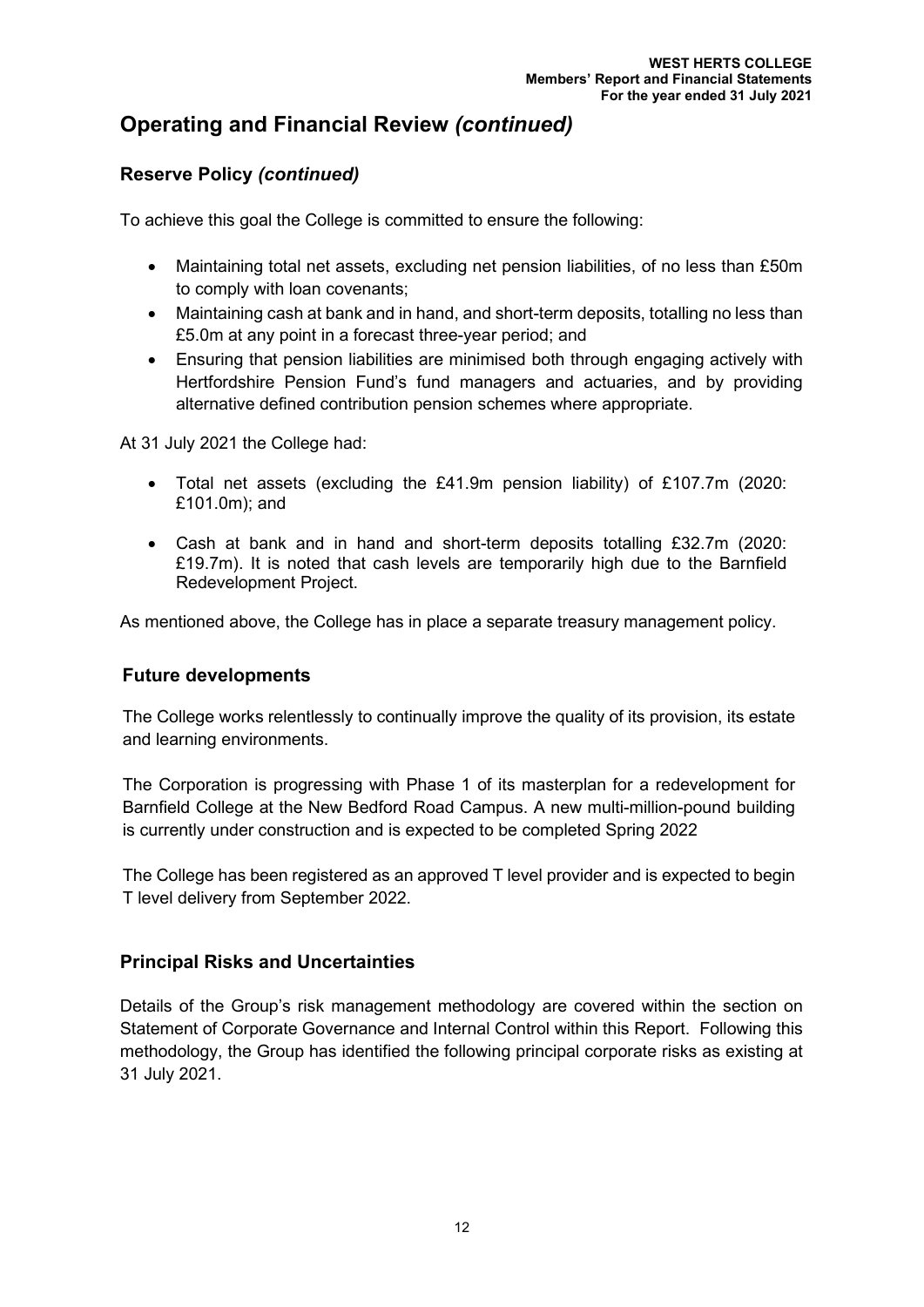# **Principal Risks and Uncertainties (***continued***)**

# a) Campus - Re-development

A central component of the College's Property Strategy is the continued development of its Estate. The new Construction and Engineering Centre at Hemel Hempstead Campus opened in August 2020, and as part of the redevelopment of our campus at New Bedford Road, a new College building is being constructed and is scheduled to open in the Spring 2022. Strong contractual and monitoring arrangements are in place to keep the redevelopment to plan and to budget.

### b) Financial Sustainability

A combination of funding cuts, pension fund pressures, unavoidable cost increases and increasing Government requirements are placing significant pressure on College resources.

The College needs to focus relentlessly on containing costs and maximising its income if it is going to retain its financial strength in future years. In addition, the College has sought to address this risk by increasing its size and generating economies of scale through the Hemel Hempstead Campus re-development, the merger with Barnfield College and the redevelopment at the New Bedford Road campus.

## c) Cyber attack

The College has implemented extensive arrangements to protect the Colleges systems and data from cyber-attack and hacking, and continues to take ongoing measures to reduce vulnerability to attack.

#### d) English & Maths

The College has robust arrangements in place to maximise learner achievement rates in English and Maths. Extensive monitoring enables any concerns to be highlighted and addressed immediately.

## **Stakeholder Relationships**

In line with other colleges and universities, the Group and the College has many stakeholders. These include:

- **Students**
- Staff
- Parents and Guardians
- The Government, Politicians and Ofsted
- Further Education Commissioner, Funding Councils and Agencies
- Local Employers and Local Employment Partnerships
- Local Authorities
- **E** Local Community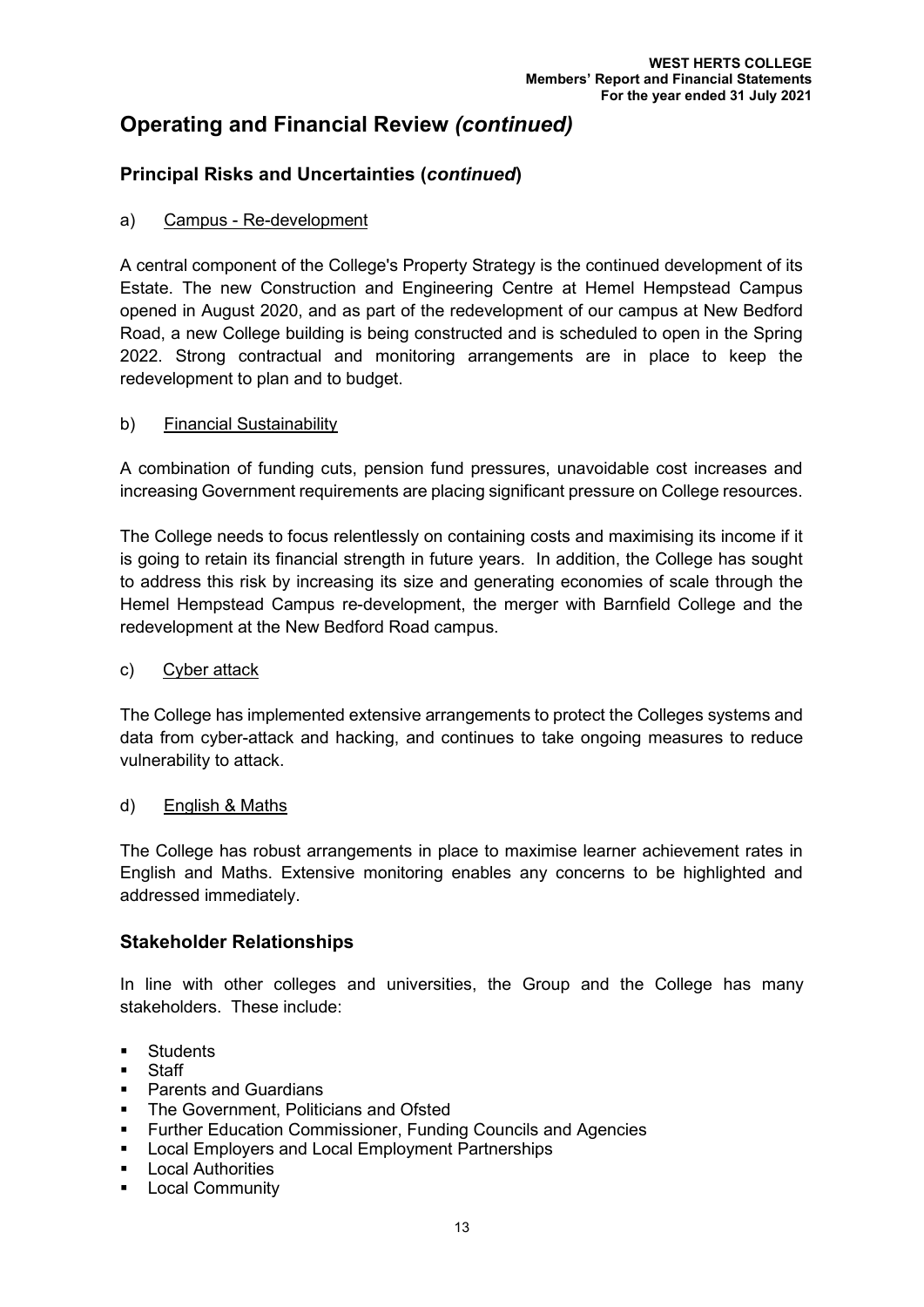# **Stakeholder Relationship (***continued***)**

- Other FE and HE Institutions
- **Local Secondary Schools and Academies**
- **Trade Unions: for individual representation**
- Professional Bodies

The Group and the College recognises the importance of these relationships and engages in regular communication with them through the College internet site and by meetings.

# **Staff and Student Involvement**

The College pursues an active policy of fostering good communications with staff and students. The College's intranet service provides a range of briefings, updates and other communication channels for staff. Communication with students is mainly through digital Platforms such as Canvass and our GAP website. There are also extensive communications with students through social media platforms such as Facebook, Twitter and Instagram.

Both staff and students have the right to elect two members onto the Corporation respectively and they contribute actively in the discussions and decision-making of the College.

The College holds at least one staff conference each year, and in 2020-21, due to the pandemic, this was held as a webinar. Here staff are informed of College developments and interact with the College Leadership Group.

Learner involvement is well developed within the College. Each year students are encouraged to provide feedback through satisfaction surveys. The results of these are circulated to, and discussed by, the College Leadership Group, and the Corporation.

## **Trade Unions**

It is the responsibility of each college corporation to comply with the requirements of the Trade Union (Facility Time Publication Requirements) Regulations 2017. These Regulations require the disclosure of the number of trade union officials at the College, the percentage of their time spent on trade union activities, and cost to the College of facilitating trade union activities. However, as the College does not formally recognise trade unions, there are no recognised trade union officials, and therefore there is no time or cost associated with trade union activities to report.

# **Equal Opportunities and Employment of Disabled Persons**

The College is committed to offering excellent learning opportunities and excellent employment opportunities for all learners and employees. The College ensures compliance with all aspects of equality legislation and where possible goes beyond compliance and embeds good practice in all teaching, learning and employment situations.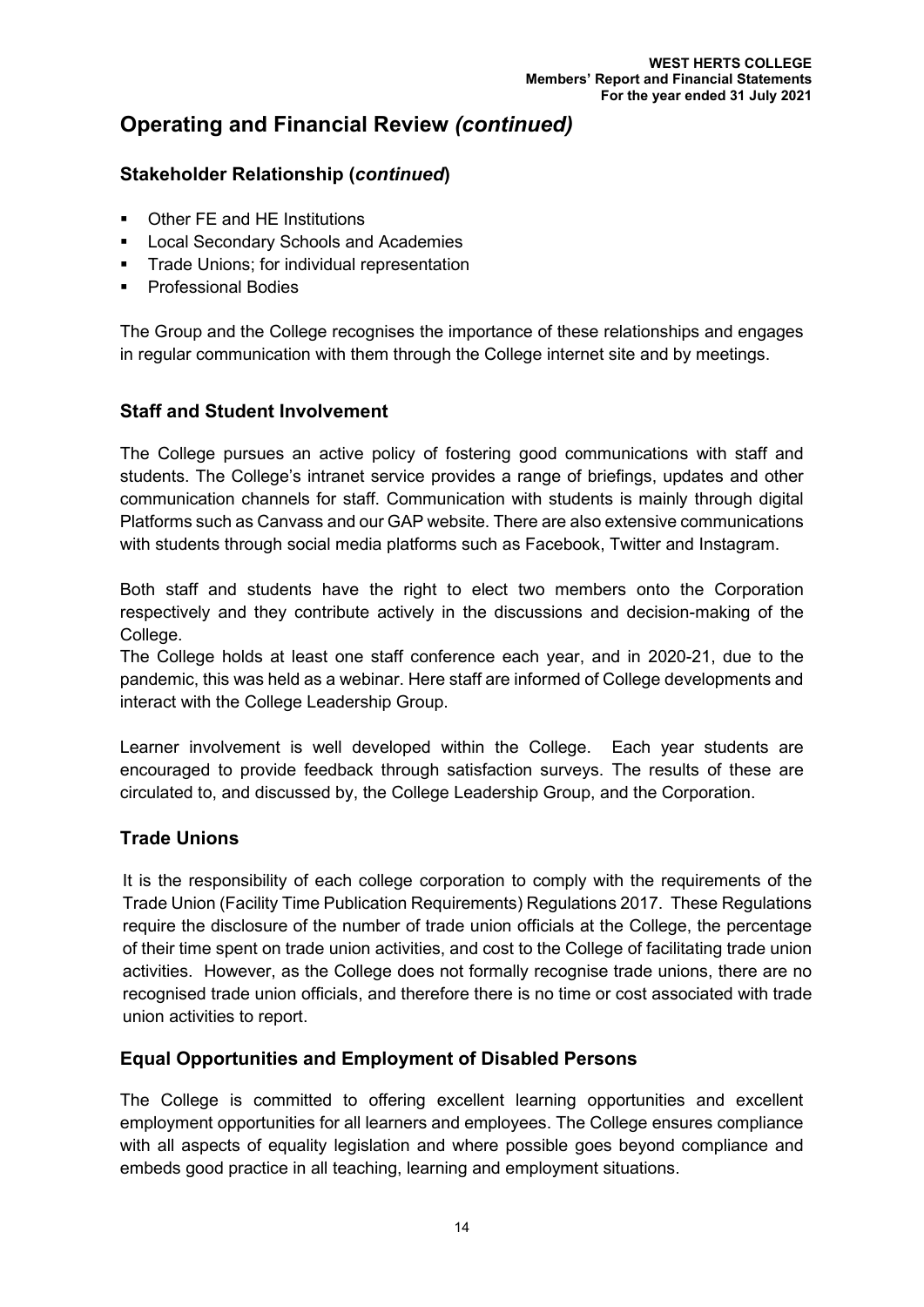# **Equal Opportunities and Employment of Disabled Persons** *(continued)*

The College will continue to monitor all its policies and processes and take action when areas are identified where intervention is required to address potential restrictions to individuals or groups.

The College has an Equality and Diversity Policy, which takes account of its specific and general duties in relation to race, gender and disability. The Policy contains objectives that seek to ensure that the College complies with all aspects of legislation. The College operates a 'Blind Recruitment process' and therefore appointing managers will receive all applications for shortlisting with no personal details provided (i.e. name, address, age, equal opportunities information).

# **Disability Statement**

The College seeks to achieve the objectives set down in the Disability Discrimination Act 1995 as amended by the Special Education Needs and Disability Acts 2001 and 2005 and in particular makes the following commitments:

- The College operates the Disability Confident scheme and all recruitment shortlisting is reviewed by the Human Resources Team to ensure we are compliant with this.
- As part of the redevelopment of the buildings it has installed lifts and ramps, etc, so that most of the facilities allow access to people with a disability.
- Specialist advice and support are made available to admissions staff to ensure unobstructed progression of students. Appeals against a decision not to offer a place are dealt with under the complaints policy.
- Continued investment in specialist advisors to teach and support students with learning difficulties and disabilities, together with investment in other learning advisors who currently provide a range of support functions to students.
- Provision of specialist programme information guides to students and parents which give details of student achievement and destinations.
- Provision of counselling and welfare services as described in the College Charter.

These commitments are reviewed annually with a view to improving the quality of service.

## **Post Balance Sheet Events**

At the date of signing these financial statements, no significant post balance sheet events have occurred.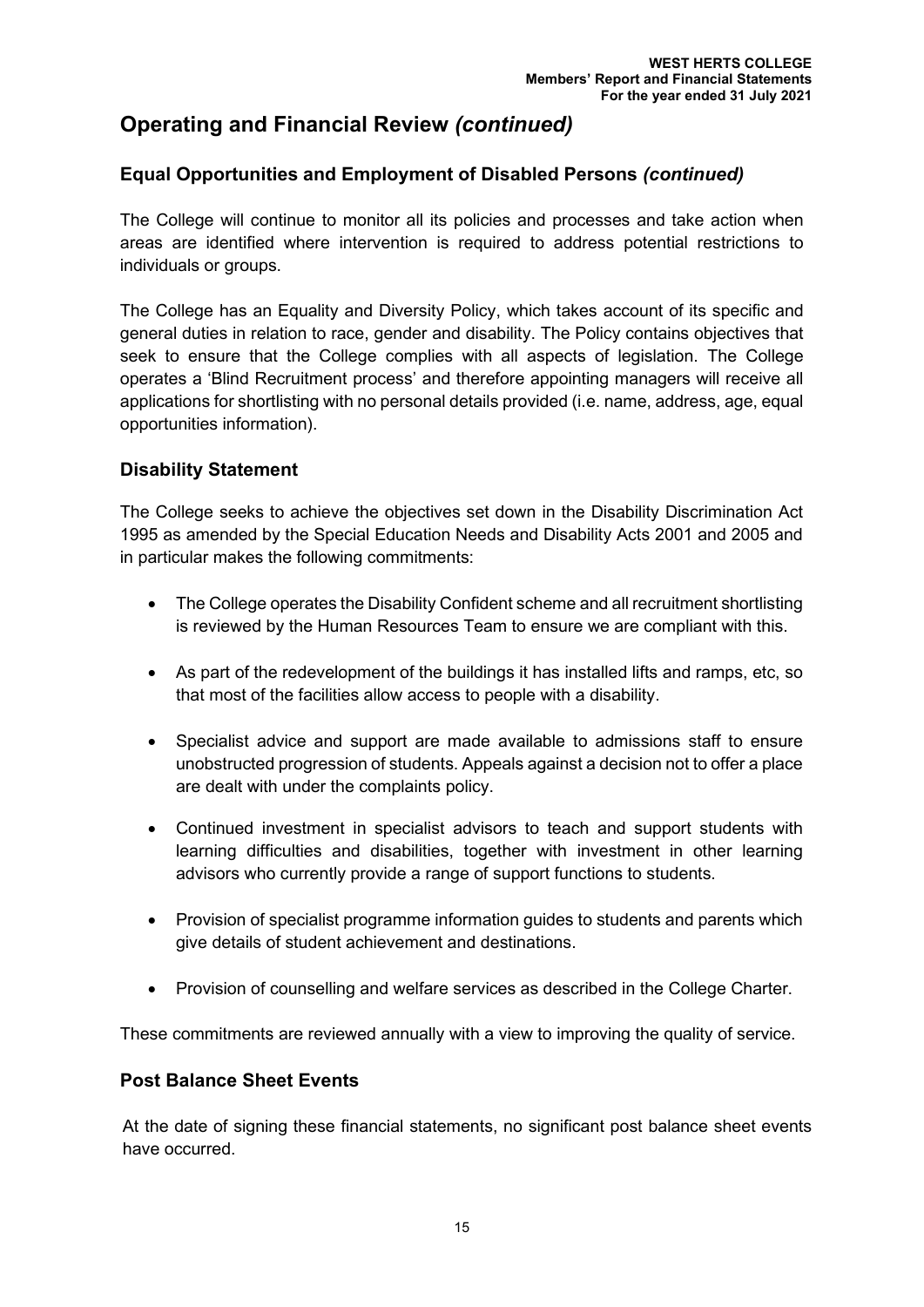# **Disclosure of Information to Auditor**

The members who held office at the date of approval of this report confirm that, so far as they are each aware, there is no relevant audit information of which the Group and College's auditor is unaware; and each member has taken all the steps that he or she ought to have taken to be aware of any relevant audit information and to establish that the Group and College's auditor is aware of that information.

Approved by order of the members of the Corporation on **8 December 2021** and signed on its behalf by:

Broke.

**P. Thompson Chair**

# **Professional Advisors:**

**Financial Statements and Regularity Auditor:**

130 Wood Street **Fitzroy House** London **Crown Street** EC2 6DL and in the state of the state of the state of the state of the state of the state of the state of the state of the state of the state of the state of the state of the state of the state of the state of the state of

Buzzacott LLP Scrutton Bland LLP IP1 3LG

**Internal Auditor:**

**Banker: Solicitor:** Lloyds Bank plc 32/32a Intu **Watford Herts WD17 2UB** 

Bates Wells 10 Queen Street Place London EC4R 1BE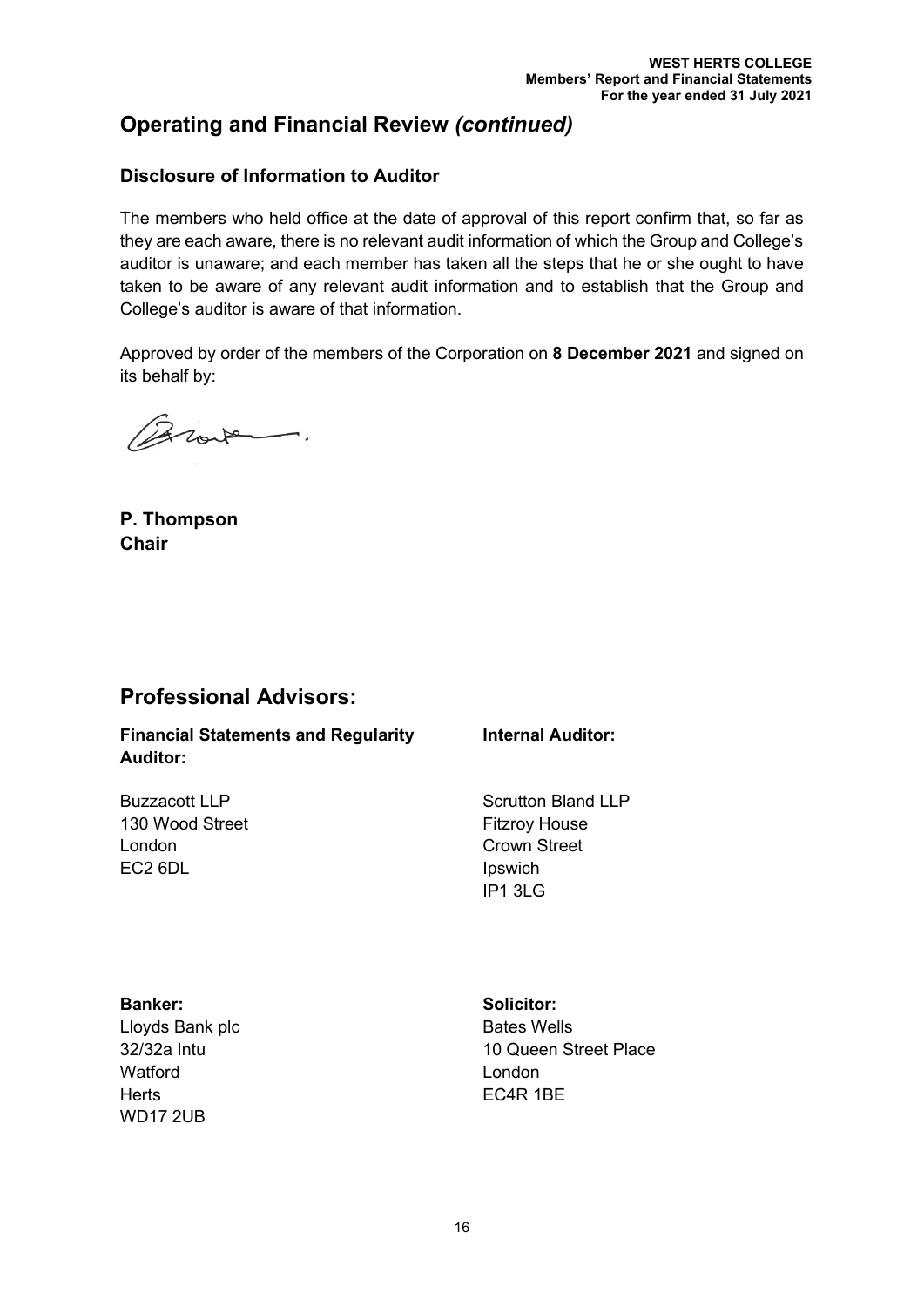# **Statement of Corporate Governance and Internal Control**

The College endeavours to conduct its business:

- i in accordance with the seven principles identified by the Committee on Standards in Public Life (selflessness, integrity, objectivity, accountability, openness, honesty and leadership);
- ii in full accordance with the guidance to colleges from the Association of Colleges in the Code of Good Governance for English Colleges issued in March 2015 and amended in May 2019 ("the Code of Good Governance"); and
- iii having due regard to the UK corporate Governance Code ("the Code") insofar as it is applicable to the further education sector.

The College is committed to exhibiting best practice in all aspects of corporate governance and in particular the College has adopted and complies with the Code of Good Governance. We have not adopted and therefore do not apply the UK Corporate Governance Code. However, we have reported on our Corporate Governance arrangements by drawing upon best practice available, including those aspects of the UK Corporate Governance Code we consider to be relevant to the further education sector and best practice.

In the opinion of the Members of the Corporation, the College complies with all the provisions of the Code of Good Governance, and it has complied throughout the year ended 31 July 2021. The Governing Body recognises that, as a body entrusted with both public and private funds, it has particular duty to observe the highest standards of corporate governance at all times. In carrying out its responsibilities, it takes full account of the Code of Good Governance.

The College is an exempt charity within the meaning of Part 3 of the Charities Act 2011. The Members of the Corporation, who are also the Trustees for the purposes of the Charities Act 2011, confirm that they have had due regard for the Charity Commission's guidance on public benefit and that the required statements appear elsewhere in these financial statements.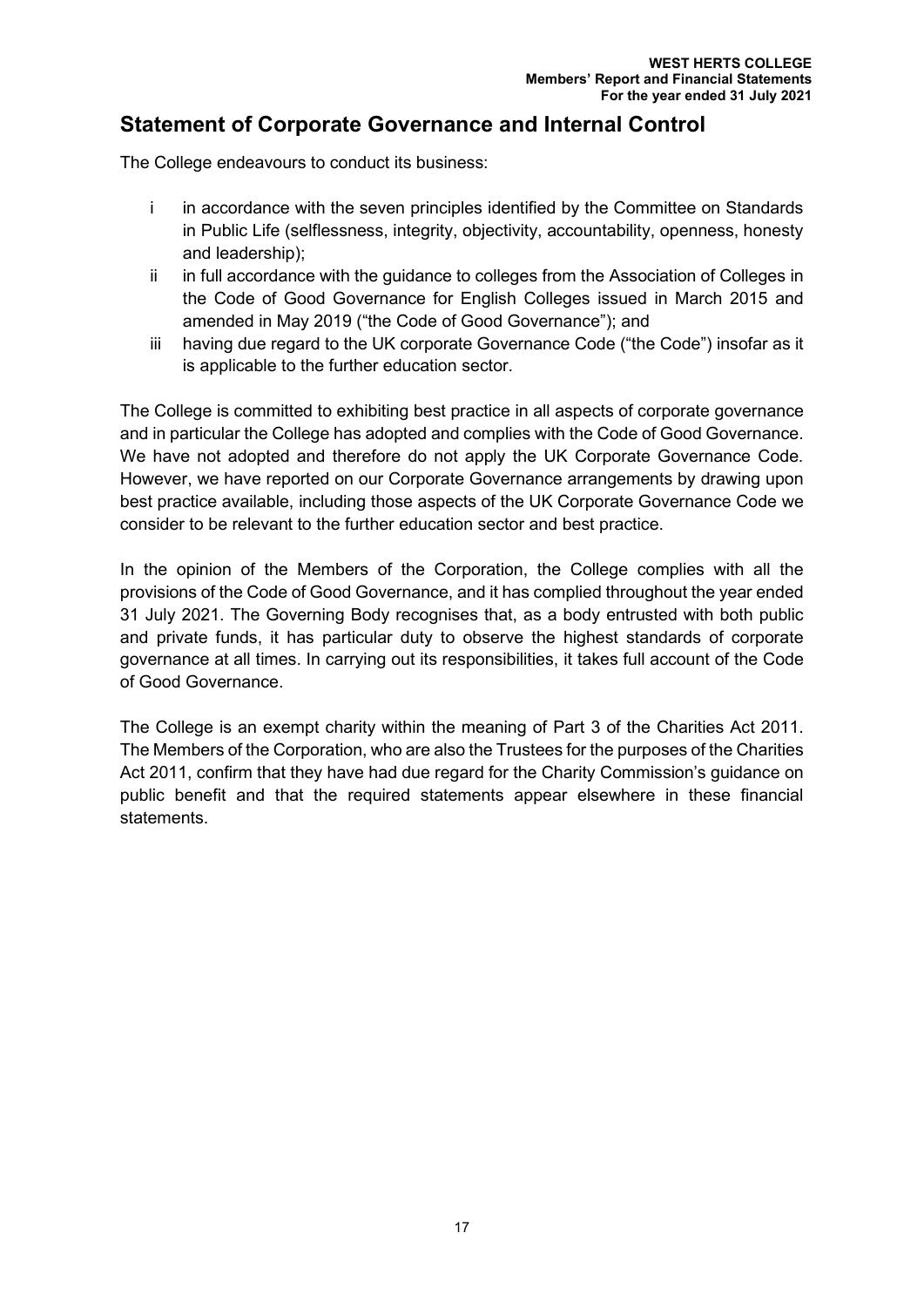# **The Corporation**

The members who served on the Corporation during the year and up to the date of signature of this report were listed in the table below.

| Name                     | Date of     | Term of  | Date of resignation   | Status of             | Committees   |
|--------------------------|-------------|----------|-----------------------|-----------------------|--------------|
|                          | most recent | office   | (if earlier than term | appointment           | served       |
|                          | appointment |          | expiry)               |                       |              |
| <b>Guy Ainsley</b>       | 14.07.21    | 2 years  |                       | Independent           | Audit        |
| <b>Phil Berry</b>        | 18.04.20    | 2 years  |                       | Independent           |              |
| Sue Farnfield            | 08.12.21    | 2 years  |                       | Teaching Staff        |              |
| Irina Kendix             | 12.05.21    | 2 years  |                       | Independent           | Audit        |
| <b>Richard Lewis</b>     | 14.07.21    | 2 years  |                       | Independent           |              |
| Matt Luheshi             | 14.07.21    | 2 years  |                       | Independent           | Search       |
| <b>Heather Lunn</b>      | 13.10.21    | to       |                       | <b>Student</b>        |              |
|                          |             | 17.06.22 |                       |                       |              |
| <b>Matthew Messenger</b> | 10.10.18    | 2 years  | Term now expired      | <b>Teaching Staff</b> |              |
| <b>Chris Nicholls</b>    | 03.03.21    | 2 years  |                       | Independent           | Audit        |
| <b>William Phipps</b>    | 01.11.19    | 2 year   | 9 July 2021           | <b>Student</b>        |              |
| <b>Jada Powell</b>       | 01.11.19    | 2 year   | 9 July 2021           | <b>Student</b>        |              |
| Jamie Robertson          | 13.10.21    | to       |                       | <b>Student</b>        |              |
|                          |             | 17.06.22 |                       |                       |              |
| <b>Jason Smith</b>       | 08.07.20    | 2 years  |                       | Independent           |              |
| <b>Ben Stapleton</b>     | 03.03.21    | 2 years  |                       | Independent           | Audit        |
| Phil Thompson            | 01.08.20    | 2 years  |                       | Independent           | Search,      |
|                          |             |          |                       |                       | Remuneration |
| Paul Thompson            | 03.03.21    | 2 years  |                       | Independent           |              |
| Alberto Ucci             | 04.02.21    | 2 years  | 9 November 2021       | <b>Teaching Staff</b> |              |
| Gill Worgan              | 01.01.11    | N/A      |                       | Principal             | Search       |
| David York               | 08.12.21    | 2 years  |                       | <b>Support Staff</b>  |              |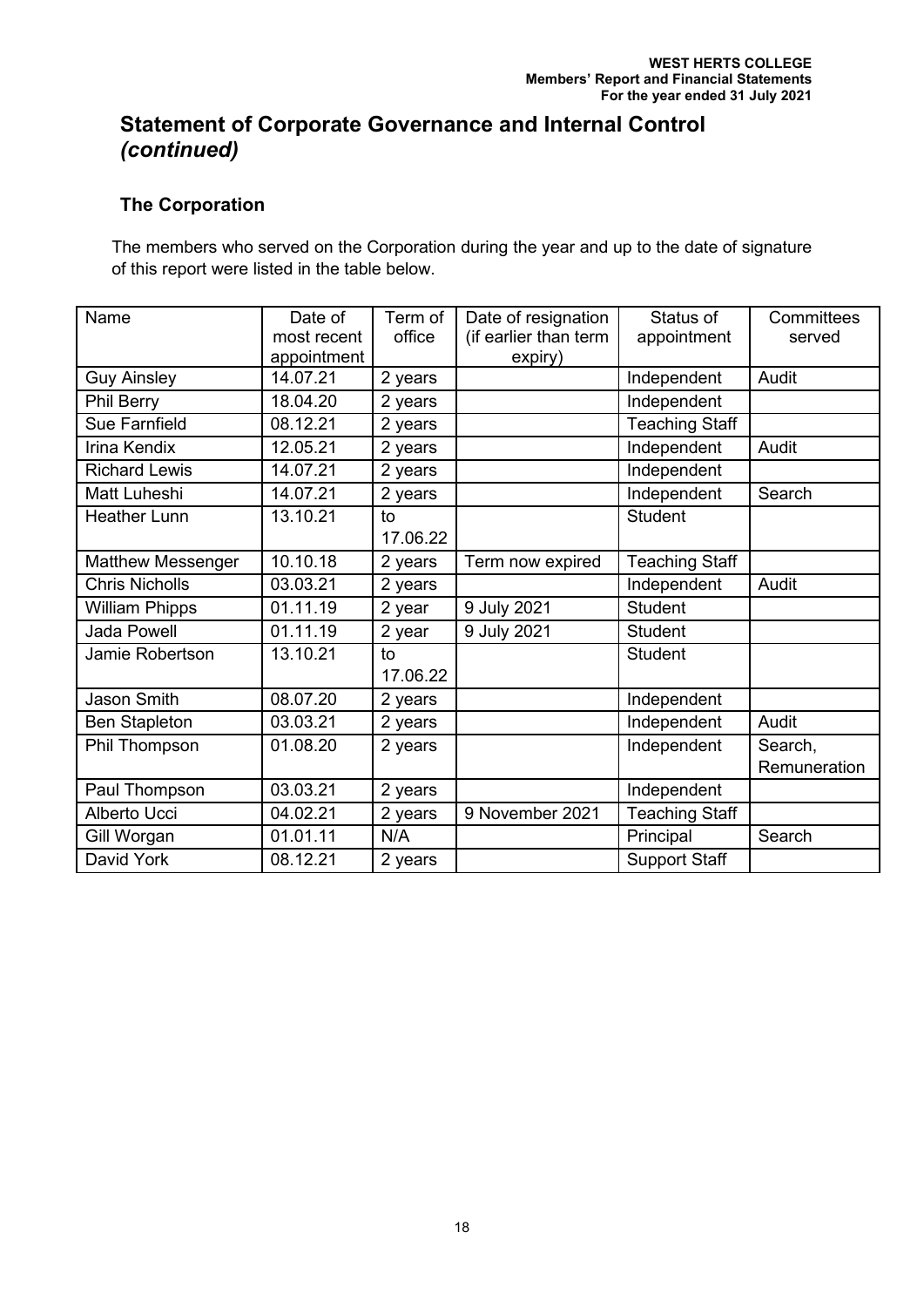# **The Corporation** *(continued)*

Details of the attendance record of Governors who served in 2020/21 are shown below: -

|                          |               |                       | Search &    |
|--------------------------|---------------|-----------------------|-------------|
|                          | Corporation   | Audit                 | Governance  |
|                          | 10 scheduled  | 4 scheduled           |             |
|                          | meetings      | meetings              | 2 meetings  |
|                          | (no. out of   | (no. out of possible) | (no. out of |
|                          | possible) *   |                       | possible) * |
| <b>Guy Ainsley</b>       | 80%           | 75%                   |             |
| <b>Phil Berry</b>        | 100%          |                       |             |
| Irina Kendix             | 100%          | 75%                   |             |
| <b>Richard Lewis</b>     | 100%          |                       |             |
| Matt Luheshi             | 100%          |                       | 100%        |
| <b>Matthew Messenger</b> | $100\%$ (2/2) |                       |             |
| <b>Chris Nicholls</b>    | 100%          | 75%                   |             |
| <b>William Phipps</b>    | 20% (2/10)    |                       |             |
| <b>Jada Powell</b>       | 0% (0/10)     |                       |             |
| <b>Jason Smith</b>       | 80%           |                       |             |
| <b>Ben Stapleton</b>     | 100%          | 100%                  |             |
| Phil Thompson            | 100%          |                       | 100%        |
| Paul Thompson            | 80%           |                       |             |
| Alberto Ucci             | 100% (6/6)    |                       |             |
| Gill Worgan              | 100%          |                       | 100%        |
| David York               | 56% (5/9)     |                       |             |

\* Percentage is based on total number of meetings unless otherwise identified.

The role of Clerk to the Corporation from 1 August 2020 until 31 July 2021 was carried out by Market Place Educational.

It is the Corporation's responsibility to bring independent judgement to bear on issues of strategy, performance, resources and standards of conduct.

The Corporation business plan incorporated eight scheduled Corporation meetings during 2020/21 and there were also two Special Corporation meetings. All of these meetings, with the exception of the meeting held in July 2021, were held remotely due to the Covid-19 pandemic. The Corporation is provided with regular and timely information on the overall financial performance of the College together with other information such as performance against funding targets, proposed capital expenditure, quality matters and personnel related matters such as health and safety and environmental issues.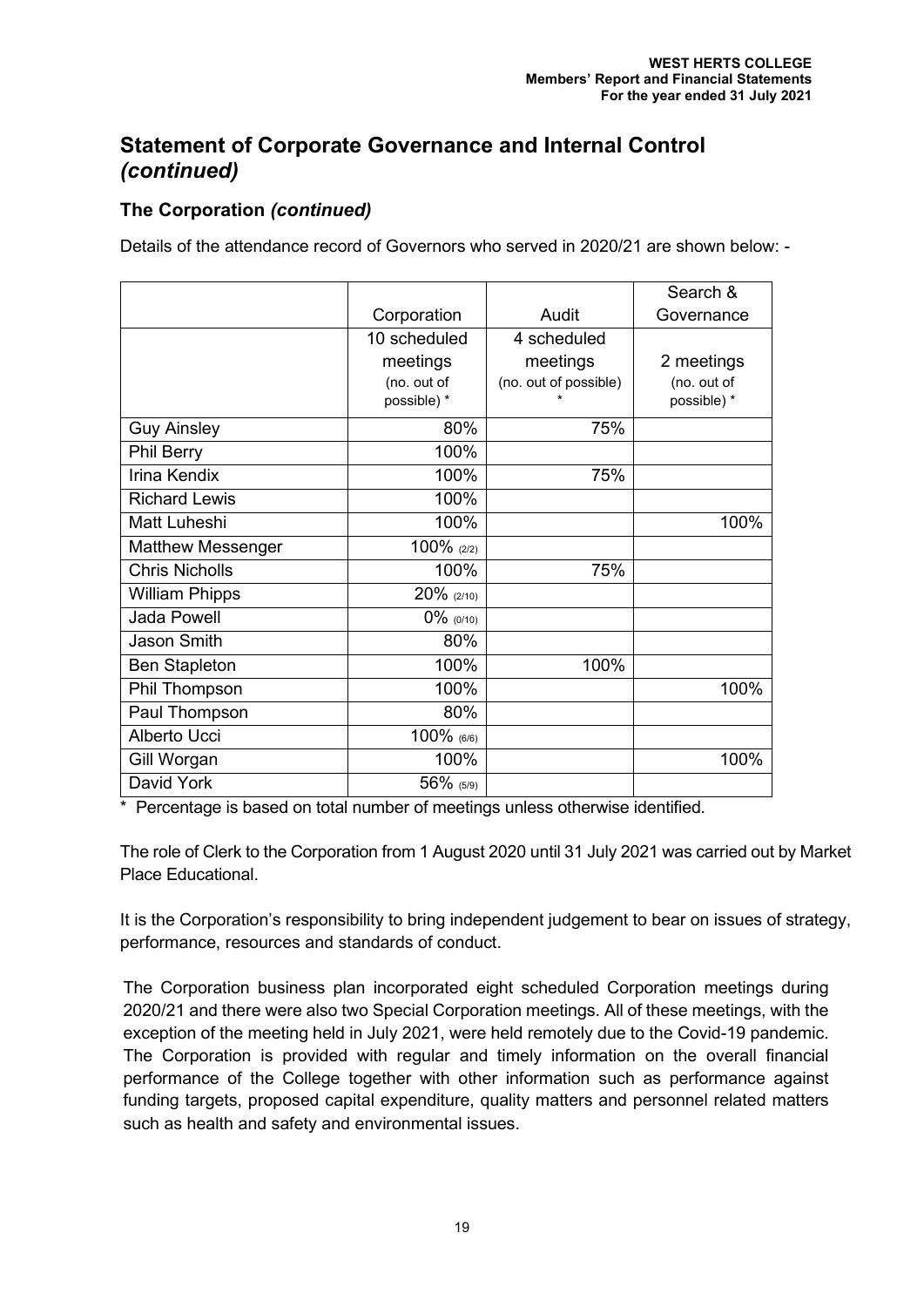# **The Corporation** *(continued)*

The following Committees reported to the Corporation during the year: - the Audit Committee, and the Search Committee. Both committees have terms of reference which have been approved by Corporation.

Full minutes of all meetings, except those deemed to be confidential by the Corporation, are available on <http://www.westherts.ac.uk/about-us/governors/> or from the Clerk to the Corporation at:

West Herts College Watford Campus Hempstead Road **Watford Hertfordshire** WD17 3EZ

The Clerk to the Corporation maintains a register of financial and personal interests of the Members of the Corporation. The register is available for inspection at the above address.

All Members of the Corporation are able to take independent professional advice in furtherance of their duties at the College's expense and have access to the Clerk to the Corporation, who is responsible to the Board for ensuring that all applicable procedures and regulations are complied with. The appointment, evaluation and removal of the Clerk are matters for the Corporation as a whole.

Formal agendas, papers and reports are supplied to Members of the Corporation in good time for Board meetings; ad-hoc briefings are also provided.

The Corporation has a strong and independent non-executive element and no individual or group dominates its decision-making process. The Corporation considers that each of its non-executive members is independent of management and free from any business or other relationship which could materially interfere with the exercise of their independent judgement.

There is a clear division of responsibility between the separate roles of the Chair of the Corporation, and the Accounting Officer (i.e. the Principal & Chief Executive).

The Corporation conducts a regular self-assessment, the results of which are reported to Corporation for review and consideration.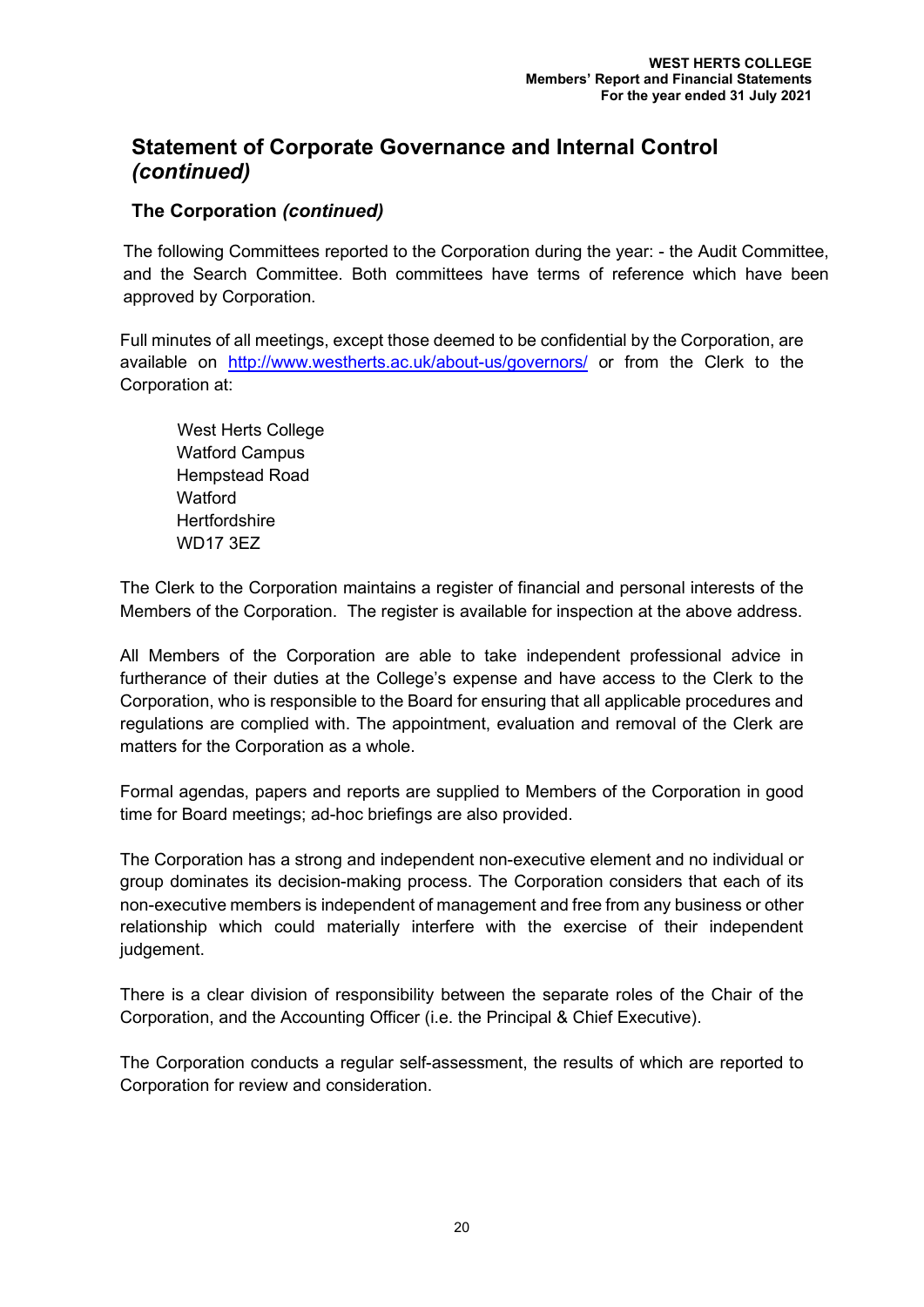# **The Corporation** *(continued)*

### **Appointments to the Corporation**

Any new appointments to the Corporation are a matter for the consideration of the Corporation as a whole. The Corporation has a Search and Governance Committee, comprising up to three members, which is responsible for the selection and nomination of any new member for the Corporation's consideration. The Corporation is responsible for ensuring that appropriate training is provided as required.

Members of the Corporation are appointed for a term of office not exceeding two years, and can stand for more than one term.

#### **Remuneration**

Throughout the year ended 31 July 2021 the Corporation took all decisions on the remuneration and benefits of the Principal and Chief Executive. The College has adopted the Association of College's Senior Post Holders Renumeration Code. Details of remuneration for the year ended 31 July 2021 are set out in note 8 to the financial statements.

#### **Audit Committee**

The Audit Committee comprises up to four members of the Corporation (excluding the Principal and Chair of the Corporation). The Committee operates in accordance with written terms of reference approved by the Corporation. Its purpose is to advise the Corporation on the adequacy and effectiveness of the College's system of internal control and its arrangements for risk management, control and governance processes.

The Audit Committee, which met four times during the year, provides a forum for reporting by the College's internal auditors, and the financial statements and regularity auditors, who have access to the Committee for independent discussion without the presence of College management. The Committee also receives and considers reports from the main FE funding bodies as they affect the College's business.

The College's internal auditor reviews the systems of internal control, risk management controls and governance processes in accordance with an agreed plan of work and reports their findings to management and the Audit Committee.

Management is responsible for the implementation of agreed audit recommendations and internal audit undertakes periodic follow up reviews to ensure such recommendations have been implemented.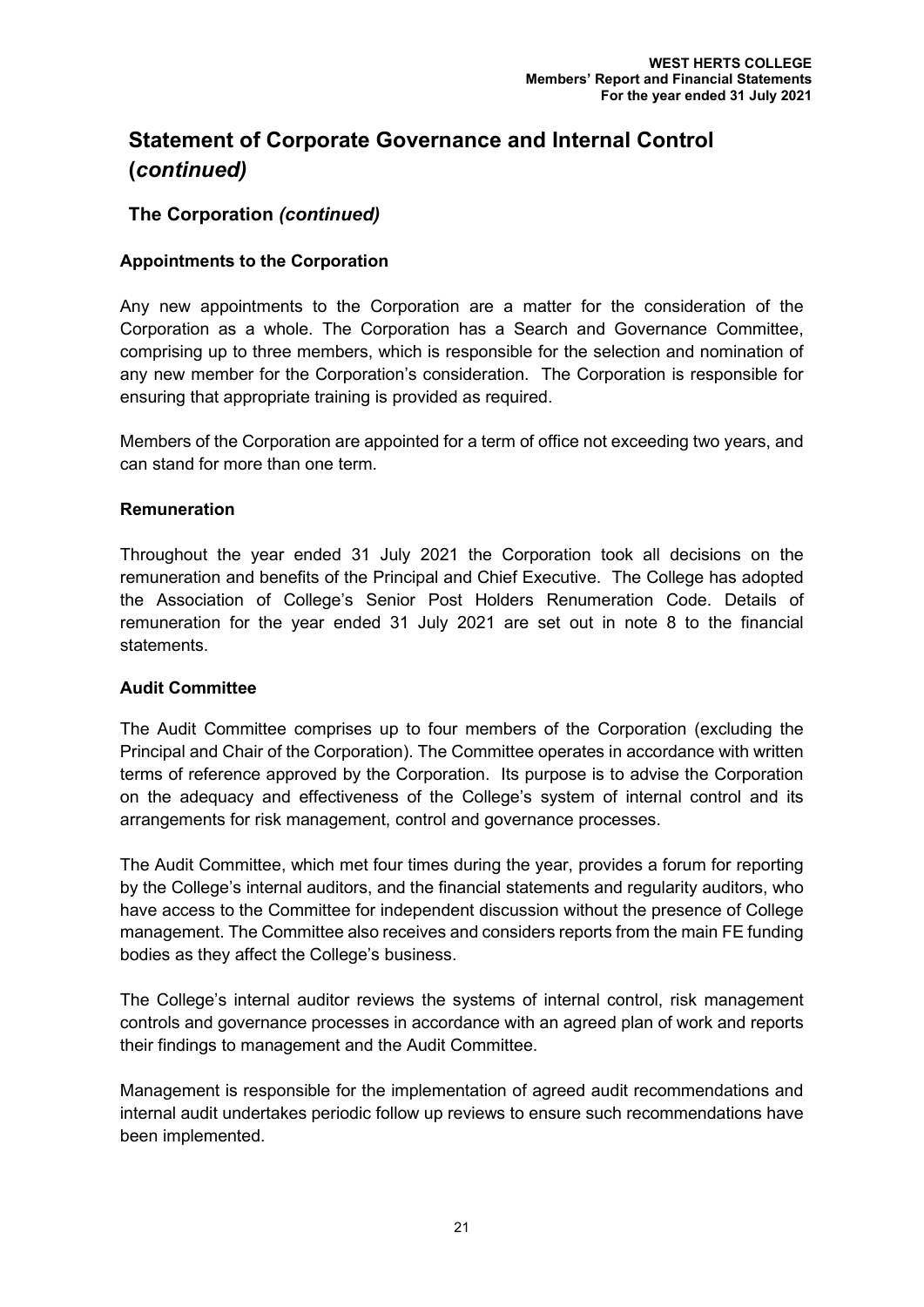# **The Corporation** *(continued)*

The Audit Committee also advises the Corporation on the appointment of the internal and financial statements auditors and their remuneration for both audit and non-audit work as well as reporting annually to Corporation.

# **Internal Control**

## **Scope of Responsibility**

The Corporation is ultimately responsible for the College's system of internal control and for reviewing its effectiveness. However, such a system is designed to manage rather than eliminate the risk of failure to achieve business objectives, and can provide only reasonable and not absolute assurance against material misstatement or loss.

The Corporation has delegated to the Principal and Chief Executive, as Accounting Officer, day-to-day responsibility for maintaining a sound system of internal control that supports the achievement of the College's policies, aims and objectives whilst safeguarding the public funds and assets for which the Principal and Chief Executive is personally responsible, in accordance with the responsibilities assigned to the Principal and Chief Executive in the College's grant funding agreements and contracts with the ESFA. The Principal and Chief Executive is also responsible for reporting to the Corporation any material weaknesses or breakdowns in internal control.

## **The Purpose of the System of Internal Control**

The system of internal control is designed to manage risk to a reasonable level rather than eliminate all risk of failure to achieve policies, aims and objectives and it can, therefore, only provide reasonable and not absolute assurance of effectiveness. It is based on an ongoing process designed to identify and prioritise the risks to the achievement of College policies, aims and objectives, to evaluate the likelihood of those risks being realised and the impact should they be realised and to manage them efficiently, effectively and economically. The system of internal control has been in place in the College for the year ended 31 July 2021 and up to the date of approval of the annual report and financial statements.

## **Capacity to Handle Risk**

The Corporation has reviewed the key risks to which the College is exposed together with the operating, financial and compliance controls that have been implemented to mitigate those risks. The Corporation is of the view that there is a formal ongoing process for identifying, evaluating and managing the Group and the College's significant risks that have been in place and operational throughout the year and up to the date of approval of the annual report and financial statements. This process is regularly reviewed by the Corporation.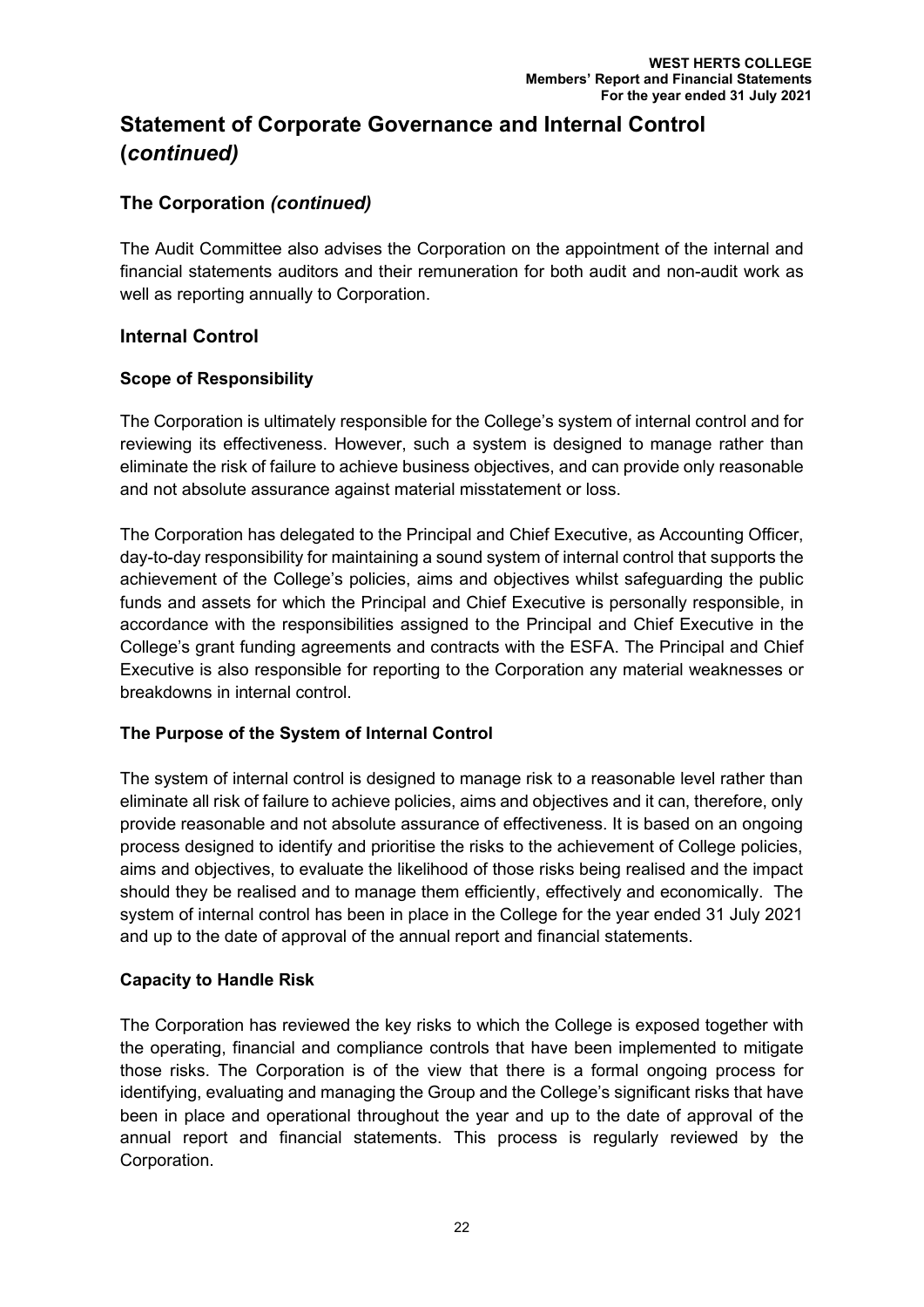# **Internal Control** *(continued)*

# **The Risk and Control Framework**

The internal control system is based on a framework of regular management information, administration procedures including the segregation of duties and a system of delegation and accountability. In particular, it includes: -

- Comprehensive budgeting systems with an annual budget which is reviewed and agreed by the Corporation.
- A Risk Management Strategy to ensure that risks are properly identified and rigorously managed.
- Regular reviews by the Corporation of periodic and annual financial reports which indicate financial performance against forecasts.
- Setting targets to measure financial and other performance.
- Clearly defined capital investment control guidelines.
- The adoption of formal project management disciplines, where appropriate.
- Dedicated committees for projects such as capital builds.

The College contracts for an internal audit service, which operates in accordance with requirements of the ESFA's Post 16 Audit Code of Practice. The work of the internal audit service is informed by an analysis of the risks to which the College is exposed and annual internal audit plans are based on this analysis. The analysis of risks and the internal audit plans are endorsed by the Corporation on the recommendation of the Audit Committee.

As a minimum, the College's internal audit service annually provides the Corporation with a report on internal audit activity in the College. The report includes its independent opinion on the adequacy and effectiveness of the College's system of risk management, controls and governance processes.

## **Review of Effectiveness**

As Accounting Officer, the Principal and Chief Executive has responsibility for reviewing the effectiveness of the system of internal control. The Principal and Chief Executive's review of the effectiveness of the system of internal control is informed by:

- The work of the internal auditor.
- The work of the senior managers within the College who have responsibility for the development and maintenance of the internal control framework.
- Comments made by the College's financial statements and regularity auditor in their management letter and other reports.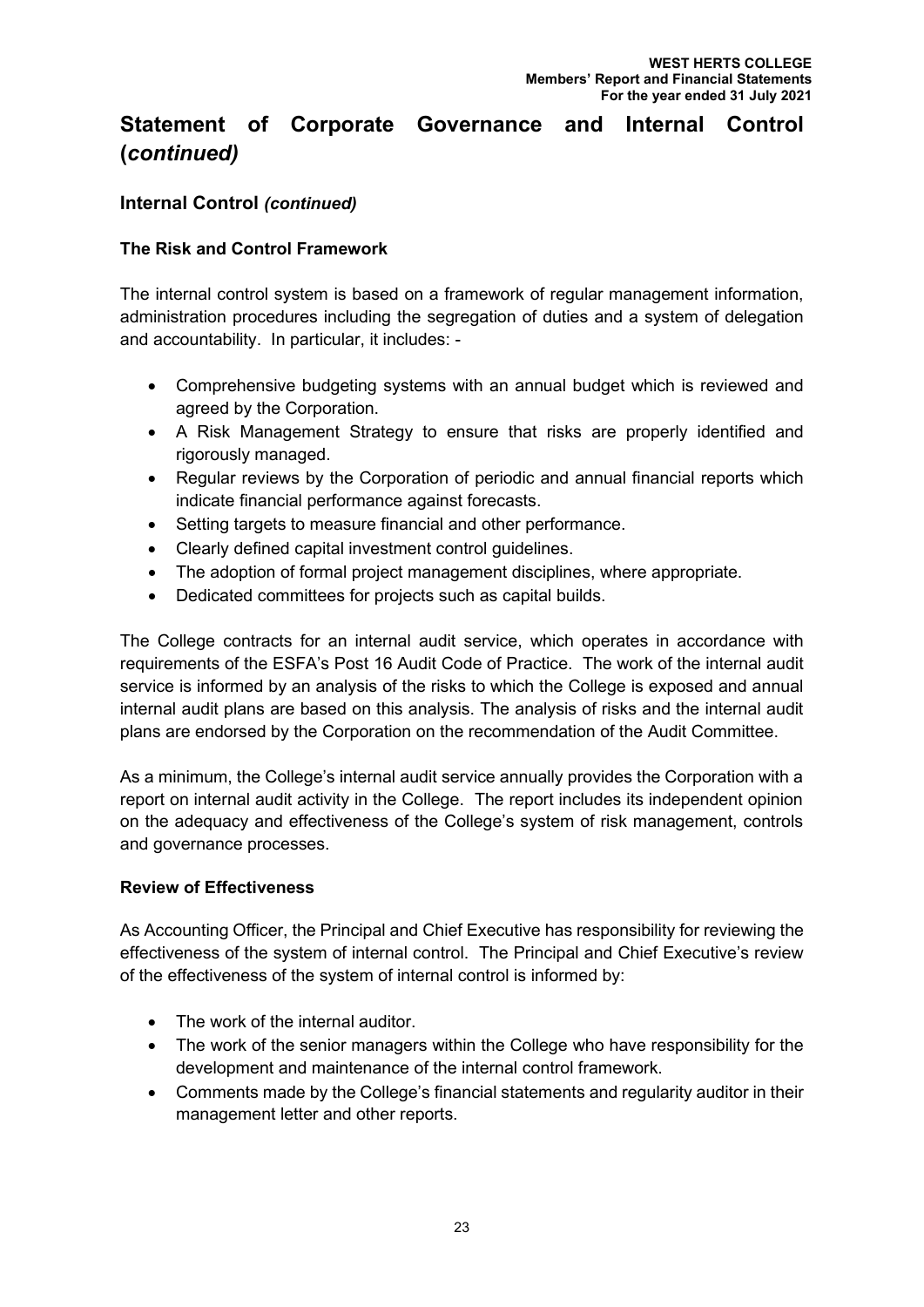# **Internal Control** *(continued)*

### **Review of Effectiveness** *(continued)*

The Principal and Chief Executive has been advised on the implications of the result of her review of the effectiveness of the system of internal control by the Audit Committee which oversees the work of the internal auditor and other sources of assurance. A plan to address weaknesses and ensure continuous improvement of the system is in place.

The College Leadership Group receives reports setting out key performance and risk indicators and considers possible control issues brought to its attention by early warning mechanisms which are embedded within the Departments and reinforced by risk awareness training. The College Leadership Group and Audit Committee also receive regular reports from internal audit, and other sources of assurance, which include recommendations for improvement. The Audit Committee's role in this area is confined to a high-level review of the arrangements for internal control. The Corporation's agenda includes a regular item for consideration of risk and control and receives reports thereon from the College Leadership Group and the Audit Committee. The emphasis is on obtaining the relevant degree of assurance and not merely reporting by exception.

Based on the advice of the Audit Committee and the Principal and Chief Executive, the Corporation is of the opinion that the College has an adequate and effective framework for governance, risk management and control, and has fulfilled its statutory responsibility for "*the effective and efficient use of resources, the solvency of the institution and the body and the safeguarding of their assets*".

#### **Going Concern**

After appropriate enquiries, the Corporation considers that the Group and the College has adequate resources to continue in operational existence for the foreseeable future. Its financial plans for future years have been scrutinised and consistently show budget surpluses. Capital projects are carefully costed in advance and funding secured prior to commencement. Furthermore, borrowings are low in proportion to income and there are substantial cash reserves. For this reason, the Corporation continues to adopt the going concern basis in preparing the financial statements.

Approved by the members of the Corporation and signed on its behalf by: -

Broute

**P. Thompson G. Worgan 8 December 2021 8 December 2021**

Varga

**Chair Principal and Chief Executive**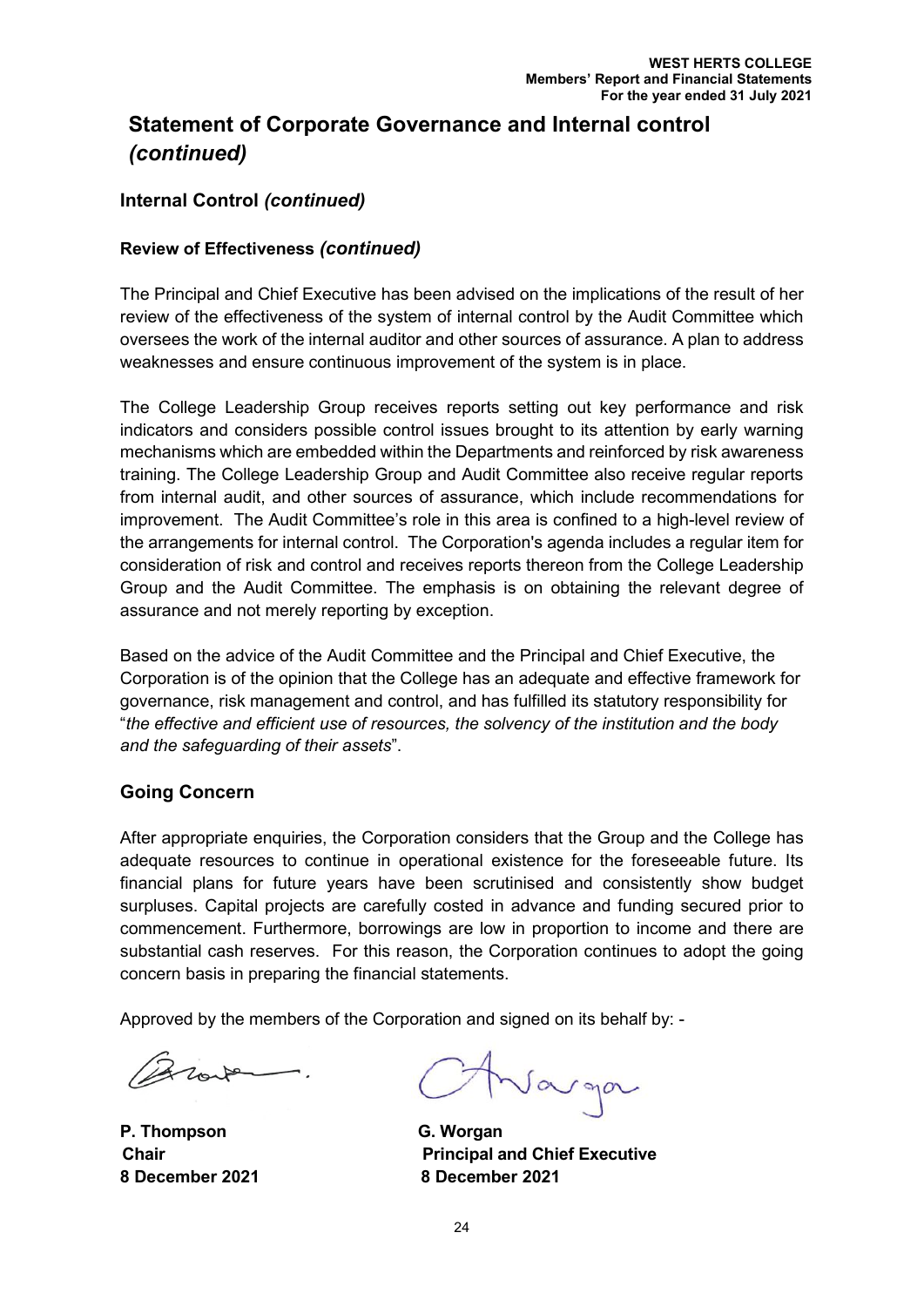# **Statement of Regularity, Propriety and Compliance**

The Corporation has considered its responsibility to notify the Education and Skills Funding Agency (ESFA) of material irregularity, impropriety and non-compliance with terms and conditions of funding, under the College's grant funding agreements and contracts with the ESFA.

As part of our consideration we have had due regard to the requirements of the grant funding agreements and contracts with the ESFA.

We confirm on behalf of the Corporation, that after due enquiry, and to the best of our knowledge, we are able to identify any material irregular or improper use of funds by the Group and the College, or material non-compliance with the terms and conditions of funding under the College's grant funding agreements and contracts with the ESFA.

We confirm that any instances of material irregularity, impropriety or funding non-compliance that have been discovered to date have been notified to the ESFA. If any instances are identified after the date of this statement, these will be notified to the ESFA.

Brook

**P. Thompson G. Worgan 8 December 2021 8 December 2021**

Varga

**Chair Principal and Chief Executive**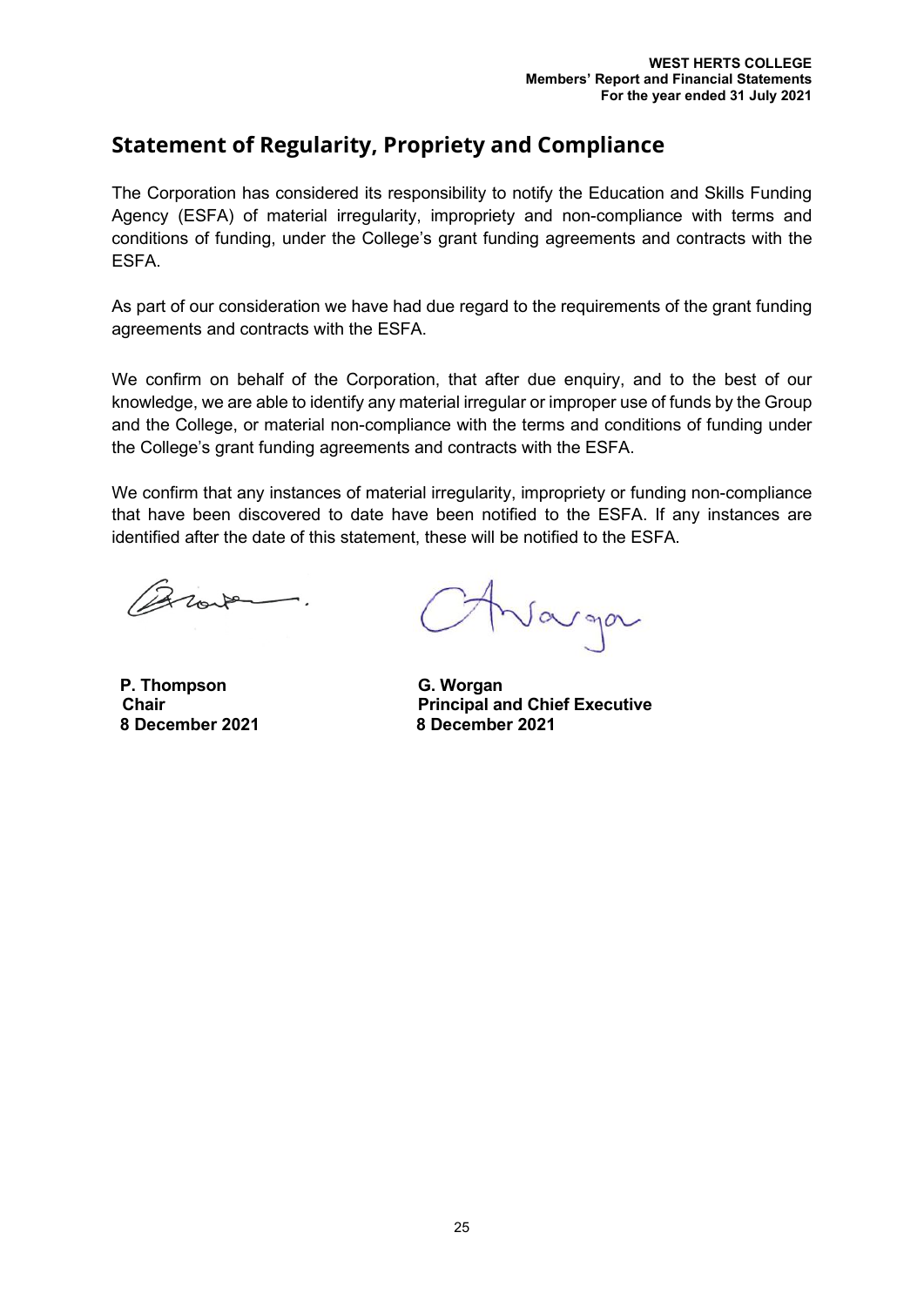# **Statement of Responsibilities of the Members of the Corporation**

The members of the Corporation of the College, as charity trustees, are required to present audited financial statements for each financial year.

Within the terms and conditions of the College's grant funding agreements and contracts with the ESFA, the Corporation, through its Accounting Officer, is required to prepare financial statements for each financial year in accordance with the *2015 Statement of Recommended Practice – Accounting for Further and Higher Education* and with the *College Accounts Direction* issued by the ESFA, and with the *UK Generally Accepted Accounting Practice*, and which give a true and fair view of the state of affairs of the Group and the College and the result for that year.

In preparing the financial statements the Corporation is required to:

.

- Select suitable accounting policies and apply them consistently;
- Make judgements and estimates that are reasonable and prudent;
- State whether applicable Accounting Standards have been followed, subject to any material departures disclosed and explained in the financial statements; and
- Prepare financial statements on the going concern basis unless it is inappropriate to assume that the Group and the College will continue in operation.

The Corporation is also required to prepare a Member's Report which describes what it is trying to do and how it is going about it, including the legal and administrative status of the Group and the College.

The Corporation is responsible for keeping proper accounting records which disclose with reasonable accuracy at any time the financial position of the Group and the College and which enable it to ensure that the financial statements are prepared in accordance with the relevant legislation including the Further and Higher Education Act 1992 and the Charities Act 2011 and relevant accounting standards. It is responsible for taking steps that are reasonably open to it to safeguard the assets of the Group and the College and to prevent and detect fraud and other irregularities.

The maintenance and integrity of the College website is the responsibility of the Corporation of the Group and the College; the work carried out by the auditor does not involve consideration of these matters and accordingly, the auditor accepts no responsibility for any changes that may have occurred to the financial statements since they were initially presented on the website. Legislation in the United Kingdom governing the preparation and dissemination of financial statements may differ from legislation in other jurisdictions.

Members of the Corporation are responsible for ensuring that expenditure and income are applied for the purposes intended by Parliament and that the financial transactions conform to the authorities that govern them. In addition, they are responsible for ensuring that funds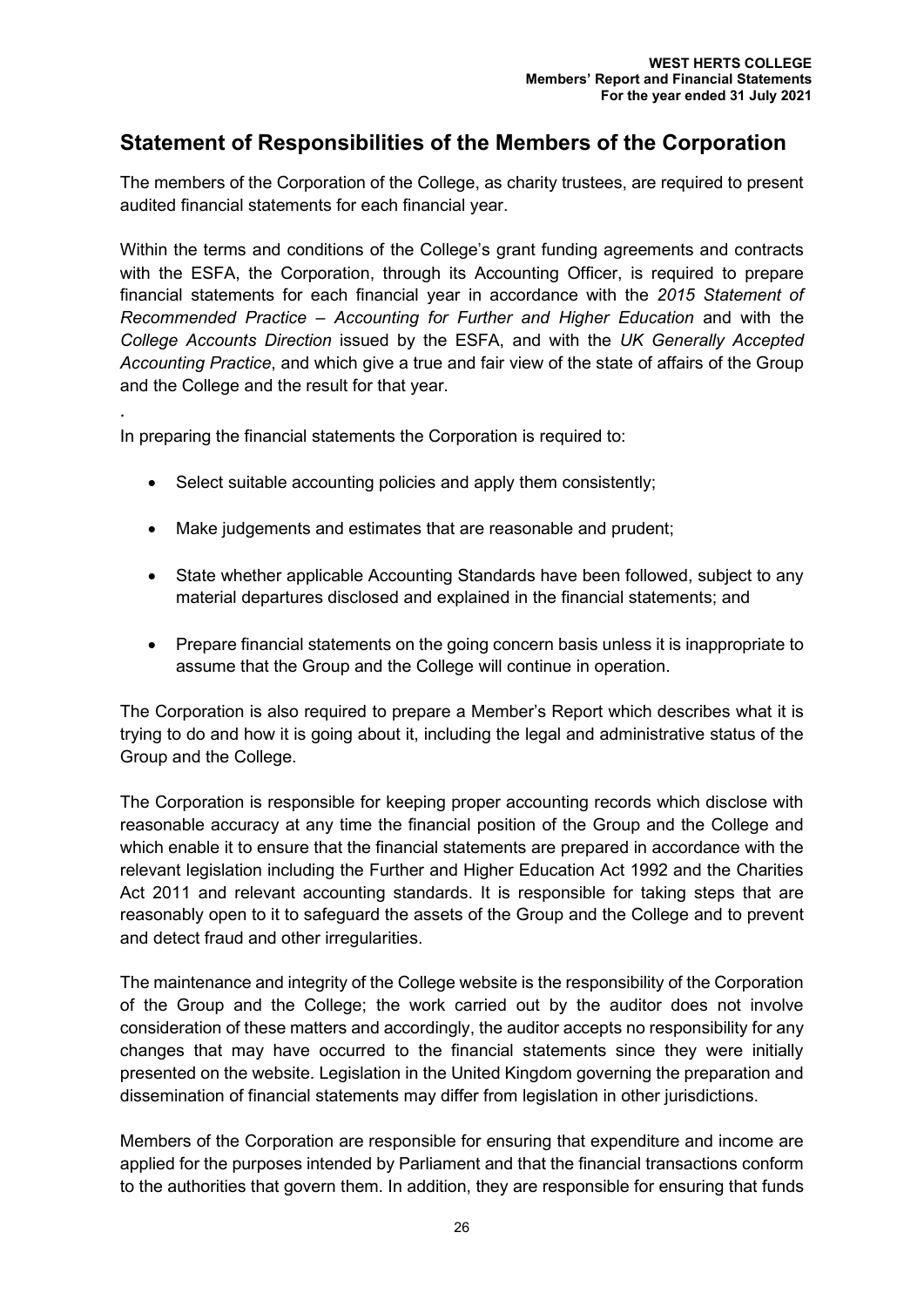# **Statement of Responsibilities of the Members of the Corporation**  *(continued)*

from the ESFA are used only in accordance with the College's grant funding agreements and contracts with the ESFA and any other conditions that may be prescribed from time to time.

Members of the Corporation must ensure that there are appropriate financial and management controls in place in order to safeguard public and other funds and to ensure they are used properly. In addition, members of the Corporation are responsible for securing economical, efficient and effective management of the Group and the College's resources and expenditure, so that the benefits that should be derived from the application of public funds from the ESFA are not put at risk.

Approved by the members of the Corporation and signed on its behalf by: -

Brown.

**P. Thompson Chair 8 December 2021**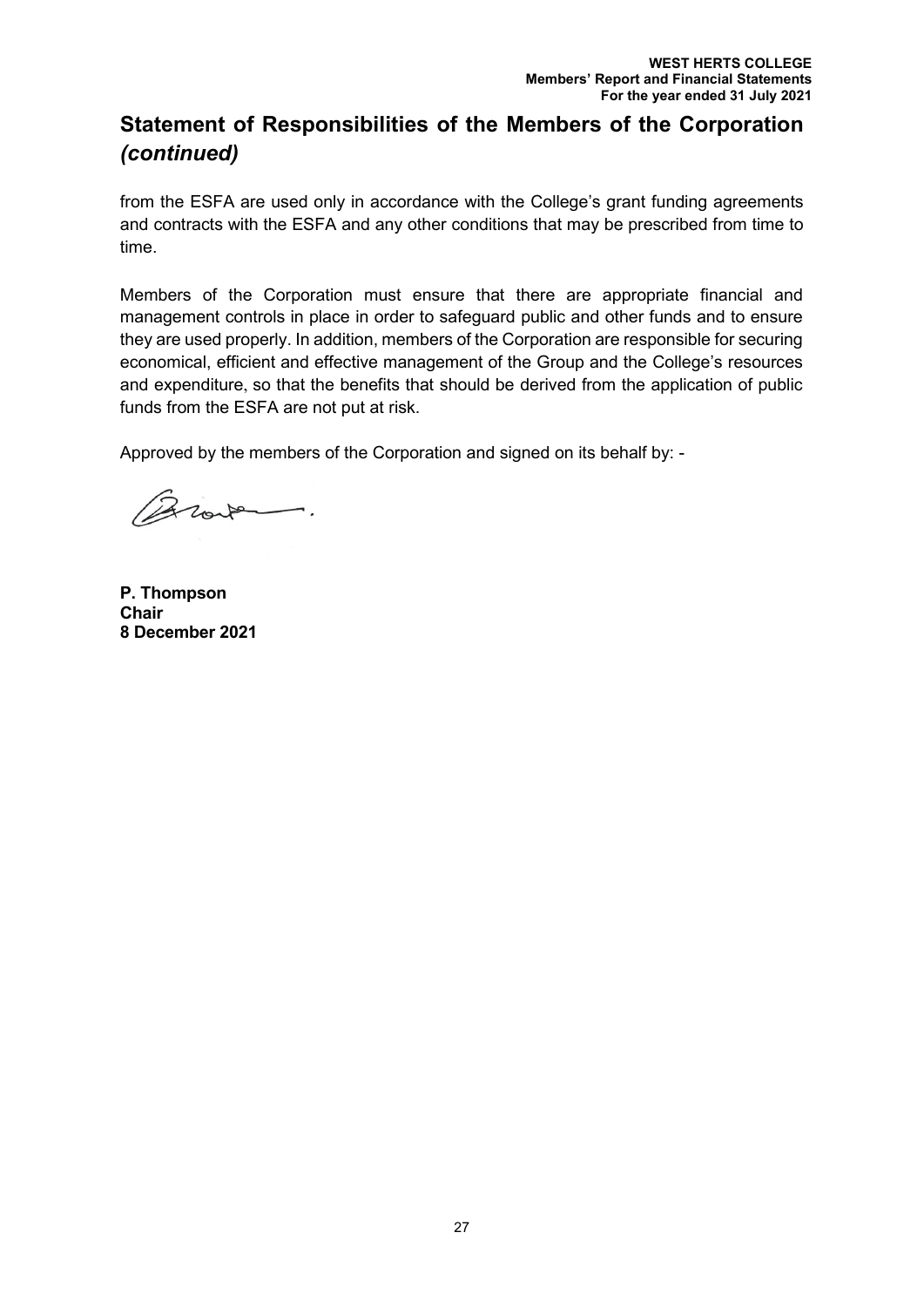# **Opinion**

We have audited the financial statements of West Herts College and its subsidiary (collectively the 'Group') for the year ended 31 July 2021 which comprise the Group and College statement of comprehensive income and expenditure, the Group and College statement of changes in reserves and balance sheets, the Group statement of cash flows, the principal accounting policies, and the notes to the financial statements. The financial reporting framework that has been applied in their preparation is applicable law and United Kingdom Accounting Standards, including Financial Reporting Standard 102 'The Financial Reporting Standard applicable in the UK and Republic of Ireland' (United Kingdom Generally Accepted Accounting Practice).

In our opinion, the financial statements:

- give a true and fair view of the state of the Group and the College's affairs as at 31 July 2021 and of its surplus of income over expenditure for the year then ended;
- have been properly prepared in accordance with United Kingdom Generally Accepted Accounting Practice; and
- In all material respects, funds from whatever source administered by the Group and the College for specific purposes have been properly applied to those purposes and managed in accordance with relevant legislation;
- in all material respects, funds provided by the OfS, UK Research and Innovation (including Research England), the Education and Skills Funding Agency and the Department for Education have been applied in accordance with the relevant terms and conditions; and
- the requirements of OfS's accounts direction have been met.

## **Basis for opinion**

We conducted our audit in accordance with International Standards on Auditing (UK) (ISAs (UK)) and applicable law. Our responsibilities under those standards are further described in the auditor's responsibilities for the audit of the financial statements section of our report. We are independent of the Group and the College in accordance with the ethical requirements that are relevant to our audit of the financial statements in the UK, including the FRC's Ethical Standard, and we have fulfilled our other ethical responsibilities in accordance with these requirements. We believe that the audit evidence we have obtained is sufficient and appropriate to provide a basis for our opinion.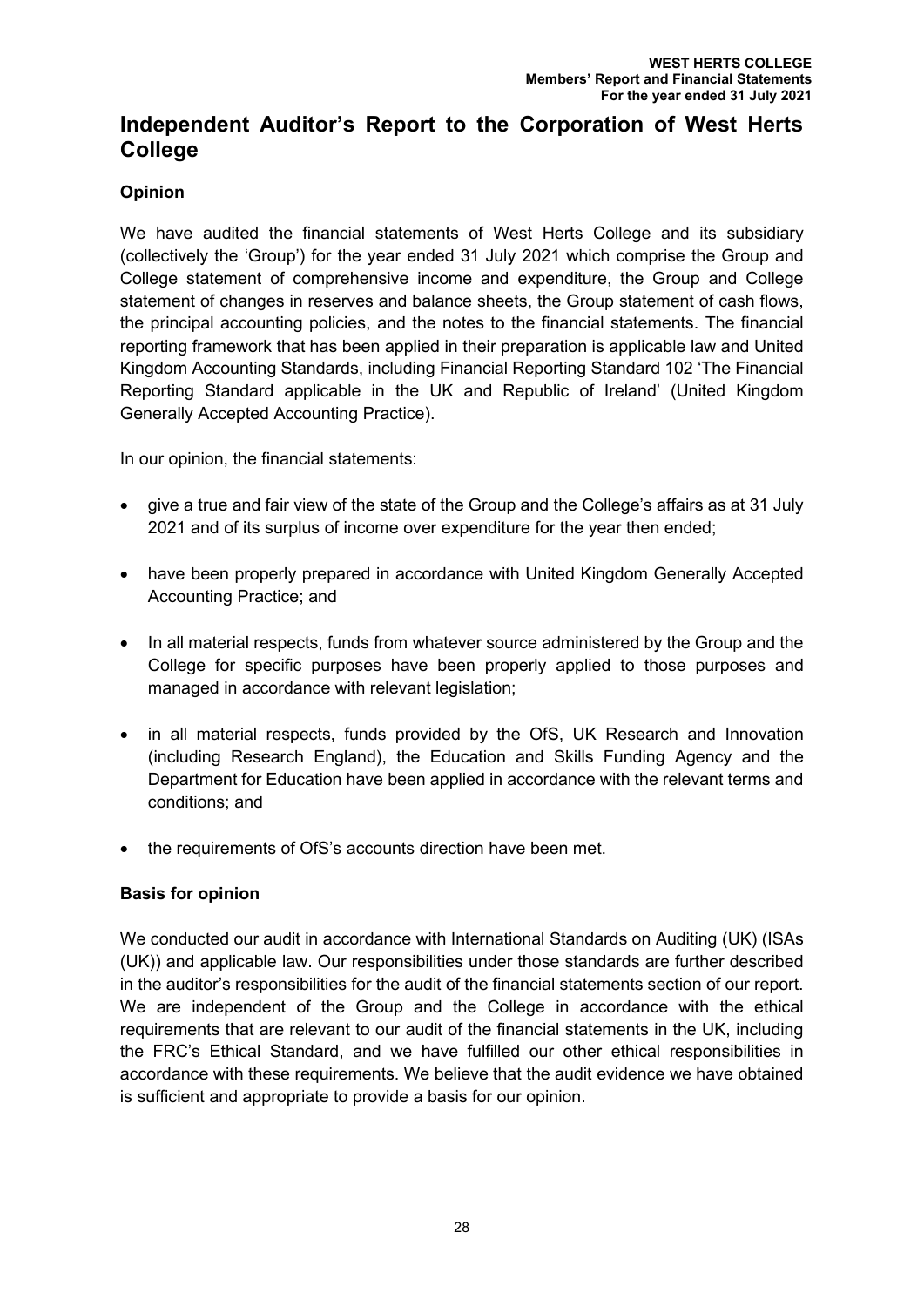## **Conclusions relating to going concern**

In auditing the financial statements, we have concluded that the members of the Corporation's use of the going concern basis of accounting in the preparation of the financial statements is appropriate.

Based on the work we have performed, we have not identified any material uncertainties relating to events or conditions that, individually or collectively, may cast significant doubt on the Group and the College's ability to continue as a going concern for a period of at least twelve months from when the financial statements are authorised for issue.

Our responsibilities and the responsibilities of the members of the Corporation with respect to going concern are described in the relevant sections of this report.

### **Other information**

The other information comprises the information included in the annual report other than the financial statements and our auditor's report thereon. The members of the Corporation are responsible for the other information contained within the annual report. Our opinion on the financial statements does not cover the other information and, except to the extent otherwise explicitly stated in our report, we do not express any form of assurance conclusion thereon. Our responsibility is to read the other information and, in doing so, consider whether the other information is materially inconsistent with the financial statements or our knowledge obtained in the course of the audit or otherwise appears to be materially misstated. If we identify such material inconsistencies or apparent material misstatements, we are required to determine whether this gives rise to a material misstatement in the financial statements themselves. If, based on the work we have performed, we conclude that there is a material misstatement of this other information, we are required to report that fact.

We have nothing to report in this regard.

## **Matters on which we are required to report by exception**

We have nothing to report in respect of the following matters in relation to which the Post 16 Code of Practice issued by the Education and Skills Funding Agency requires us to report to you if, in our opinion:

- proper accounting records have not been kept;
- the financial statements are not in agreement with the accounting records and returns; or
- all the information and explanations required for the audit were not received.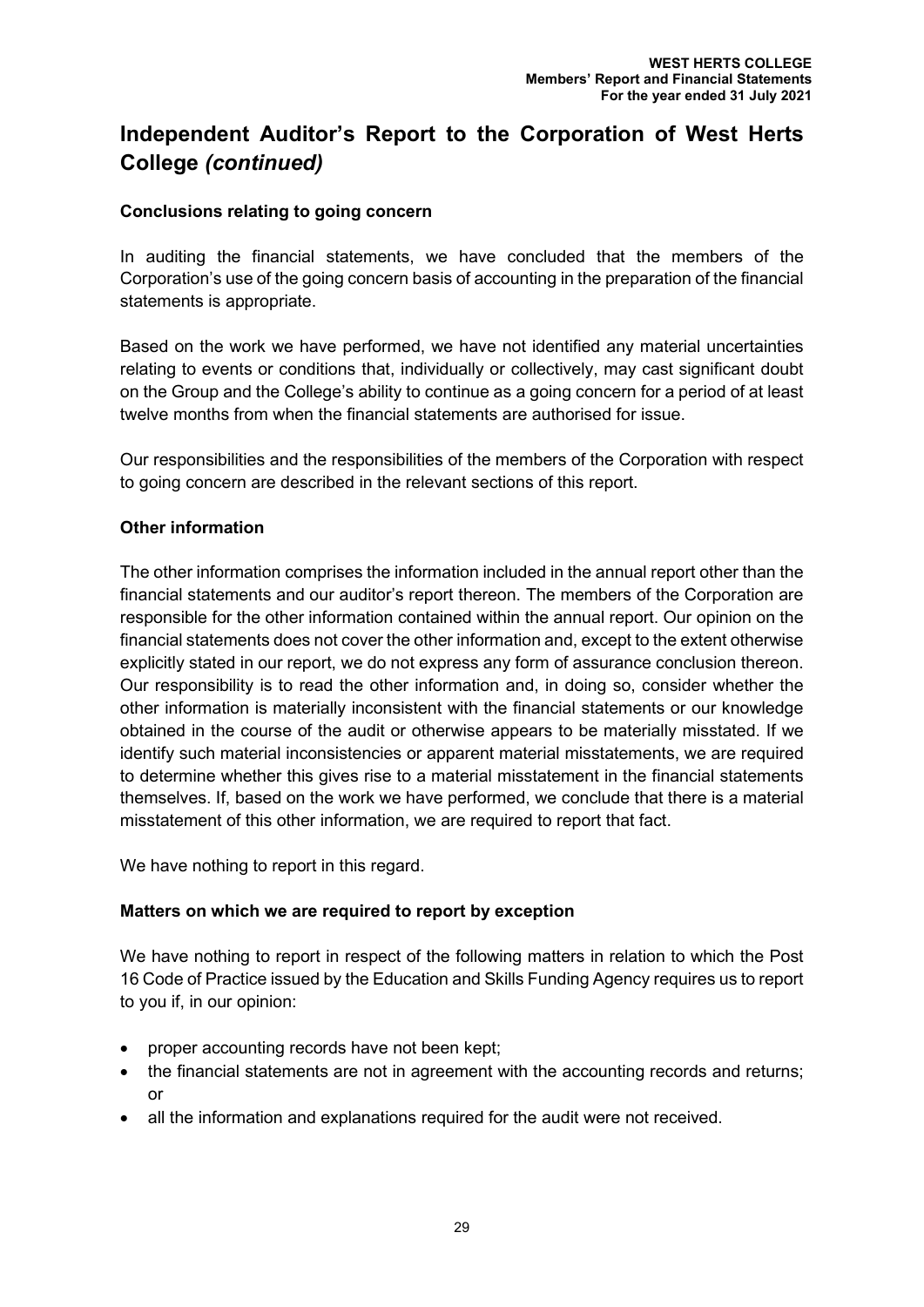We have nothing to report in respect of the following matter in relation to which the Office for Students requires us to report to you, if in our opinion:

• The College's grant and fee income, as disclosed in note 2 to these financial statements has been materially misstated.

### **Responsibilities of the Corporation**

As explained more fully in the statement of responsibilities of members of the Corporation, the members of the Corporation are responsible for the preparation of the financial statements and for being satisfied that they give a true and fair view, and for such internal control as the members of the Corporation determine is necessary to enable the preparation of financial statements that are free from material misstatement, whether due to fraud or error.

In preparing the financial statements, the members of the Corporation are responsible for assessing the Group and the College's ability to continue as a going concern, disclosing, as applicable, matters related to going concern and using the going concern basis of accounting unless the members of the Corporation either intend to liquidate the Group and the College or to cease operations, or have no realistic alternative but to do so.

#### **Auditor's responsibilities for the audit of the financial statements**

Our objectives are to obtain reasonable assurance about whether the financial statements as a whole are free from material misstatement, whether due to fraud or error, and to issue an auditor's report that includes our opinion. Reasonable assurance is a high level of assurance, but it is not a guarantee that an audit conducted in accordance with ISAs (UK) will always detect a material misstatement when it exists. Misstatements can arise from fraud or error and are considered material if, individually or in the aggregate, they could reasonably be expected to influence the economic decisions of users taken on the basis of these financial statements.

Irregularities, including fraud, are instances of non-compliance with laws and regulations. We design procedures in line with our responsibilities, outlined above, to detect material misstatements in respect of irregularities, including fraud. The extent to which our procedures are capable of detecting irregularities, including fraud is detailed below:

Our approach to identifying and assessing the risks of material misstatement in respect of irregularities, including fraud and non-compliance with laws and regulations, was as follows:

- the engagement partner ensured that the engagement team collectively had the appropriate competence, capabilities and skills to identify or recognise non-compliance with applicable laws and regulations;
- we identified the laws and regulations applicable to the Group and the College through discussions with management, and from our knowledge and experience of the sector;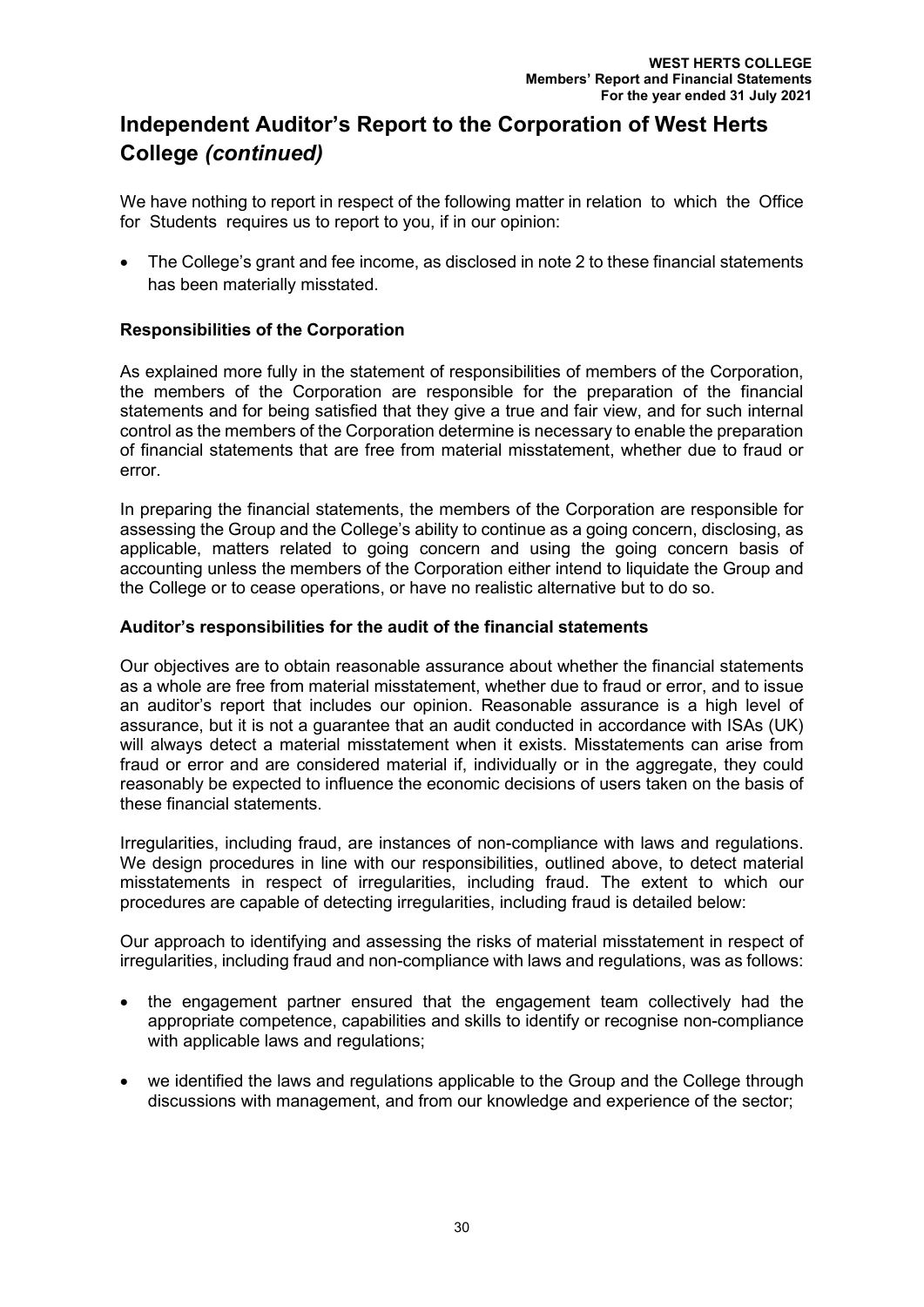- we focused on specific laws and regulations which we considered may have a direct material effect on the financial statements or the operations of the Group and the College, including the Further and Higher Education Act 1992, funding agreements with the ESFA and associated funding rules, ESFA regulations, data protection legislation, anti-bribery, safeguarding, employment, health and safety legislation;
- we assessed the extent of compliance with the laws and regulations identified above through making enquiries of management and inspecting legal correspondence; and
- identified laws and regulations were communicated within the audit team regularly and the team remained alert to instances of non-compliance throughout the audit.

We assessed the susceptibility of the College's financial statements to material misstatement, including obtaining an understanding of how fraud might occur, by:

- making enquiries of management as to where they considered there was susceptibility to fraud, their knowledge of actual, suspected and alleged fraud; and
- considering the internal controls in place to mitigate risks of fraud and non-compliance with laws and regulations.

To address the risk of fraud through management bias and override of controls, we:

- performed analytical procedures to identify any unusual or unexpected relationships;
- tested journal entries to identify unusual transactions; and
- assessed whether judgements and assumptions made in determining the accounting estimates set out in the accounting policies were indicative of potential bias;

In response to the risk of irregularities and non-compliance with laws and regulations, we designed procedures which included, but were not limited to:

- agreeing financial statement disclosures to underlying supporting documentation;
- reading the minutes of Corporation meetings:
- enquiring of management as to actual and potential litigation and claims; and
- reviewing any available correspondence with HMRC and the College's legal advisors (although none was noted as being received by the College).

There are inherent limitations in our audit procedures described above. The more removed that laws and regulations are from financial transactions, the less likely it is that we would become aware of non-compliance. Auditing standards also limit the audit procedures required to identify non-compliance with laws and regulations to enquiry of the members of the Corporation and other management and the inspection of regulatory and legal correspondence, if any.

Material misstatements that arise due to fraud can be harder to detect than those that arise from error as they may involve deliberate concealment or collusion.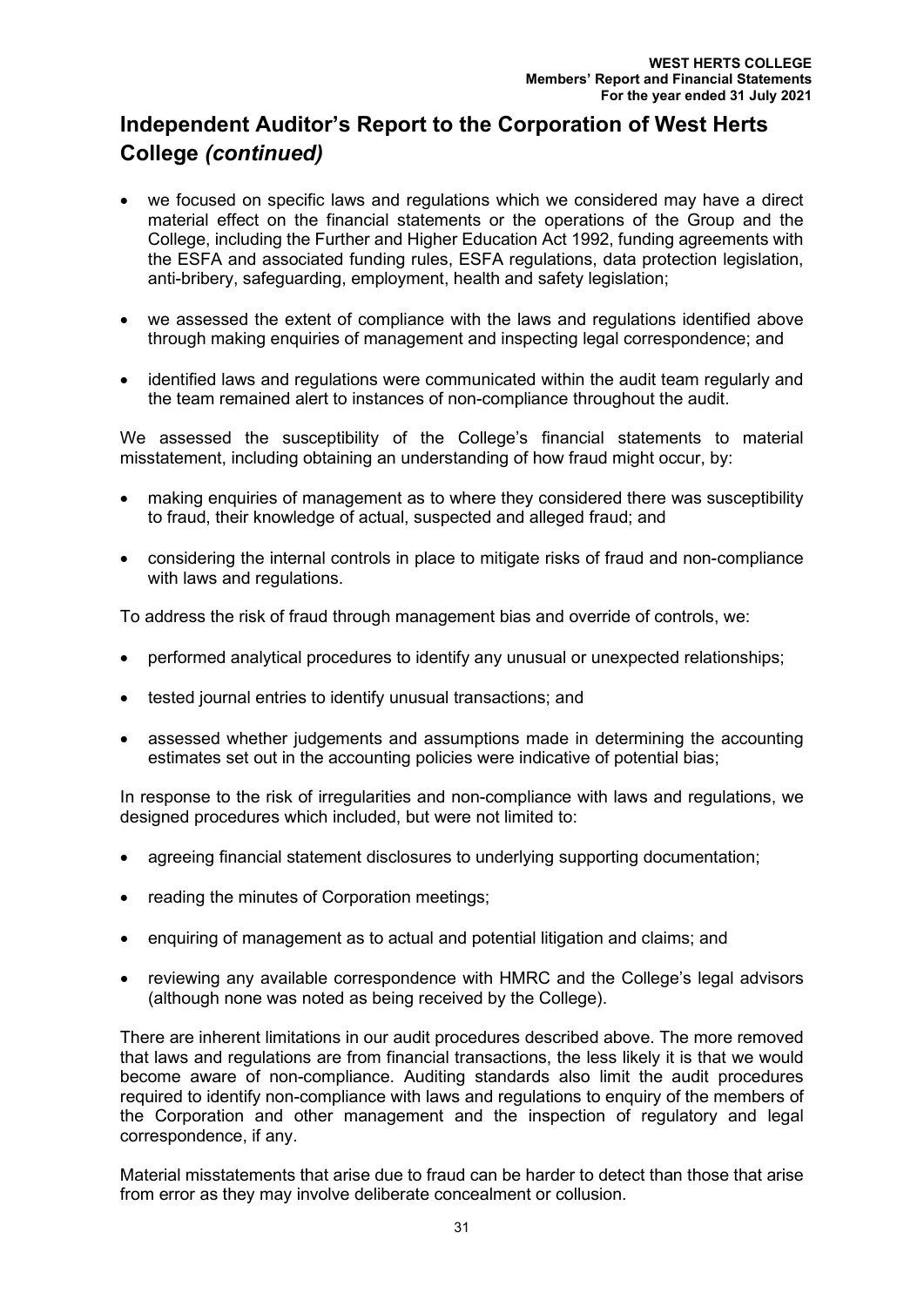A further description of our responsibilities is available on the Financial Reporting Council's website at www.frc.org.uk/auditorsresponsibilities. This description forms part of our auditor's report.

#### **Use of our report**

This report is made solely to the Corporation, as a body, in accordance with the College's Articles of Government. Our audit work has been undertaken so that we might state to the Corporation those matters we are required to state to them in an auditor's report and for no other purpose. To the fullest extent permitted by law, we do not accept or assume responsibility to anyone other than the College and the Corporation as a body, for our audit work, for this report, or for the opinions we have formed.

Burracott Wh!

**Buzzacott LLP Chartered Accountants and Registered Auditor 130 Wood Street London EC2V 6DL**

Date: 8 December 2021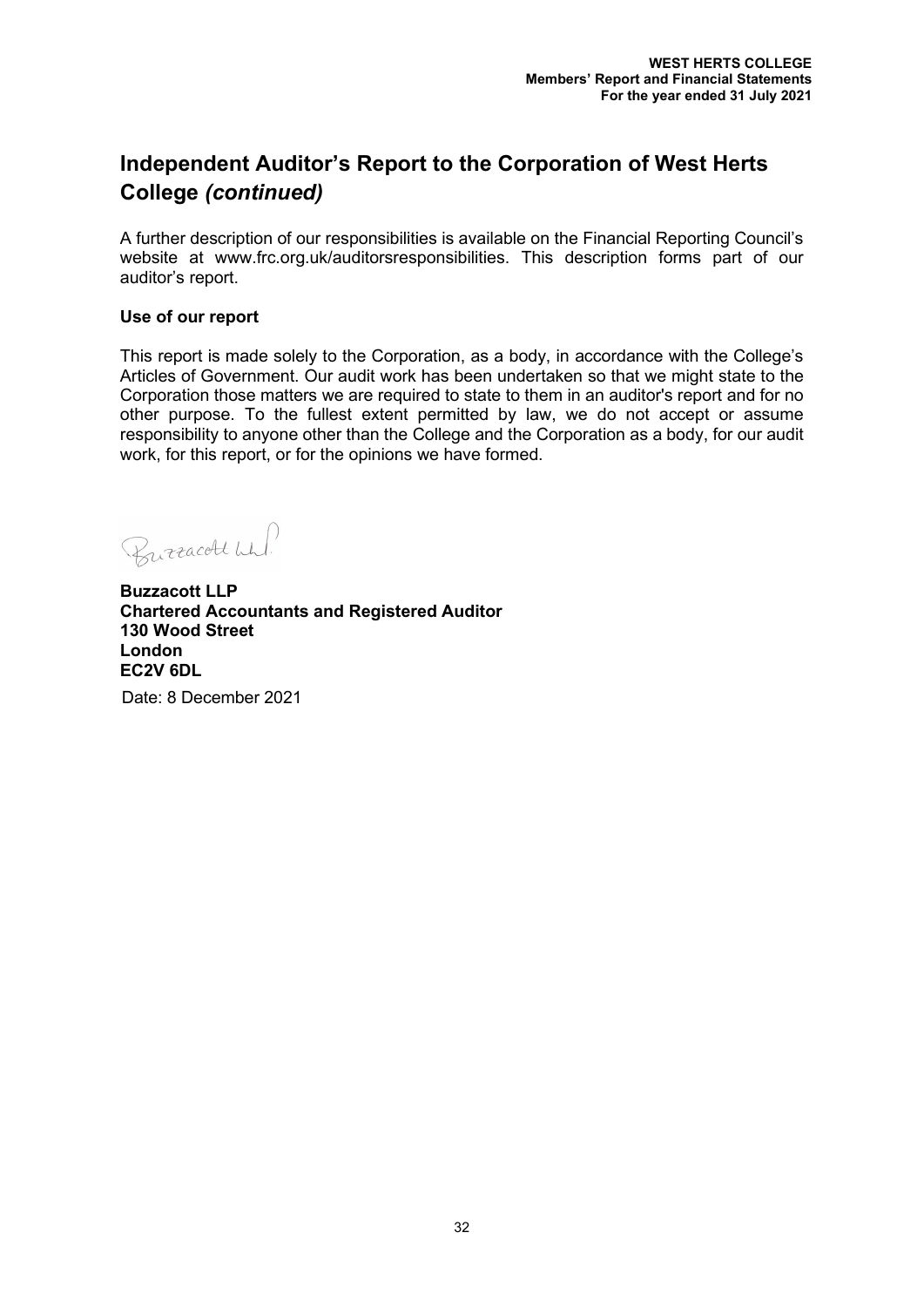# **Independent Reporting Accountant's Report on Regularity**

# **To: The Corporation of West Herts College and Secretary of State for Education acting through Education and Skills Funding Agency (the ESFA)**

In accordance with the terms of our engagement letter dated 29 June 2017 and further to the requirements and conditions of funding in the ESFA's grant funding agreements and contracts, or those of any other public funder, we have carried out an engagement to obtain limited assurance about whether anything has come to our attention that would suggest, in all material respects, the expenditure disbursed and income received by West Herts College during the period 1 August 2020 to 31 July 2021 have not been applied to the purposes identified by Parliament and the financial transactions do not conform to the authorities which govern them.

The framework that has been applied is set out in the Post-16 Audit Code of Practice (the Code) issued by the ESFA and in any relevant conditions of funding concerning adult education notified by a relevant funder. In line with this framework, our work has specifically not considered income received from the main funding grants generated through the Individualised Learner Record data returns, for which the ESFA has other assurance arrangements in place.

This report is made solely to the corporation of West Herts College and the ESFA in accordance with the terms of our engagement letter. Our work has been undertaken so that we might state to the corporation of West Herts College and the ESFA those matters we are required to state in a report and for no other purpose. To the fullest extent permitted by law, we do not accept, or assume, responsibility to anyone other than the corporation of West Hers College and the ESFA for our work, for this report, or for the conclusion we have formed.

## **Respective responsibilities of West Herts College and the reporting accountant**

The corporation of West Herts College is responsible, under the requirements of the Further & Higher Education Act 1992, subsequent legislation and related regulations and guidance, for ensuring that expenditure disbursed, and income received, are applied for the purposes intended by Parliament, and the financial transactions conform to the authorities that govern them. Our responsibilities for this engagement are established in the United Kingdom by our profession's ethical guidance and are to obtain limited assurance and report in accordance with our engagement letter and the requirements of the Code. We report to you whether anything has come to our attention in carrying out our work which suggests that in all material respects, expenditure disbursed and income received, during the period 1 August 2020 to 31 July 2021 have not been applied to purposes intended by Parliament or that the financial transactions do not conform to the authorities which govern them.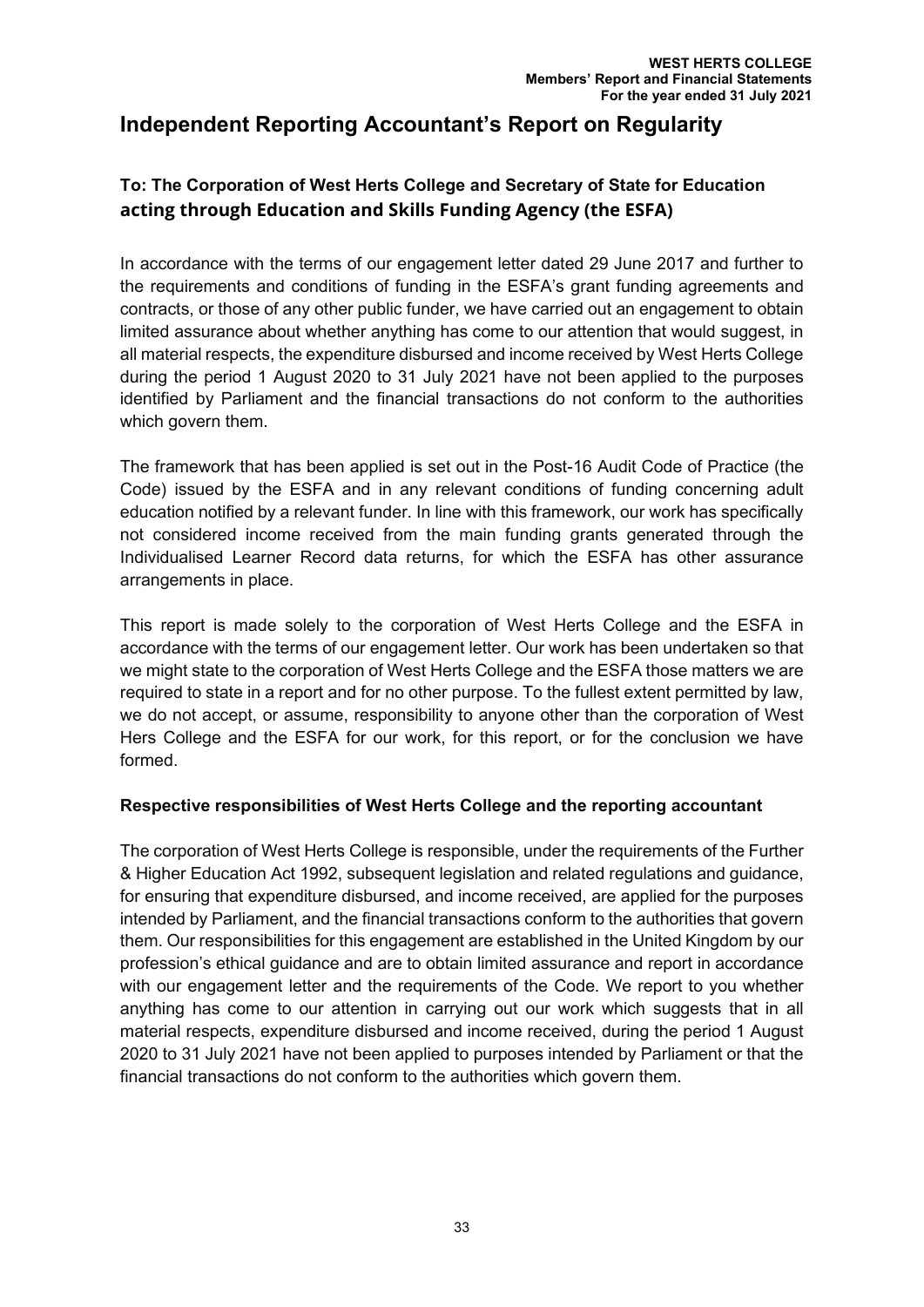# **Independent Reporting Accountant's Report on Regularity**  *(continued)*

# **Approach**

We conducted our engagement in accordance with the Code issued by the ESFA. We performed a limited assurance engagement as defined in that framework. The objective of a limited assurance engagement is to perform such procedures as to obtain information and explanations in order to provide us with sufficient appropriate evidence to express a negative conclusion on regularity. A limited assurance engagement is more limited in scope than a reasonable assurance engagement and consequently does not enable us to obtain assurance that we would become aware of all significant matters that might be identified in a reasonable assurance engagement. Accordingly, we do not express a positive opinion. Our engagement includes examination, on a test basis, of evidence relevant to the regularity of the corporation's income and expenditure.

The work undertaken to draw to our conclusion includes:

- An assessment of the risk of material irregularity and impropriety across all of the College's activities;
- Further testing and review of the areas identified through the risk assessment including enquiry, identification of control processes and examination of supporting evidence across all areas identified as well as additional verification work where considered necessary; and
- Consideration of evidence obtained through the work detailed above and the work completed as part of our financial statements audit in order to support the regularity conclusion.

## **Conclusion**

In the course of our work, nothing has come to our attention which suggests that in all material respects, the expenditure disbursed and income received during the period 1 August 2020 to 31 July 2021 has not been applied to purposes intended by Parliament, and the financial transactions do not conform to the authorities that govern them.

Burracolt Wh

**Buzzacott LLP Chartered Accountants 130 Wood Street London EC2V 6DL**

**8th December 2021**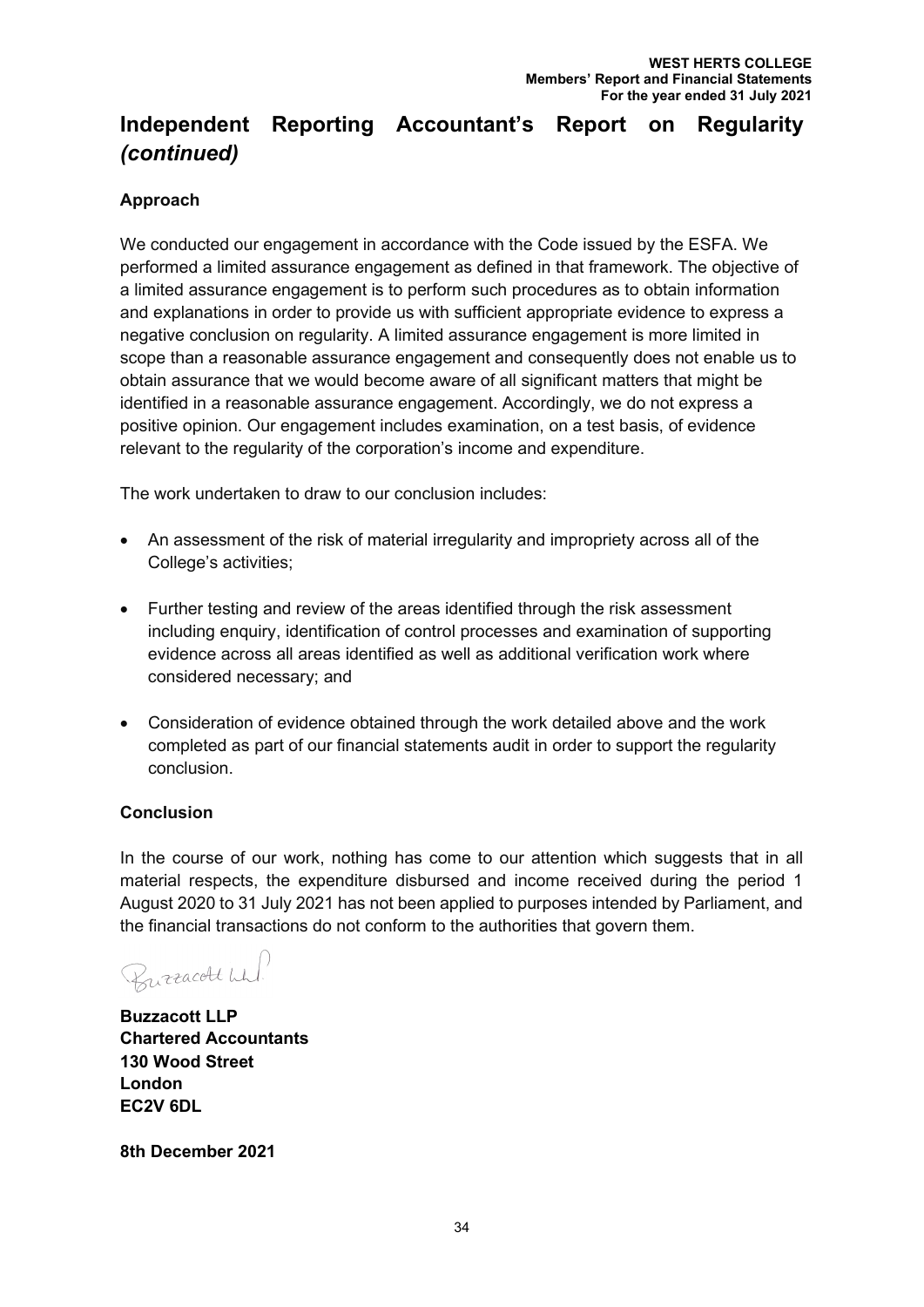# **Statements of Comprehensive Income and Expenditure** *for the year ended 31 July 2021*

|                                                                                                                                | Note                                 | 2020/21<br>Group<br>£'000s              | 2020/21<br>College<br>£'000s            | 2019/20<br>Group<br>£'000s             | 2019/20<br>College<br>£'000s           |
|--------------------------------------------------------------------------------------------------------------------------------|--------------------------------------|-----------------------------------------|-----------------------------------------|----------------------------------------|----------------------------------------|
| Income:                                                                                                                        |                                      |                                         |                                         |                                        |                                        |
| Funding body grants<br>Tuition fees and education contracts<br>Other grants and contracts<br>Other income<br>Investment income | $\overline{c}$<br>3<br>4<br>5<br>6   | 42,569<br>3,218<br>49<br>513<br>7       | 41,442<br>3,216<br>49<br>511<br>7       | 39,975<br>3,552<br>77<br>1,118<br>49   | 39,115<br>3,552<br>77<br>1,117<br>49   |
| <b>Total Income</b>                                                                                                            |                                      | 46,356                                  | 45,225                                  | 44,771                                 | 43,910                                 |
| <b>Expenditure:</b>                                                                                                            |                                      |                                         |                                         |                                        |                                        |
| Staff costs<br>Restructuring costs<br>Other operating expenses<br>Depreciation<br>Interest and other finance costs             | 7<br>$\overline{7}$<br>9<br>13<br>11 | 29,017<br>244<br>11,370<br>3,515<br>797 | 28,173<br>244<br>11,215<br>3,515<br>797 | 29,527<br>84<br>11,341<br>3,618<br>812 | 28,794<br>84<br>11,262<br>3,618<br>812 |
| <b>Total Expenditure</b>                                                                                                       |                                      | 44,943                                  | 43,944                                  | 45,382                                 | 44,570                                 |
| Surplus/(Deficit) before exceptional<br>items                                                                                  |                                      | 1,413                                   | 1,281                                   | (611)                                  | (660)                                  |
| Surplus on disposal of fixed assets                                                                                            | 13                                   | 3,027                                   | 3,027                                   | 3,838                                  | 3,838                                  |
| Net income attributable to minority interest                                                                                   | 14                                   | (66)                                    |                                         | (24)                                   |                                        |
| <b>Profit before tax</b>                                                                                                       |                                      | 4,374                                   | 4,308                                   | 3,203                                  | 3,178                                  |
| Taxation                                                                                                                       | 12                                   |                                         |                                         |                                        |                                        |
| Profit for the year                                                                                                            |                                      | 4,374                                   | 4,308                                   | 3,203                                  | 3,178                                  |
| Actuarial (loss) in respect of pension schemes                                                                                 | 10                                   | (428)                                   | (428)                                   | (14, 391)                              | (14, 391)                              |
| Total Comprehensive Income for the<br>year                                                                                     |                                      | 3,946                                   | 3,880                                   | (11, 188)                              | (11, 213)                              |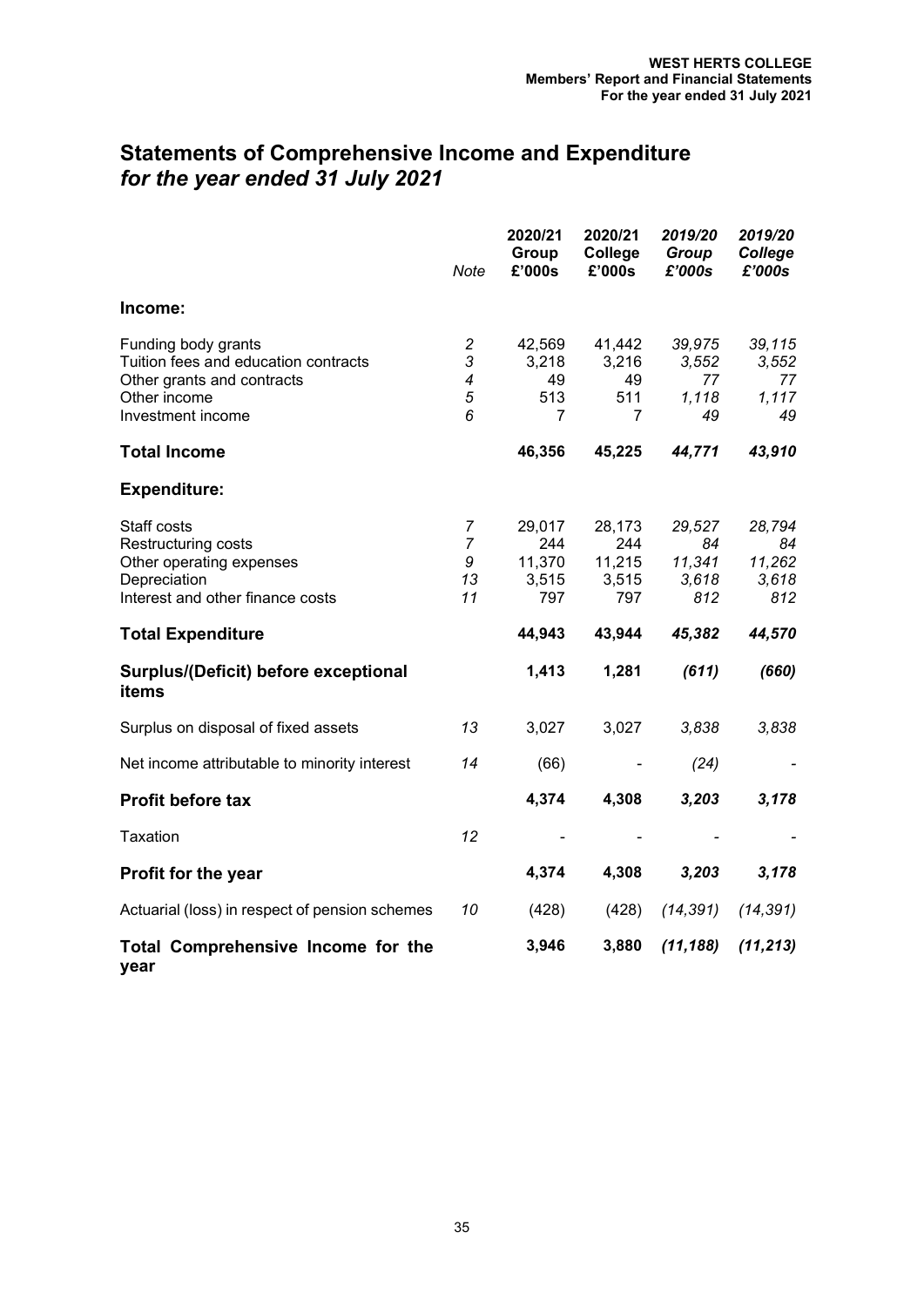# **Statement of Changes in Reserves** *for the year ended 31 July 2021*

|                                                    | <b>Minority</b><br><b>Interest</b> | Income and<br><b>Expenditure</b><br>accounts | <b>Revaluation</b><br><b>Reserve</b> | <b>Restricted</b><br><b>Reserves</b> | Total     |
|----------------------------------------------------|------------------------------------|----------------------------------------------|--------------------------------------|--------------------------------------|-----------|
|                                                    | £000s                              | £000s                                        | £000s                                | £000s                                | £000s     |
| Group<br><b>Balance as at 1 August 2019</b>        | 200                                | 67,758                                       | 5,052                                | $\overline{\mathbf{7}}$              | 73,017    |
| Surplus from the income and<br>expenditure 2019/20 |                                    | 3,203                                        |                                      |                                      | 3,203     |
| Other comprehensive income                         |                                    | (14, 391)                                    |                                      | $\qquad \qquad \blacksquare$         | (14, 391) |
| Balance as at 31 July 2020                         | 200                                | 56,570                                       | 5,052                                | $\overline{\mathbf{7}}$              | 61,829    |
| Surplus from the income and<br>expenditure 2020/21 |                                    | 4,374                                        |                                      |                                      | 4,374     |
| Other comprehensive income                         |                                    | (428)                                        |                                      |                                      | (428)     |
| Balance at 31 July 2021                            | 200                                | 60,516                                       | 5,052                                | 7                                    | 65,775    |

|                                                    | Income and<br><b>Expenditure</b> | <b>Revaluation</b><br><b>Reserve</b> | <b>Restricted</b><br><b>Reserves</b> | Total     |
|----------------------------------------------------|----------------------------------|--------------------------------------|--------------------------------------|-----------|
|                                                    | £000s                            | accounts<br>£000s                    |                                      | £000s     |
| College                                            |                                  |                                      |                                      |           |
| <b>Balance as at 1 August 2019</b>                 | 67,914                           | 5,052                                | 7                                    | 72,973    |
| Surplus from the income and<br>expenditure 2019/20 | 3,178                            |                                      |                                      | 3,178     |
| Other comprehensive income                         | (14, 391)                        |                                      | $\blacksquare$                       | (14, 391) |
| Balance as at 31 July 2020                         | 56,701                           | 5,052                                | 7                                    | 61,760    |
| Surplus from the income and                        | 4,308                            |                                      |                                      | 4,308     |
| expenditure 2020/21<br>Other comprehensive income  | (428)                            |                                      |                                      | (428)     |
| Balance at 31 July 2021                            | 60,581                           | 5,052                                | 7                                    | 65,640    |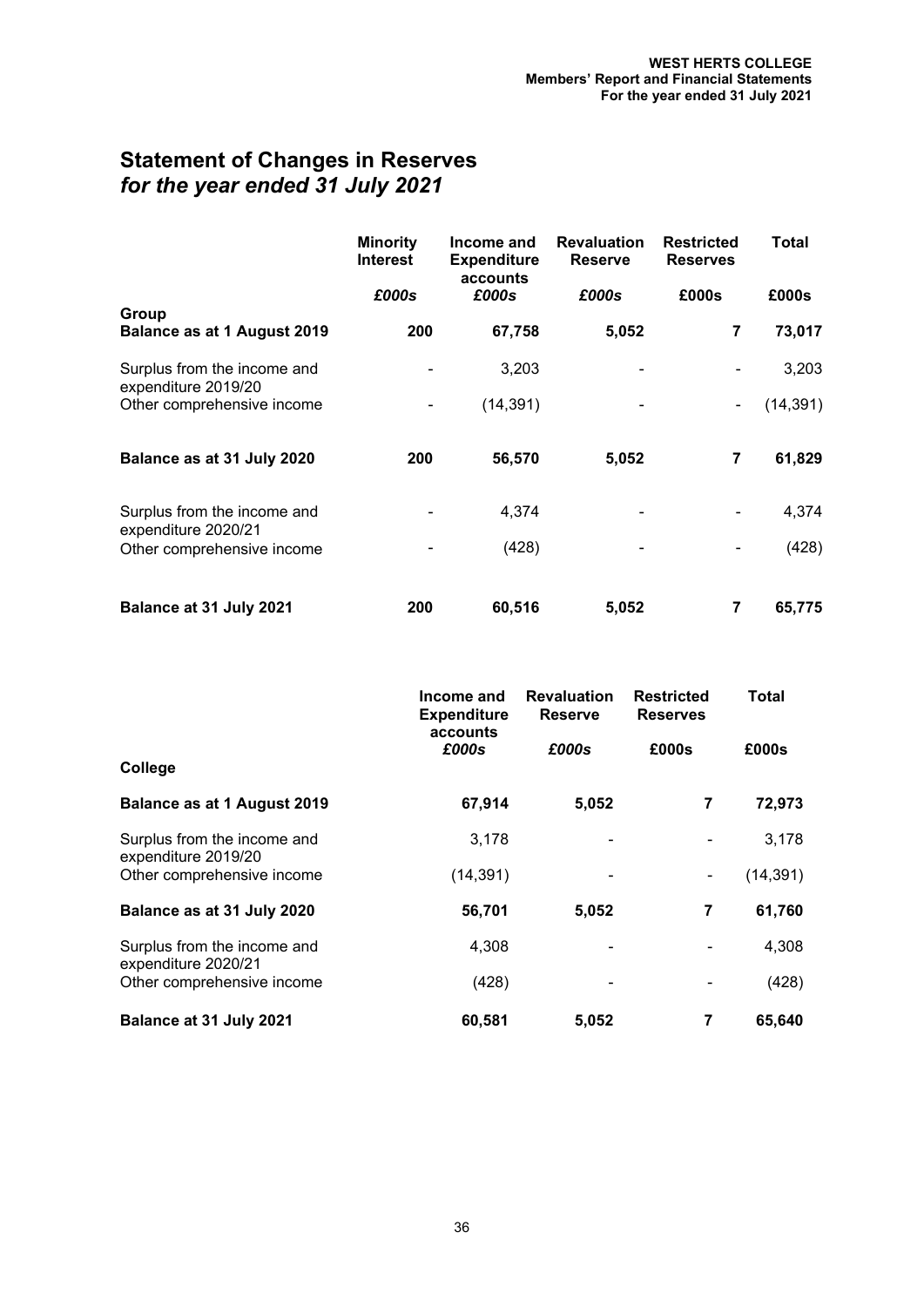# **Balance Sheets at 31 July 2021**

|                                                                                                              | <b>Note</b> | 2020/21<br>Group<br>£'000s         | 2020/21<br>College<br>£'000s       | 2019/20<br>Group<br>£'000s       | 2019/20<br>College<br>£'000s     |
|--------------------------------------------------------------------------------------------------------------|-------------|------------------------------------|------------------------------------|----------------------------------|----------------------------------|
| <b>Fixed assets</b><br>Tangible assets<br><b>Total fixed assets</b>                                          | 13          | 111,476<br>111,476                 | 111,476<br>111,476                 | 123,717<br>123,717               | 123,717<br>123,717               |
| <b>Investment assets</b>                                                                                     | 14          |                                    | 200                                |                                  | 200                              |
| <b>Current assets</b><br><b>Stock</b>                                                                        |             | 11                                 | 11                                 | 11                               | 11                               |
| Trade and other receivables<br>Short term deposit<br>Cash at bank and in hand<br><b>Total current assets</b> | 16<br>15    | 9,760<br>5,000<br>27,746<br>42,517 | 9,716<br>5,000<br>27,516<br>42,243 | 830<br>5,000<br>14,727<br>20,568 | 814<br>5,000<br>14,603<br>20,428 |
| Creditors: amounts falling due within one                                                                    | 17          | (7,644)                            | (7,634)                            | (8, 333)                         | (8, 325)                         |
| year<br><b>Net current assets</b>                                                                            |             | 34,873                             | 34,609                             | 12,235                           | 12,103                           |
| <b>Total assets less current liabilities</b>                                                                 |             | 146,349                            | 146,285                            | 135,952                          | 136,020                          |
| Creditors: amounts falling due after one<br>year                                                             | 18          | (34, 664)                          | (34, 664)                          | (30, 692)                        | (30, 692)                        |
| Provisions for liabilities and charges                                                                       | 20          | (4,056)                            | (4,056)                            | (4, 437)                         | (4, 437)                         |
| <b>Minority interest</b>                                                                                     | 14          | 71                                 |                                    | 137                              |                                  |
| Net assets excluding pension liability                                                                       |             | 107,700                            | 107,565                            | 100,960                          | 100,891                          |
| <b>Net pension liability</b>                                                                                 | 22          | (41, 925)                          | (41, 925)                          | (39, 131)                        | (39, 131)                        |
| <b>TOTAL NET ASSETS</b>                                                                                      |             | 65,775                             | 65,640                             | 61,829                           | 61,760                           |
| <b>Restricted reserves</b><br>Endowments<br><b>Total Restricted reserves</b>                                 |             | 7<br>7                             | 7<br>7                             | 7<br>7                           | 7<br>7                           |
| <b>Unrestricted reserves:</b><br>Income and expenditure account<br>Revaluation reserve                       | 14          | 60,516<br>5,052<br>200             | 60,581<br>5,052                    | 56,570<br>5,052<br>200           | 56,701<br>5,052                  |
| Minority interest<br><b>Total Unrestricted reserves</b>                                                      |             | 65,768                             | 65,633                             | 61,822                           | 61,753                           |
| <b>TOTAL RESERVES</b>                                                                                        |             | 65,775                             | 65,640                             | 61,829                           | 61,760                           |

The financial statements on pages 35 to 60 were approved by the Corporation on **8 December 2021** and signed on its behalf by:

 $\overline{\phantom{a}}$ . Z

**P. Thompson Chair**

Jarga

**G. Worgan Principal and Chief Executive**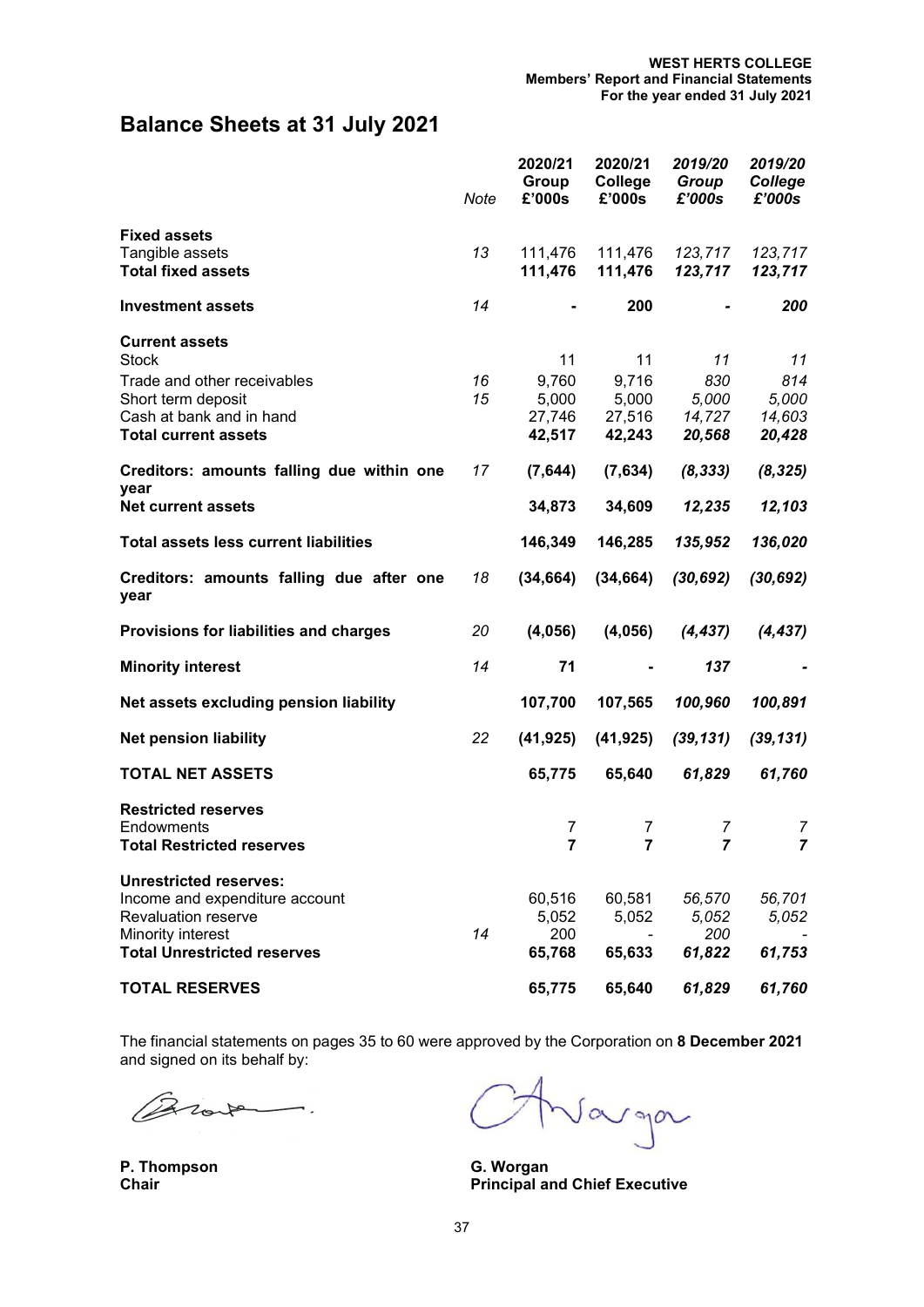# **Statement of Consolidated Cash Flows** *for the year ended 31 July 2021*

|                                                                                                                                                                                                                                                    | 2020/21<br>£'000s                               | 2019/20<br>£'000s                                        |
|----------------------------------------------------------------------------------------------------------------------------------------------------------------------------------------------------------------------------------------------------|-------------------------------------------------|----------------------------------------------------------|
| Cash inflow from operating activities                                                                                                                                                                                                              |                                                 |                                                          |
| Surplus for the year                                                                                                                                                                                                                               | 4,374                                           | 3,203                                                    |
| Adjustment for non-cash items:                                                                                                                                                                                                                     |                                                 |                                                          |
| Depreciation<br>(Increase)/Decrease in debtors<br>(Decrease)/Increase in creditors due within one year<br>(Decrease) in creditors due after one year<br>(Decrease) in provisions<br>Pensions costs less contributions payable<br>Minority Interest | 3,515<br>(617)<br>(738)<br>(291)<br>1,660<br>66 | 3,618<br>313<br>2,415<br>(2,613)<br>(304)<br>1,607<br>24 |
| Adjustment for investing or financing activities:<br>Investment income<br>Interest and other finance costs<br>Profit on disposal of fixed assets<br>Decrease in deferred capital grants                                                            | (7)<br>797<br>(3,027)<br>(731)                  | (49)<br>812<br>(3,838)<br>(655)                          |
| Net cash flow from operating activities                                                                                                                                                                                                            | 5,001                                           | 4,533                                                    |
| <b>Cash flows from investing activities</b><br>Investment income<br>Payments made to acquire fixed assets<br>Proceeds from sale of land                                                                                                            | 7<br>(4, 487)<br>7,300                          | 49<br>(10, 066)<br>10,251                                |
| Total cash flows from investing activities                                                                                                                                                                                                         | 2,820                                           | 234                                                      |
| <b>Cash flows from financing activities</b><br>Interest paid<br>Capital grants received<br>Short term deposit<br>Bank loans repaid                                                                                                                 | (181)<br>5,873<br>(494)                         | (214)<br>4,371<br>(5,000)<br>(485)                       |
| Total cash flows from financing activities                                                                                                                                                                                                         | 5,198                                           | (1, 328)                                                 |
| Increase in cash and cash equivalents in the year                                                                                                                                                                                                  | 13,019                                          | 3,439                                                    |
| Cash and cash equivalents at beginning of year                                                                                                                                                                                                     | 14,727                                          | 11,288                                                   |
| Cash and cash equivalents at end of year                                                                                                                                                                                                           | 27,746                                          | 14,727                                                   |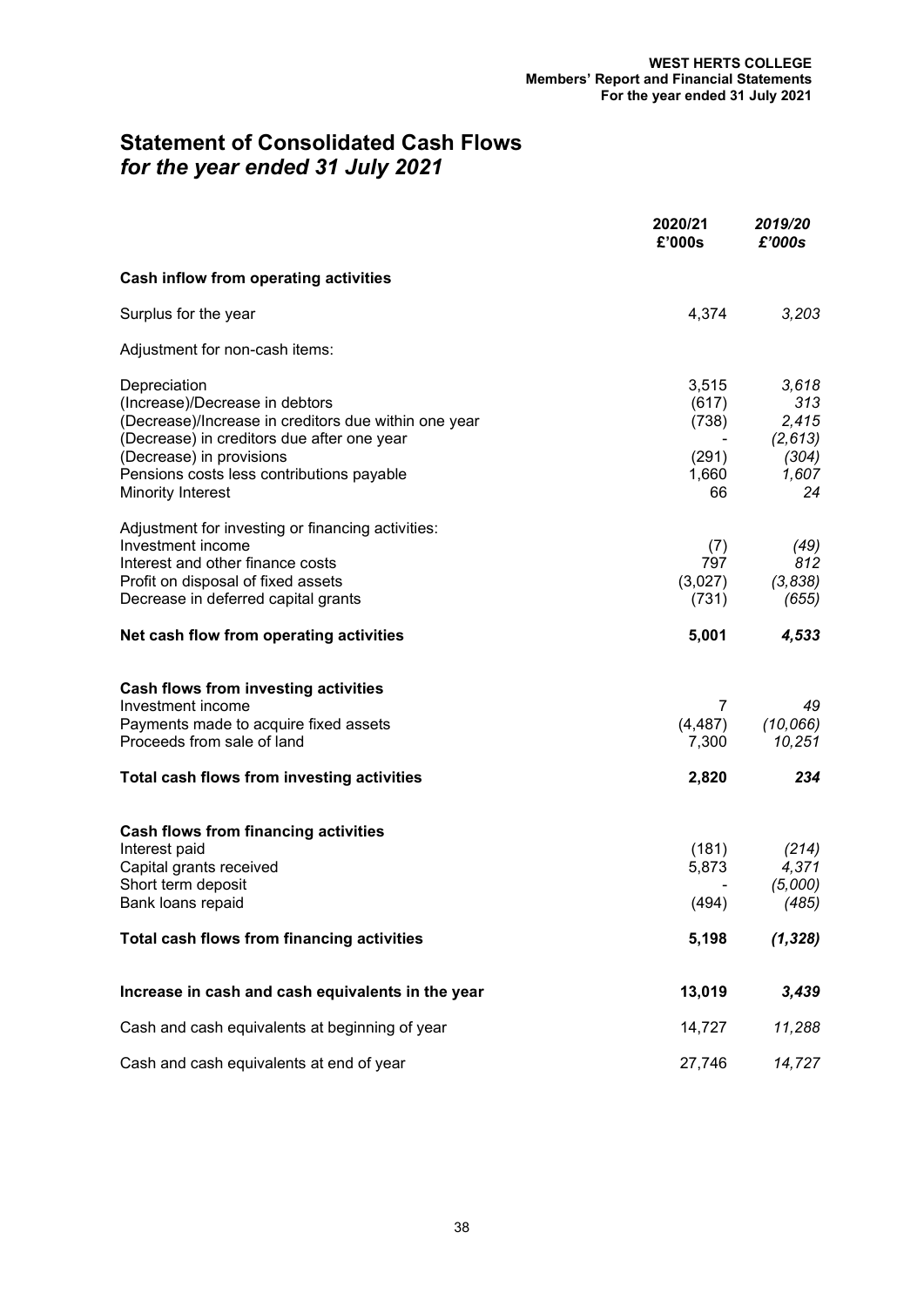## **1 Accounting policies**

### *Statement of accounting policies*

The following accounting policies have been applied consistently in dealing with items which are considered material in relation to the financial statements.

## *Basis of preparation*

These financial statements have been prepared in accordance with the *Statement of Recommended Practice: Accounting for Further and Higher Education 2019* (the 2019 FE HE SORP), the *College Accounts Direction for 2020 to 2021* and in accordance with Financial Reporting Standard 102 – *"The Financial Reporting Standard applicable in the United Kingdom and Republic of Ireland"* (FRS 102). The College is a public benefit entity and has therefore applied the relevant public benefit requirements of FRS 102.

The preparation of financial statements in compliance with FRS 102 requires the use of certain critical accounting estimates. It also requires management to exercise judgement in applying the Group's accounting policies.

# *Basis of accounting*

The financial statements are prepared in accordance with the historical cost convention as modified by the revaluation of certain fixed assets.

### *Basis of consolidation*

The consolidated financial statements include the College and its subsidiary, Together Training Ltd, controlled by the Group. Control is achieved where the Group has the power to govern the financial and operating policies of an entity so as to obtain benefits from its activities. Under the purchase method of accounting, the results of subsidiary and associated undertakings acquired or disposed of during the year are included in the consolidated income and expenditure account from or up to date on which control of the undertaking passes. Intra-group transactions are eliminated fully on consolidation. In accordance with FRS102, the activities of the student union have not been consolidated because the College does not control those activities. All financial statements are made up to 31 July 2021.

#### *Going concern*

The activities of the Group and the College, together with the factors likely to affect its future development and performance are set out in the Operating and Financial Review - this includes an assessment of the potential financial impact of the Covid-19 pandemic. The financial position of the Group and the College, its cash flow, liquidity and borrowings are described in the financial statements and accompanying notes.

As at 31 July 2021 the Group and the College had £6,513k of loans outstanding with bankers on terms negotiated in 2009 and 2010. The terms of the existing agreement are for up to another 11 years. Also, as at 31 July 2021, the Group and the College had cash at bank, in hand, and on short term deposit totalling over £32.5m, and net current assets in excess of £34.6m. The Group and the College's forecasts and financial projections indicate that it will be able to generate operating surpluses and it will be able to operate within this existing facility and covenants for the foreseeable future.

Accordingly, the Group and the College has a reasonable expectation that it has adequate resources to continue in operational existence for the foreseeable future, and for this reason will continue to adopt the going concern basis in the preparation of the financial statements.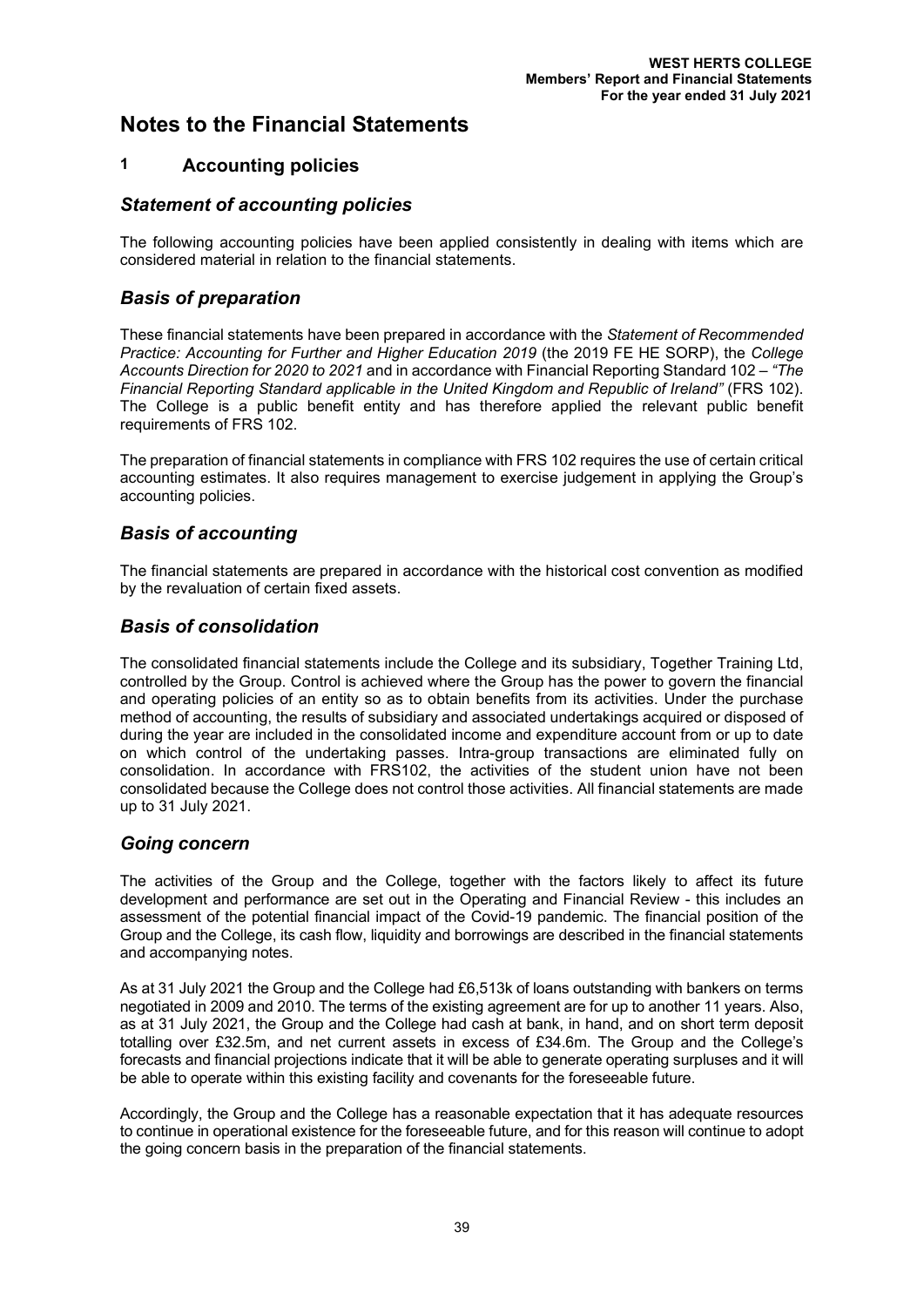# **1 Accounting Policies** *(continued)*

#### *Recognition of Income*

#### *Revenue grant funding*

Government revenue grants include funding body recurrent grants and other grants and are accounted for under the accrual model as permitted by FRS 102.

Funding body recurrent grants are recognised in line with best estimates for the period of what is receivable and depend on the particular income stream involved. Any under achievement for the Adult Education Budget is adjusted for in year and reflected in the level of recurrent grant recognised in the Statement of Comprehensive Income and Expenditure. The final grant income is normally determined with the conclusion of the year end reconciliation process with the funding body at the end of November following the year end. ESFA apprenticeship income is recognised based on a year-end reconciliation of income claimed and the actual delivery.

The recurrent grant from the OFS represents the funding allocation attributable to the current financial year and is credited direct to the Statement of Comprehensive Income.

Where part of a government grant is deferred, the deferred element is recognised as deferred income within creditors and allocated between creditors due within one year and creditors due after more than one year as appropriate.

Grants (including research grants) from non-government sources are recognised in income when the Group and the College is entitled to the income and performance related conditions have been met. Income received in advance of performance related conditions being met is recognised as deferred income within creditors on the balance sheet and released to income as conditions are met.

#### *Capital grant funding*

Government capital grants are capitalised, held as deferred income and recognised in income over the expected useful life of the asset, under the accrual model as permitted by FRS 102. Other capital grants are recognised in income when the College is entitled to the funds subject to any performance related conditions being met. Income received in advance of performance related conditions being met is recognised as deferred income within creditors on the Balance Sheet and released to income as conditions are met.

#### *Fee income*

Income from tuition fees is recognised in the period for which to which it relates and includes all fees payable by students or their sponsors.

#### *Investment income*

All income from short term deposits is credited to the income and expenditure account in the period in which it is earned.

#### *Agency arrangements*

The College acts as an agent in the collection and payment of certain discretionary support funds. Related payments received from the funding bodies and subsequent disbursements to students are excluded from the Statement of Comprehensive Income and Expenditure and are shown separately in note 26 except for the 5 per cent of the grant received which is available to the College to cover administration costs relating to the grant. No staff are wholly dedicated to the administration of discretionary support funds. These administration tasks are carried out by the College's student support staff.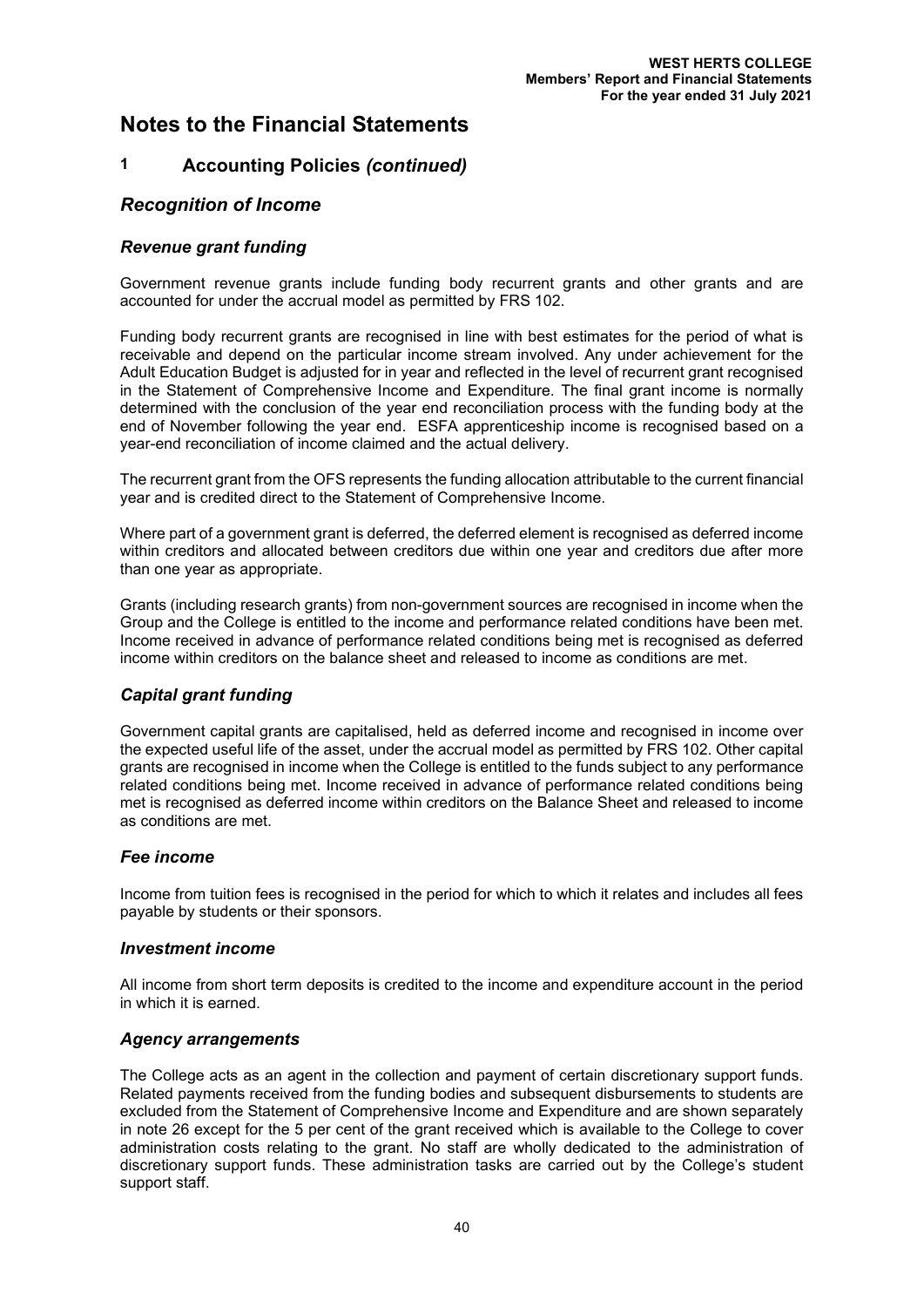# **1 Accounting Policies** *(continued)*

## *Accounting for post-employment benefits*

Retirement benefits to employees of the College are provided by the Teachers' Pension Scheme (TPS) and the Local Government Pension Scheme (LGPS). These are defined benefit schemes.

#### *Teachers' Pension Scheme (TPS)*

Contributions to the TPS are charged to the Statement of Comprehensive Income and Expenditure so as to spread the cost of pensions over employees' working lives with the College in such a way that the pension cost is a substantially level percentage of the current and future pensionable payroll. The contributions have been determined by qualified actuaries on the basis of valuations using a prospective benefit method. As stated in note 22 the TPS is a multi-employer scheme and there is insufficient information available to use defined benefit accounting. The TPS is therefore treated as a defined contribution scheme and the contributions recognised as an expense in the income statement in the periods during which services are rendered by employees.

#### *Local Government Pension Scheme (LGPS)*

The assets of the LGPS are measured using closing fair values. LGPS liabilities are measured using the projected unit credit method and discounted at the current rate of return on a high quality corporate bond of equivalent term and currency to the liability. The actuarial valuations are obtained at least triennially and are updated at each balance sheet date. The amounts charged to operating surplus are the current service costs and the costs of scheme introductions, benefit changes, settlements and curtailments. They are included as part of staff costs as incurred. Net interest on the net defined benefit liability is also recognised in the Statement of Comprehensive Income and Expenditure comprises the interest cost on the defined benefit obligation and interest income on the scheme assets, calculated by multiplying the fair value of the scheme assets at the beginning of the period by the rate used to discount the benefit obligations. The difference between the interest income on the scheme assets and the actual return on the scheme assets is recognised in interest and other finance costs.

Actuarial gains and losses are recognised immediately in actuarial gains and losses.

## *Short term employment benefits*

Short term employment benefits such as salaries and compensated absences (holiday pay) are recognised as an expense in the year in which the employees render service to the College. Any unused benefits are accrued and measured as the additional amount the College expects to pay as a result of the unused entitlement.

#### *Enhanced pensions*

The actual cost of any enhanced on-going pension to a former member of staff is paid by the College annually. An estimate of the expected future cost of any enhancement to the on-going pension of a former member of staff is charged in full to the College's Statement of Comprehensive Income and Expenditure in the year that the member of staff retires. In subsequent years a charge is made to provisions in the balance sheet using the enhanced pension spreadsheet provided by the funding bodies.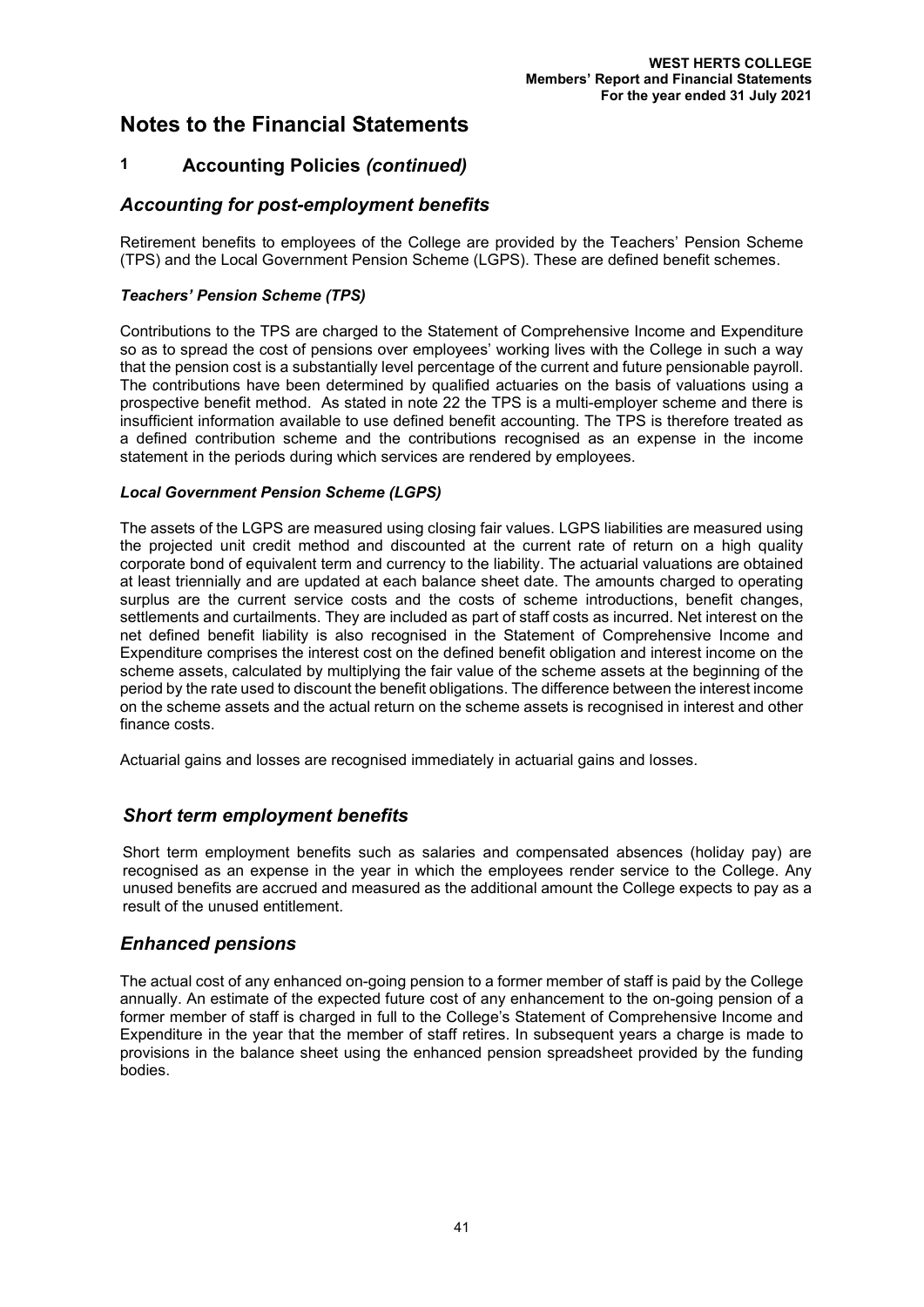# **1 Accounting Policies** *(continued)*

### *Tangible fixed assets*

### *Land and buildings*

Land and buildings inherited from the Local Education Authority are stated in the balance sheet at valuation on the basis of depreciated replacement cost as the open market value for existing use is not readily obtainable. The associated credit is included in the revaluation reserve. The difference between depreciation charged on the historic cost of assets and the actual charge for the year calculated on the re-valued amount is released to the Statement of Comprehensive Income and Expenditure on an annual basis. Land and buildings acquired since incorporation are included in the balance sheet at cost. Freehold land is not depreciated. Freehold buildings are depreciated over their expected useful economic life to the College of between 30 and 50 years. On adoption of FRS 102 the College has followed the transitional provisions and has determined not to subsequently revalue its fixed assets from the amounts currently included within the financial statements. The College has a policy of depreciating major adaptations to buildings over the period of their useful economic life.

Where land and buildings are acquired with the aid of specific grants, they are capitalised and depreciated as above. The related grants are credited to a deferred capital grant account and are released to the Statement of Comprehensive Income and Expenditure over the expected useful economic life of the related asset on a basis consistent with the depreciation policy.

Finance costs which are directly attributable to the construction of land and buildings are capitalised as part of the cost of those assets.

A review for impairment of a fixed asset is carried out if events or changes in circumstances indicate that the carrying amount of any fixed asset may not be recoverable. Shortfalls between the carrying value of fixed assets and their recoverable amounts are recognised as impairments. Impairment losses are recognised in the Statement of Comprehensive Income and Expenditure.

#### *Assets under construction*

Assets under construction are accounted for at cost, based on the value of architects' certificates and other direct costs, incurred to 31 July. They are not depreciated until they are brought into use.

## *Subsequent expenditure on existing fixed assets*

Where significant expenditure is incurred on tangible fixed assets it is charged to income in the period it is incurred unless it meets one of the following criteria, in which case it is capitalised and depreciated on the relevant basis:-

- Market value of the fixed asset has subsequently improved.
- Asset capacity increases.
- Substantial improvement in the quality of output or reduction in operating costs.
- Significant extension of the asset's life beyond that conferred by repairs and maintenance.

#### *Building improvements*

Building improvement expenditure meeting the capitalisation criteria set out above is depreciated using the straight line method over its useful economic life as follows:

• 10 years – Building improvements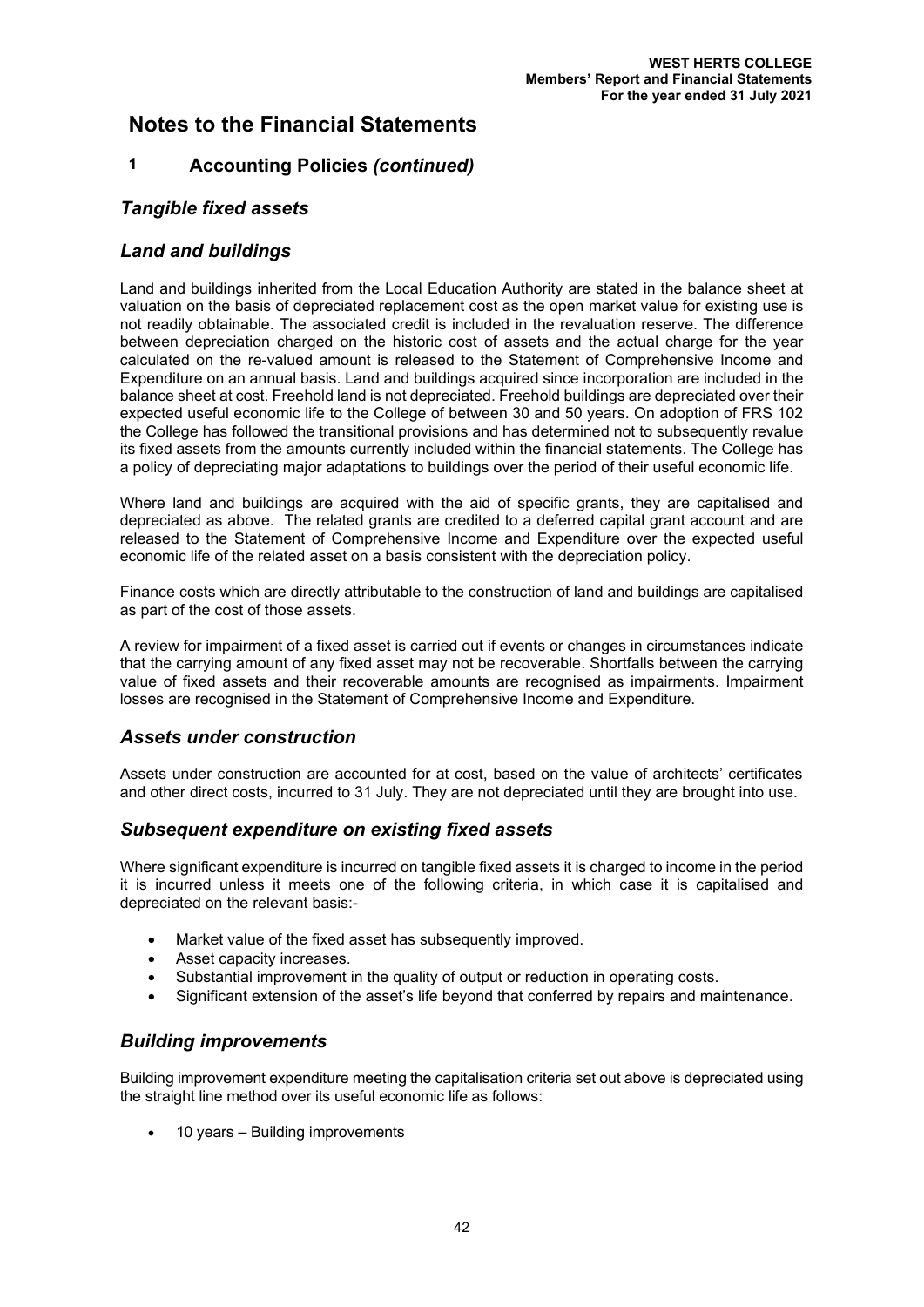# **1 Accounting Policies** *(continued)*

### *Equipment and vehicles*

Equipment costing less than £1,000 (including VAT) per individual item is recognised as expenditure in the period of acquisition. All other equipment is capitalised at cost.

Equipment is depreciated using the straight line method over its useful economic life as follows:

3 to 4 years – IT Equipment 5 to 7 years – IT Infrastructure and Systems 5 to 10 years – Furniture, Fittings and non-IT Equipment 4 years – Vehicles

Where equipment is acquired with the aid of specific grants, it is capitalised and depreciated in accordance with the above policy, with the related grant being credited to a deferred capital grant account and released to the statement of comprehensive income over the expected useful economic life of the related equipment on a basis consistent with the depreciation policy.

### *Leased assets*

Costs in respect of operating leases are charged on a straight line basis over the lease term to the Statement of Comprehensive Income and Expenditure. Leasing agreements which transfer to the College substantially all the benefits and risks of ownership of an asset are treated as if the asset had been purchased outright. The assets are included in fixed assets and the capital elements of the leasing commitments are shown as obligations under finance leases. The lease rentals are treated as consisting of capital and interest elements. The capital element is applied to reduce the outstanding obligations and the interest element is charged to the income and expenditure account in proportion to the reducing capital element outstanding.

Assets held under finance leases are depreciated over the shorter of the lease term or the useful economic lives of equivalent owned assets. Assets which are held under hire purchase contracts which have the characteristics of finance leases are depreciated over their useful lives.

#### *Stocks*

Stocks are stated at the lower of their cost or net realisable value. Where necessary, provision is made for obsolete, slow-moving and defective stocks.

#### *Maintenance of premises*

The cost of routine corrective maintenance is charged to the Statement of Comprehensive Income and Expenditure in the period it is incurred.

## *Taxation*

The College is considered to pass the tests set out in Paragraph 1 Schedule 6 Finance Act 2010 and therefore it meets the definition of a charitable company for UK corporation tax purposes. Accordingly, the College is potentially exempt from taxation in respect of income or capital gains received within categories covered by Chapter 3 Part 11 Corporation Tax Act 2010 or Section 256 of the Taxation of Chargeable Gains Act 1992, to the extent that such income or gains are applied to exclusively charitable purposes.

The College is partially exempt in respect of Value Added Tax so that it can only recover a minor element of VAT charged on its inputs. Irrecoverable VAT on inputs is included in the costs of such inputs and added to the cost of tangible fixed assets as appropriate, where the inputs themselves are tangible fixed assets by nature.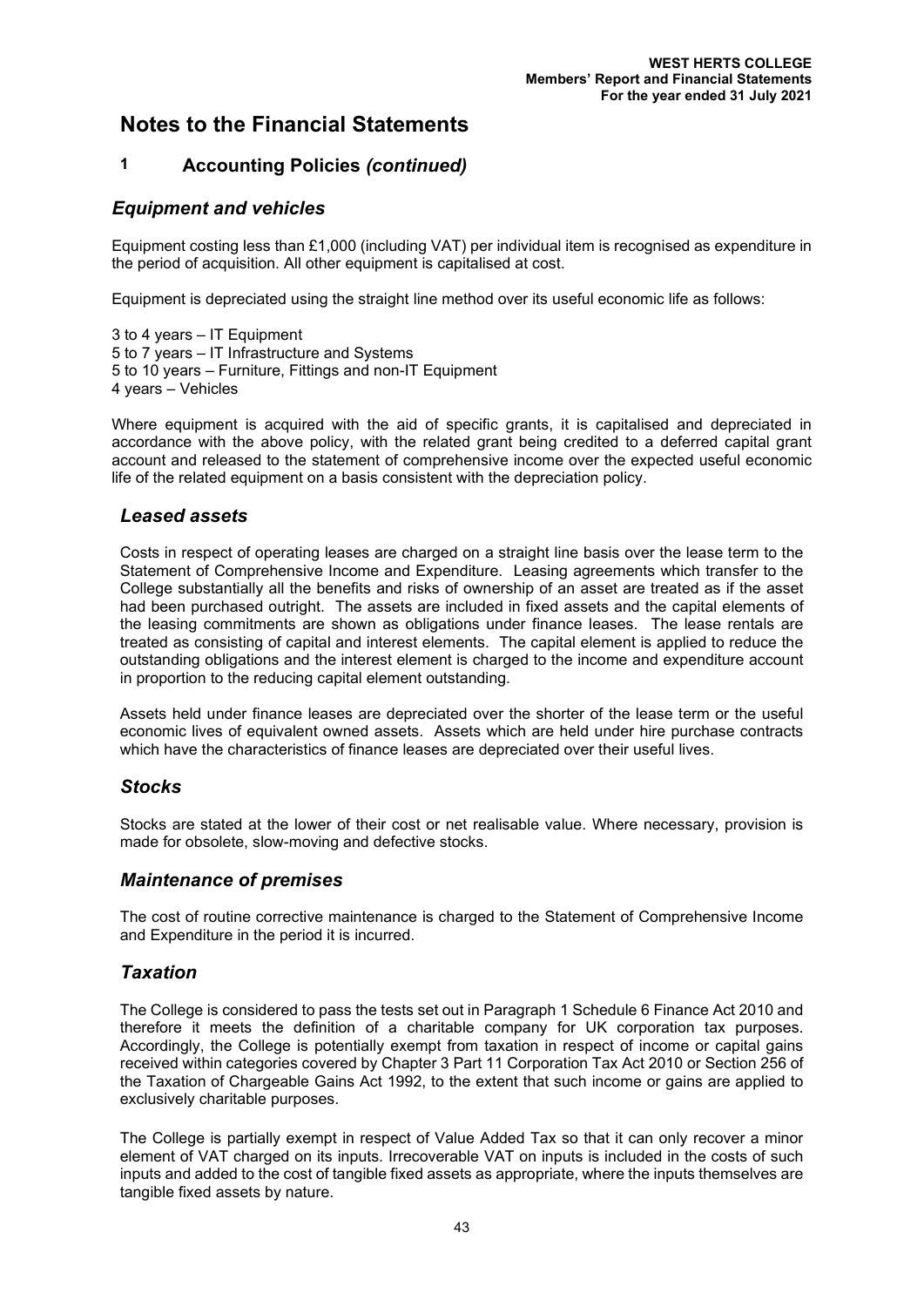# **1 Accounting Policies** *(continued)*

### *Cash and cash equivalents*

Cash for the purposes of the cash flow statement comprises cash in hand and deposits repayable on demand less overdrafts repayable on demand.

### *Provisions and contingent liabilities*

Provisions are recognised when the Group and the College has a present legal or constructive obligation as a result of a past event, it is probable that a transfer of economic benefit will be required to settle the obligation and a reliable estimate can be made of the amount of the obligation.

A contingent liability arises from a past event that gives the Group and the College a possible obligation whose existence will only be confirmed by the occurrence or otherwise of uncertain future events not wholly within the control of the Group and the College. Contingent liabilities also arise in circumstances where a provision would otherwise be made but either it is not probable that an outflow of resources will be required or the amount of the obligation cannot be measured reliably.

Contingent liabilities are not recognised in the balance sheet but are disclosed in the notes to the financial statements.

## *Financial liabilities*

Financial liabilities are classified according to the substance of the financial instrument's contractual obligations, rather than the financial instrument's legal form.

All loans, investments and short term deposits held by the College are classified as basic financial instruments in accordance with FRS 102. These instruments are initially recorded at the transaction price less any transaction costs (historical cost). FRS 102 requires that basic financial instruments are subsequently measured at amortised cost. However, the College has calculated that the difference between the historical cost and amortised cost basis is not material and so these financial instruments are stated on the balance sheet at historical cost. Loans and investments that are payable or receivable within one year are not discounted.

### *Judgements in applying accounting policies and key sources of estimation uncertainty*

In preparing these financial statements, management have made the following judgements:

- Determine whether leases entered into by the Group and the College either as a lessor or a lessee are operating or finance leases. These decisions depend on an assessment of whether the risks and rewards of ownership have been transferred from the lessor to the lessee on a lease by lease basis.
- Determine whether there are indicators of impairment of the Group and the College's tangible assets. Factors taken into consideration in reaching such a decision include the economic viability and expected future financial performance of the asset and where it is a component of a larger cash-generating unit, the viability and expected future performance of that unit.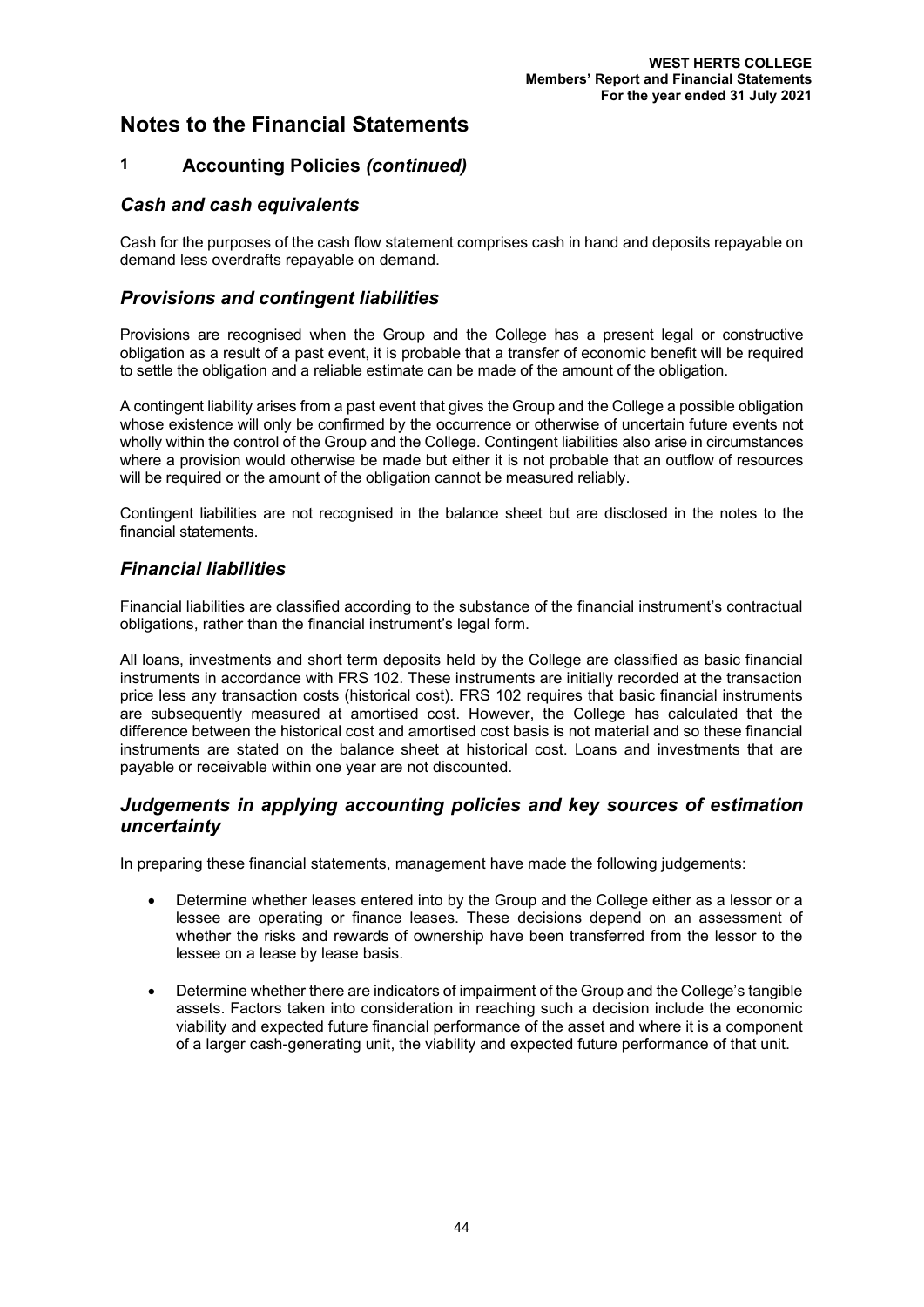## **1 Accounting Policies** *(continued)*

*Other key sources of estimation uncertainty include:*

• *Tangible fixed assets*

Tangible fixed assets, excluding land, are depreciated over their useful lives taking into account residual values, where appropriate. The actual lives of the assets and residual values are assessed annually and may vary depending on a number of factors. In re-assessing asset lives, factors such as technological innovation and maintenance programmes are taken into account. Residual value assessments consider issues such as future market conditions, the remaining life of the asset and projected disposal values.

• *Local Government Pension Scheme* 

The present value of the Local Government Pension Scheme defined benefit liability depends on a number of factors that are determined on an actuarial basis using a variety of assumptions. The assumptions used in determining the net cost (income) for pensions include the discount rate. Any changes in these assumptions, which are disclosed in note 22, will impact the carrying amount of the pension liability. Furthermore, a roll forward approach which projects results from the latest full actuarial valuation performed at 31 March 2019 has been used by the actuary in valuing the pensions liability at 31 July 2021. Any difference between the figures derived from the roll forward approach and a full actuarial valuation would impact on the carrying amount of the pension liability.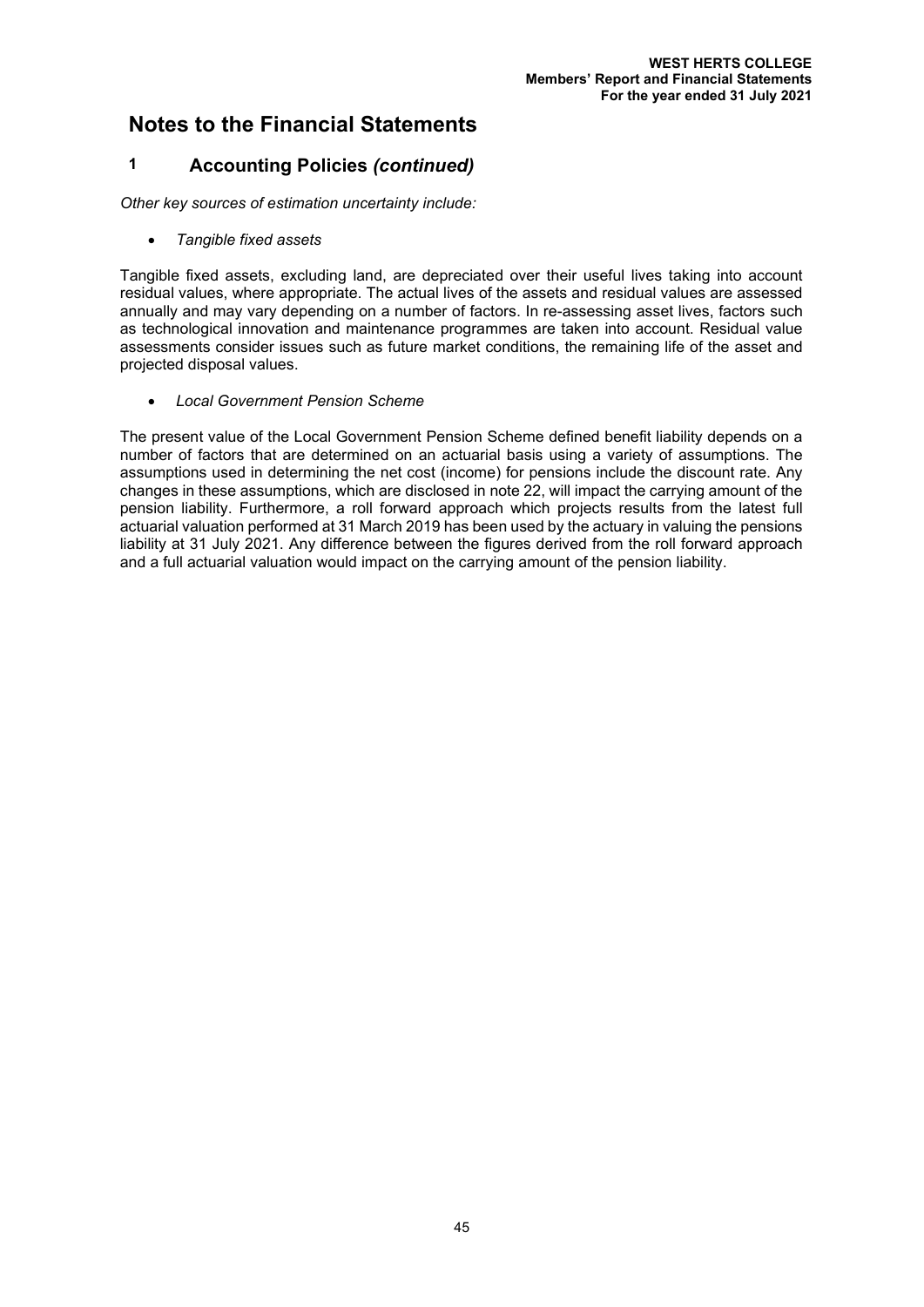# **2 Funding body grants**

|                                                                      | 2020/21<br>Group<br>£'000s | 2020/21<br>College<br>£'000s | 2019/20<br>Group<br>£'000s | 2019/20<br>College<br>£'000s |
|----------------------------------------------------------------------|----------------------------|------------------------------|----------------------------|------------------------------|
| Education and Skills Funding Agency - 16-18                          | 33,546                     | 33,546                       | 29,986                     | 29,986                       |
| Education and Skills Funding Agency - Adult                          | 3,875                      | 3,875                        | 4,215                      | 4,215                        |
| <b>Education and Skills Funding Agency - Apprenticeships</b>         | 2,031                      | 904                          | 2,276                      | 1,416                        |
| Education and Skills Funding Agency - 16-18 non<br>recurrent         | 278                        | 278                          | 483                        | 483                          |
| Education and Skills Funding Agency - Adult non<br>recurrent         | 210                        | 210                          | 464                        | 464                          |
| Teacher Pension Scheme contribution grant                            | 928                        | 928                          | 869                        | 869                          |
| Office for Students                                                  | 218                        | 218                          | 196                        | 196                          |
| Release of Government deferred capital grant in respect              |                            |                              |                            |                              |
| of depreciation of grant funded buildings and equipment<br>(note 21) | 731                        | 731                          | 655                        | 655                          |
| Grants from other funding bodies                                     | 752                        | 752                          | 831                        | 831                          |
| Total                                                                | 42,569                     | 41,442                       | 39,975                     | 39,115                       |
| <b>Office for Students Grant analysis</b>                            |                            |                              |                            |                              |
| Grant income from the Office for Students                            | 99                         | 99                           | 83                         | 83                           |
| Grant income from other bodies                                       | 119                        | 119                          | 113                        | 113                          |
| <b>Total</b>                                                         | 218                        | 218                          | 196                        | 196                          |

# **3 Tuition fees and education contracts**

|                            | 2020/21<br>Group<br>£'000s | 2020/21<br>College<br>£'000s | 2019/20<br>Group<br>£'000s | 2019/20<br>College<br>£'000s |
|----------------------------|----------------------------|------------------------------|----------------------------|------------------------------|
| Tuition fees               | 3,086                      | 3.084                        | 3.492                      | 3,492                        |
| <b>Education contracts</b> | 132                        | 132                          | 60                         | 60                           |
| <b>Total</b>               | 3,218                      | 3,216                        | 3.552                      | 3,552                        |

## **4 Other grants and contracts**

|                                        | 2020/21<br>Group<br>£'000s | 2020/21<br>College<br>£'000s | 2019/20<br>Group<br>£'000s | 2019/20<br>College<br>£'000s |
|----------------------------------------|----------------------------|------------------------------|----------------------------|------------------------------|
| Other grants and contracts             |                            |                              | 46                         | 46                           |
| Coronavirus Job Retention Scheme grant | 42                         | 42                           | 31                         | 31                           |
| Total                                  | 49                         | 49                           | 77                         | 77                           |

The corporation furloughed some of the hourly paid lecturers, nursery staff and catering staff under the government's Coronavirus Job Retention Scheme. The funding received of £42k relates to staff costs which are included within the staff costs note below as appropriate.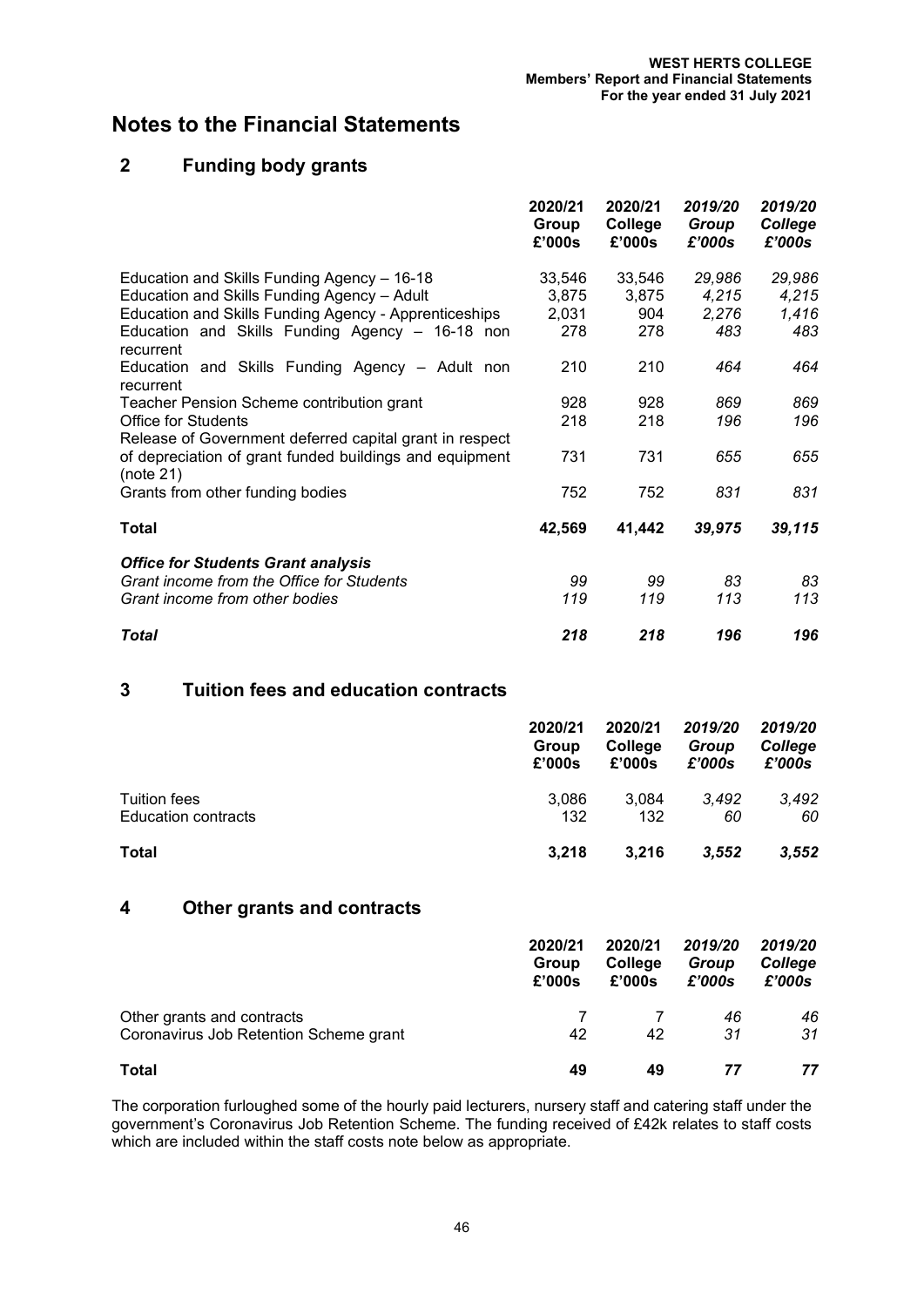### **5 Other income**

|                                    | 2020/21<br>Group<br>£'000s | 2020/21<br>College<br>£'000s | 2019/20<br>Group<br>£'000s | 2019/20<br>College<br>£'000s |
|------------------------------------|----------------------------|------------------------------|----------------------------|------------------------------|
| Rental income                      | 46                         | 46                           | 33                         | 33                           |
| <b>Barnfield Catering</b>          | 9                          | 9                            | 72                         | 72                           |
| Other income generating activities | 167                        | 167                          | 363                        | 363                          |
| Other grant income                 | 105                        | 105                          | 420                        | 420                          |
| Miscellaneous income               | 186                        | 184                          | 230                        | 229                          |
| <b>Total</b>                       | 513                        | 511                          | 1.118                      | 1.117                        |

## **6 Investment income**

|                          | 2020/21<br>Group<br>£'000s | 2020/21<br>College<br>£'000s | 2019/20<br>Group<br>£'000s | 2019/20<br>College<br>£'000s |
|--------------------------|----------------------------|------------------------------|----------------------------|------------------------------|
| Bank interest receivable |                            | 7 7                          | 49                         | 49                           |
| <b>Total</b>             |                            | <b>7</b>                     | 49                         | 49                           |

# **7 Staff numbers and costs**

The average number of persons (including key management personnel) employed by the college during the year, on a headcount basis, was:

|                     | 2020/21<br><b>Numbers</b> | 2019/20<br><b>Numbers</b> |
|---------------------|---------------------------|---------------------------|
| Teaching staff      | 434                       | 465                       |
| Non-teaching staff* | 515                       | 548                       |
| <b>Total</b>        | 949                       | 1,013                     |

\* Non-teaching staff include those who work directly with students such as learning assistants and student advisors.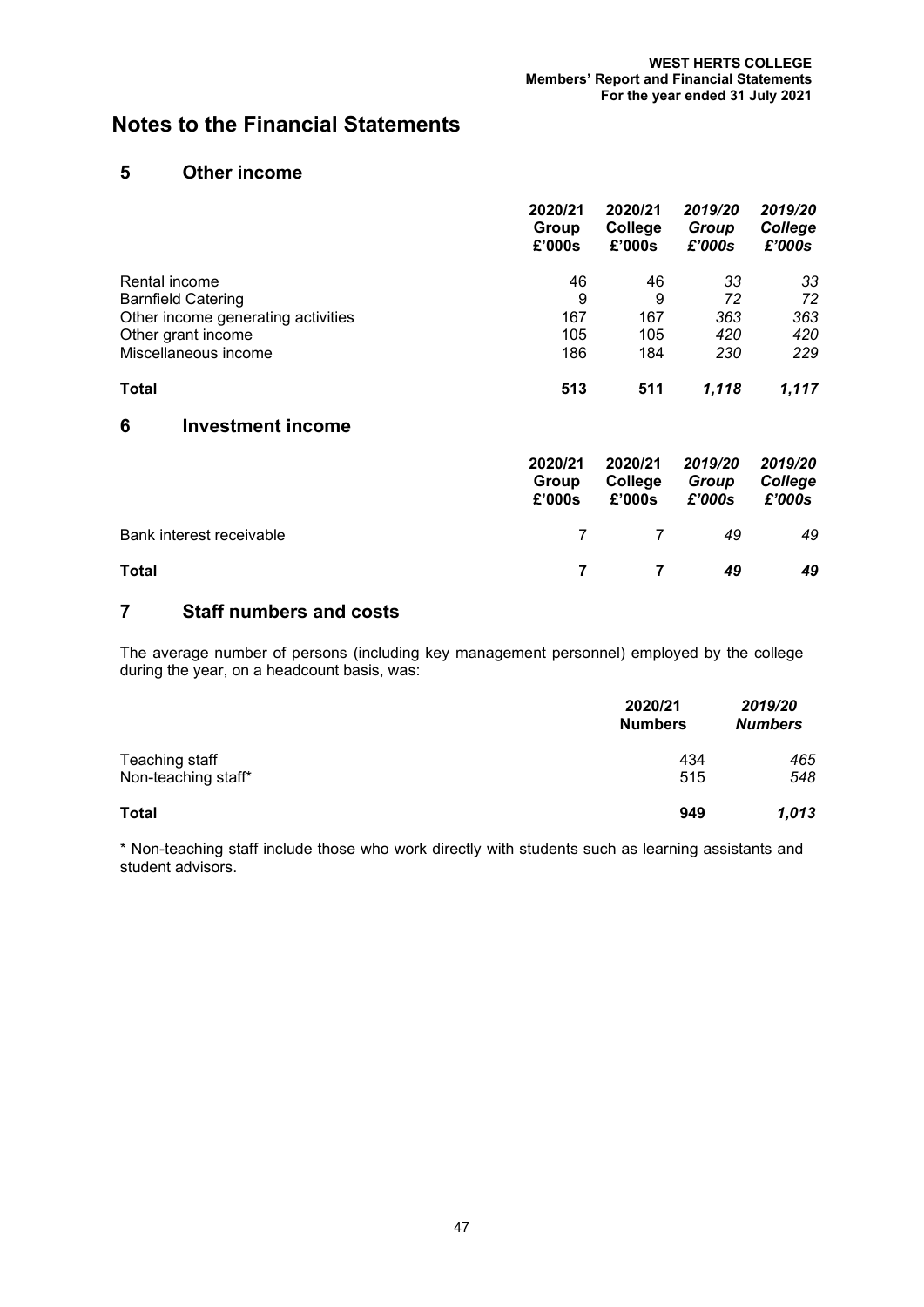**2020/21 2020/21** *2019/20 2019/20*

# **Notes to the Financial Statements**

# **7 Staff numbers and costs (continued)**

Staff costs for the above persons were as follows:

|                                                                                                        | 2020/21<br>Group<br>£'000s | ZUZUIZ'I<br>College<br>£'000s | ZU 19/ZU<br>Group<br>£'000s | ZU 19/ZU<br>College<br>£'000s |
|--------------------------------------------------------------------------------------------------------|----------------------------|-------------------------------|-----------------------------|-------------------------------|
| Salaries and wages<br>Social security costs<br>Other pension costs (including FRS 102 debit adjustment | 20,851<br>1,939            | 20,166<br>1,869               | 21,369<br>1,919             | 20,771<br>1,853               |
| of £1,660k (2020:debit £1,607k) (note 22)                                                              | 5,933                      | 5,847                         | 5,896                       | 5,828                         |
| <b>Payroll Sub total</b>                                                                               | 28,723                     | 27,882                        | 29,184                      | 28,452                        |
| Contracted out staff services                                                                          | 294                        | 291                           | 343                         | 342                           |
| <b>Total staff cost</b>                                                                                | 29,017                     | 28,173                        | 29,527                      | 28,794                        |
| Restructuring costs                                                                                    | 244                        | 244                           | 84                          | 84                            |
| <b>Total</b>                                                                                           | 29.261                     | 28,417                        | 29,611                      | 28,878                        |

## **8 Key management personnel**

Key management personnel are those persons having authority and responsibility for planning, directing and controlling the activities of the Group and the College, namely the Principal and Chief Executive (who is also the Accounting Officer), the Principal at Barnfield, three Deputy Principals and the Director of Finance, and the Corporation (although Corporation members are not remunerated for their services).

Emoluments of key management personnel and other higher paid staff

|                                                         | 2020/21<br>No. | 2019/20<br>No. |  |
|---------------------------------------------------------|----------------|----------------|--|
| The number of remunerated key management personnel was: |                |                |  |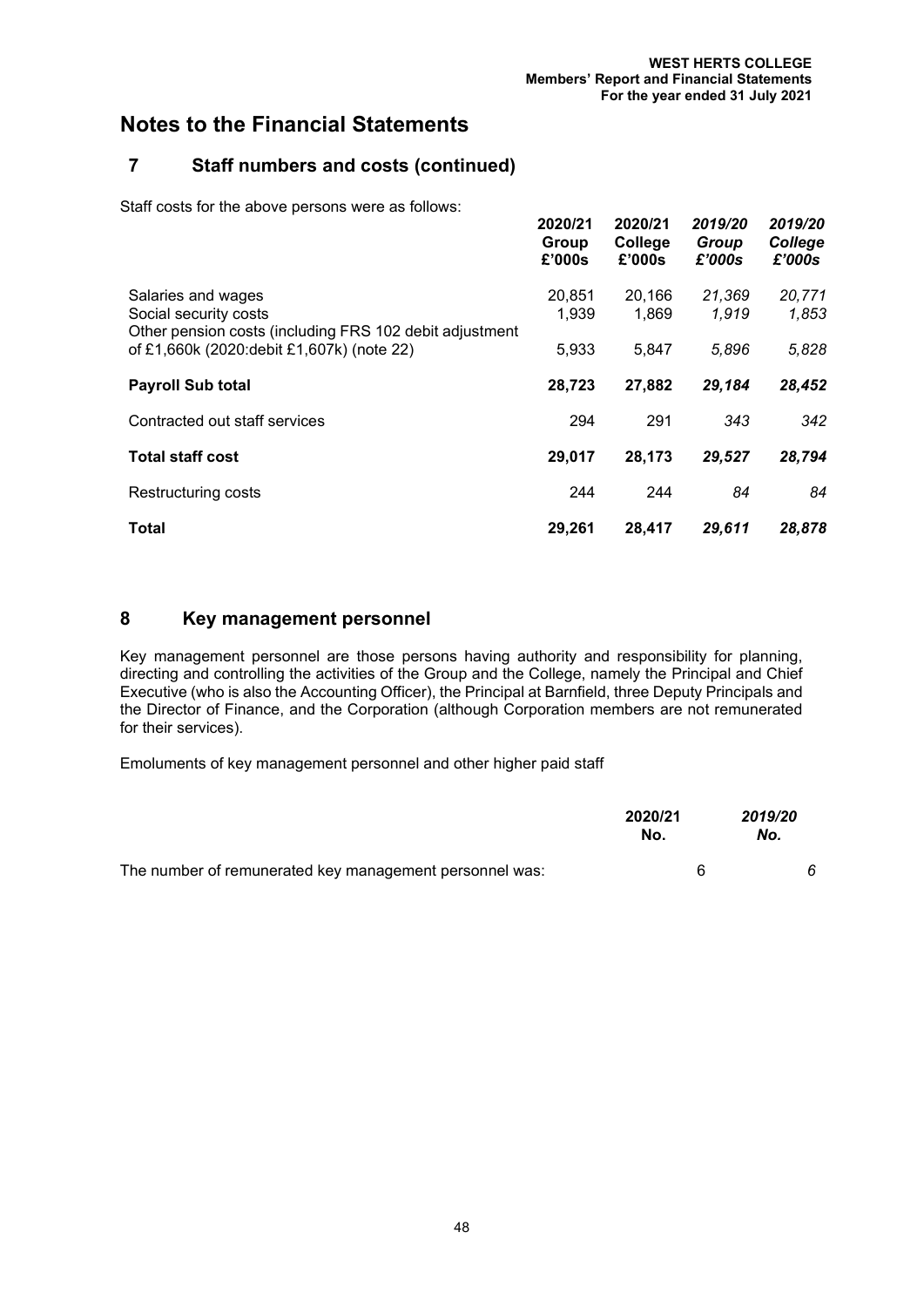## **8 Key management personnel** *(continued)*

The number of key management personnel and other staff who received annual emoluments, excluding pension contributions and employer's national insurance but including benefits in kind, in the following ranges was:

|                      | Key management personnel |                | <b>Other staff</b> |                |
|----------------------|--------------------------|----------------|--------------------|----------------|
|                      | 2020/21<br>No.           | 2019/20<br>No. | 2020/21<br>No.     | 2019/20<br>No. |
| £60,001 to £65,000   |                          |                | 3                  | 4              |
| £65,001 to £70,000   |                          |                | 5                  |                |
| £75,001 to £80,000   |                          |                |                    |                |
| £80,001 to £85,000   |                          |                |                    |                |
| £85,001 to £90,000   | 3                        |                |                    |                |
| £115,001 to £120,000 |                          |                |                    |                |
| £175,001 to £180,000 |                          |                |                    |                |
|                      | 6                        |                |                    |                |

In addition to the staff disclosed above there was one member of staff, who was a part-time who had a usual full time equivalent salary of £65,001-£70,000.

Key management personnel emoluments are made up as follows:

|                                      | 2020/21<br>£000s | 2019/20<br>£000s |
|--------------------------------------|------------------|------------------|
| Salaries - gross of salary sacrifice | 638              | 630              |
| Employer's national insurance        | 86               | 85               |
| Pension contributions                | 122              | 115              |
| Total                                | 846              | 830              |

There were no amounts due to key management personnel that were waived in the year, nor any salary sacrifice arrangements in place.

The above emoluments include the following amounts payable to the Principal and Chief Executive (who was also the Accounting Officer and highest paid officer) of:

|                                                      | 2020/21<br>£000s                      | 2019/20<br>£000s                      |
|------------------------------------------------------|---------------------------------------|---------------------------------------|
| Salary<br>Pension allowance<br>Pension contributions | 178<br>37<br>$\overline{\phantom{a}}$ | 176<br>37<br>$\overline{\phantom{a}}$ |
| Total                                                | 215                                   | 213                                   |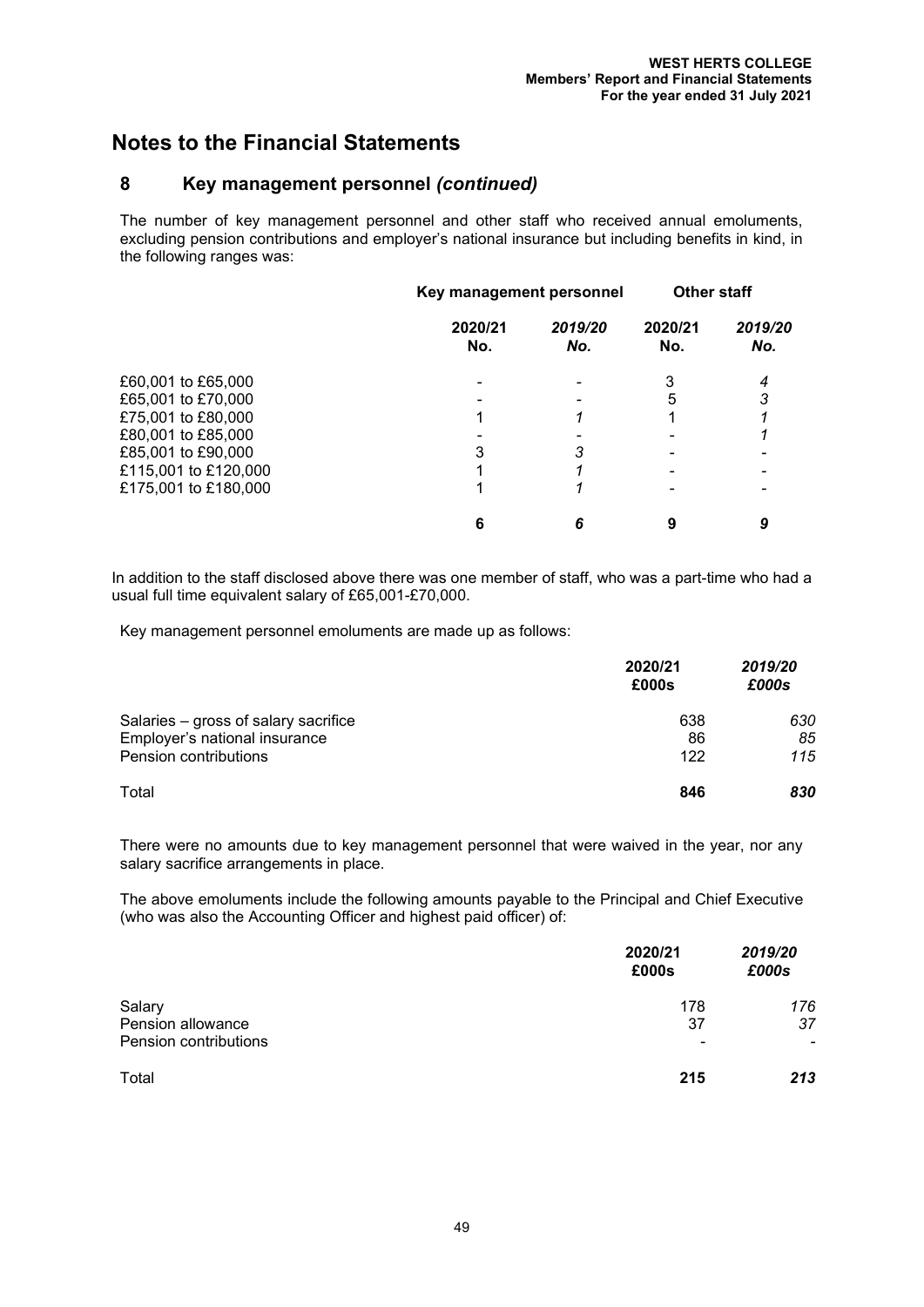## **8 Key management personnel** *(continued)*

The Principal and Chief Executive reports to the Chair of the Corporation, who undertakes an annual review of performance against the College's overall objectives using both qualitative and quantitative measures of performance. The remuneration for the Principal and Chief Executive is subject to annual review by the Corporation, who use benchmarking information to provide objective guidance. The Corporation has adopted the AoC's Senior Post Holders Renumeration Code and will assess pay for the Principal and Chief Executive in line with its principles in future.

The Principal at Barnfield, the two Deputy Principals and the Director of Finance report to the Principal and Chief Executive, who undertakes an annual review of performance against the College's overall objectives using both qualitative and quantitative measures of performance. The Principal and Chief Executive also uses benchmarking information (local/national colleges information) to provide objective guidance.

Relationship of Principal and Chief Executive's pay and remuneration expressed as a multiple:

|                                                                                  | 2020/21<br>No. | 2019/20<br>No. |
|----------------------------------------------------------------------------------|----------------|----------------|
| Chief Executive's basic salary as a multiple of the median of all staff          |                |                |
| Chief Executive's total remuneration as a multiple of the median of<br>all staff |                | 8              |

The members of the Corporation, other than the Accounting Officer and staff members, did not receive any payment from the institution other than the reimbursement of travel and subsistence expenses incurred in the course of their duties.

# **9 Other operating expenses - Group and College**

|                                                                                                                                                                                                      | 2020/21                  | 2020/21                  | 2019/20                  | 2019/20                  |
|------------------------------------------------------------------------------------------------------------------------------------------------------------------------------------------------------|--------------------------|--------------------------|--------------------------|--------------------------|
|                                                                                                                                                                                                      | Group                    | College                  | Group                    | College                  |
|                                                                                                                                                                                                      | £000s                    | £000s                    | £000s                    | £000s                    |
| Teaching costs                                                                                                                                                                                       | 2,112                    | 2,083                    | 2,093                    | 2,042                    |
| Non-teaching costs                                                                                                                                                                                   | 5,721                    | 5,595                    | 6,000                    | 5,972                    |
| Premises costs                                                                                                                                                                                       | 3,537                    | 3,537                    | 3.248                    | 3,248                    |
| <b>Total</b>                                                                                                                                                                                         | 11,370                   | 11,215                   | 11,341                   | 11,262                   |
| Other operating expenses include:<br>Auditor's remuneration:<br>Financial statements audit - current year<br>Internal audit<br>Hire of other assets – operating leases<br>Payments to subcontractors | 37<br>38<br>518<br>1,362 | 31<br>38<br>518<br>1,362 | 42<br>36<br>651<br>1.404 | 42<br>36<br>651<br>1.404 |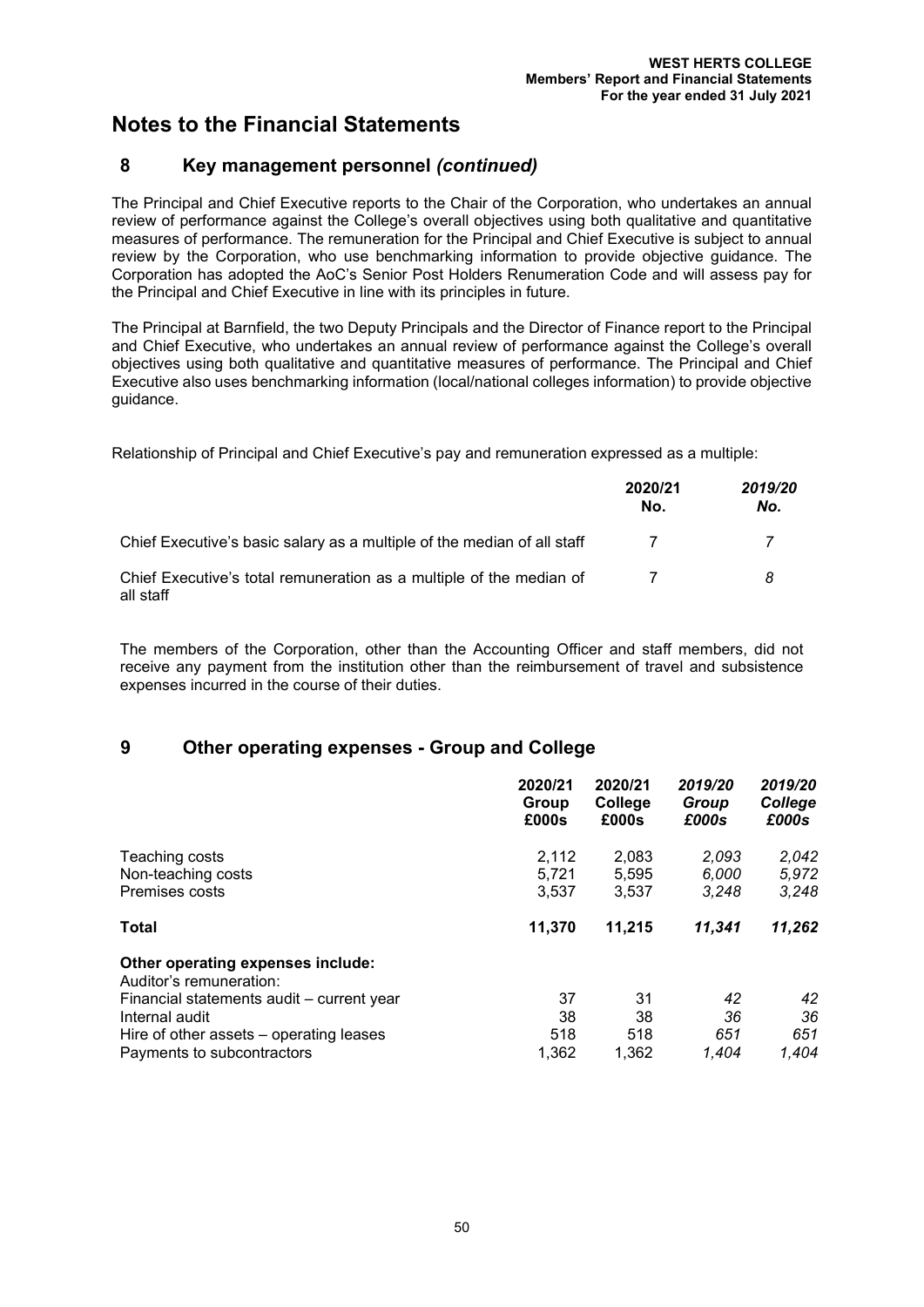# **9a Access and participation spending**

|                                                                | 2020/21<br>£000s |
|----------------------------------------------------------------|------------------|
| Access, success and progression activity<br>Disability support | 91               |
| <b>Total</b>                                                   | 98               |

## **10 Actuarial gain/(loss) in respect of pension schemes – Group and College**

|                                                                           | 2020/21<br>£000s | 2019/20<br>£000s   |
|---------------------------------------------------------------------------|------------------|--------------------|
| LGPS pension scheme (note 22)<br>TPS enhanced pension provision (note 20) | (575)<br>147     | (13, 942)<br>(449) |
| <b>Total</b>                                                              | (428)            | (14, 391)          |

# **11 Interest payable and other finance costs – Group and College**

|                                                                                                                     | 2020/21<br>£000s | 2019/20<br>£000s |
|---------------------------------------------------------------------------------------------------------------------|------------------|------------------|
| Loans repayable in more than five years by instalments<br>Net interest on defined pension liability - TPS (note 20) | 181<br>57        | 214<br>96        |
| Net interest on defined pension liability - LGPS (note 22)                                                          | 559              | 502              |
| <b>Total</b>                                                                                                        | 797              | 812              |

# **12 Taxation – Group and College**

|                                | 2020/21<br>£000s | 2019/20<br>£000s |
|--------------------------------|------------------|------------------|
| United Kingdom corporation tax | 0                | 0                |
| <b>Total</b>                   | 0                | 0                |

United Kingdom corporation tax is chargeable on the College's commercial activities.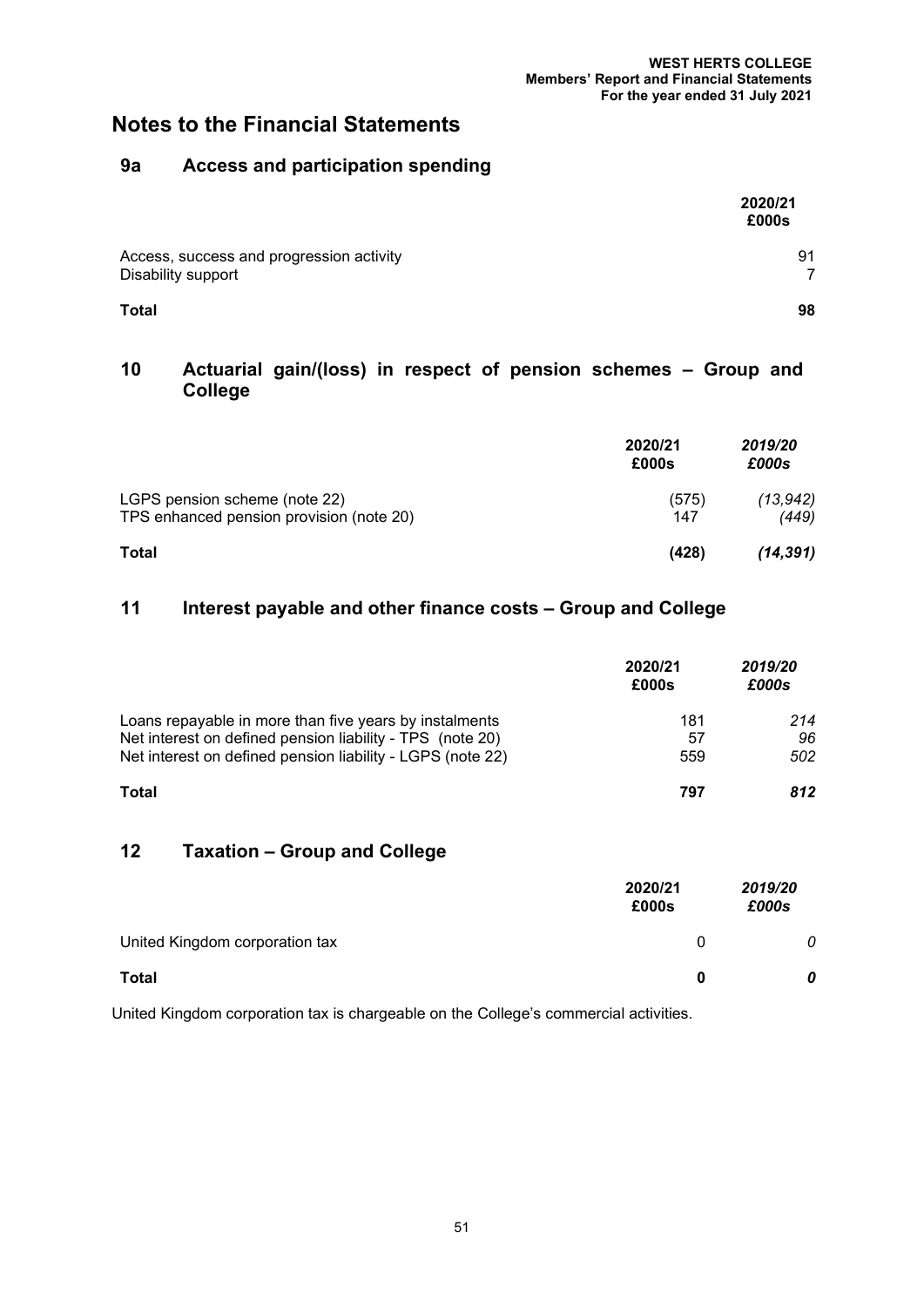|                                  | Land &<br>buildings<br>£000s | <b>Vehicles &amp;</b><br>equipment<br>£000s | <b>Assets under</b><br>construction<br>£000s | <b>Total</b><br>£000s |
|----------------------------------|------------------------------|---------------------------------------------|----------------------------------------------|-----------------------|
| <b>Cost or valuation</b>         |                              |                                             |                                              |                       |
| At 1 August 2020                 | 148,653                      | 13,656                                      | 1,367                                        | 163,676               |
| Additions                        | 72                           | 314                                         | 4,101                                        | 4,487                 |
| Reclassification                 | (473)                        | 668                                         | (195)                                        |                       |
| Disposal (New Bedford Road land) | (18, 741)                    | (740)                                       |                                              | (19, 481)             |
| At 31 July 2021                  | 129,511                      | 13,898                                      | 5,273                                        | 148,682               |
| <b>Depreciation</b>              |                              |                                             |                                              |                       |
| At 1 August 2020                 | 29,535                       | 10,424                                      |                                              | 39,959                |
| Charge for the year              | 2,700                        | 815                                         |                                              | 3,515                 |
| Eliminated on disposal           | (5,669)                      | (599)                                       |                                              | (6, 268)              |
| At 31 July 2021                  | 26,566                       | 10,640                                      |                                              | 37,206                |
| Net book value at 31 July 2021   | 102,945                      | 3,258                                       | 5,273                                        | 111,476               |
| Net book value at 31 July 2020   | 119,118                      | 3,232                                       | 1,367                                        | 123,717               |

## **13 Tangible fixed assets – Group and College**

Land and buildings inherited at the time of the College's incorporation in 1993 were valued by Herts County Council and included in the Revaluation Reserve. Since land is not depreciated, this value has not changed since the end of the previous accounting period. Other tangible fixed assets inherited at incorporation were fully depreciated in an earlier accounting period.

Nine acres of land and the associated buildings at the New Bedford Road Campus in Luton was sold in 2020/21. The value and the associated accumulated depreciation have been written out of the financial statements.

#### **14 Investment interests**

Interests in subsidiary companies are as follows:-

West Herts College owns 200,001 of the 400,001 issued ordinary £1 shares of Together Training Ltd (TT), a company incorporated in England and Wales (Company number 09975696). The remainder of the shares are owned by Oaklands College. TT was created by West Herts College in January 2016, but remained dormant until West Herts College and Oaklands College agreed a Joint Venture Agreement in January 2017. This arrangement was revised on 31 July 2017 as outlined in this paragraph's initial sentence and the results of TT have been consolidated in these financial statements as described in the accounting policies. The principal business of TT is to deliver apprenticeship programmes to employers who are required to pay into the apprenticeship levy. In 2020/21, TT made a £132,228 profit, with £66,114 attributed to Oaklands College as a minority interest.

West Herts College owns 100% of the 10,000 issued ordinary £1 shares of Learning Works for Business Limited (LWL), a company incorporated in England and Wales (Company number 06477767). The principal business activity of LWL was to market and sell training to the local public and businesses on a cost recovery basis. The company ceased trading in May 2010 and remains dormant. The activities previously carried out by LWL are currently being carried out directly by the College.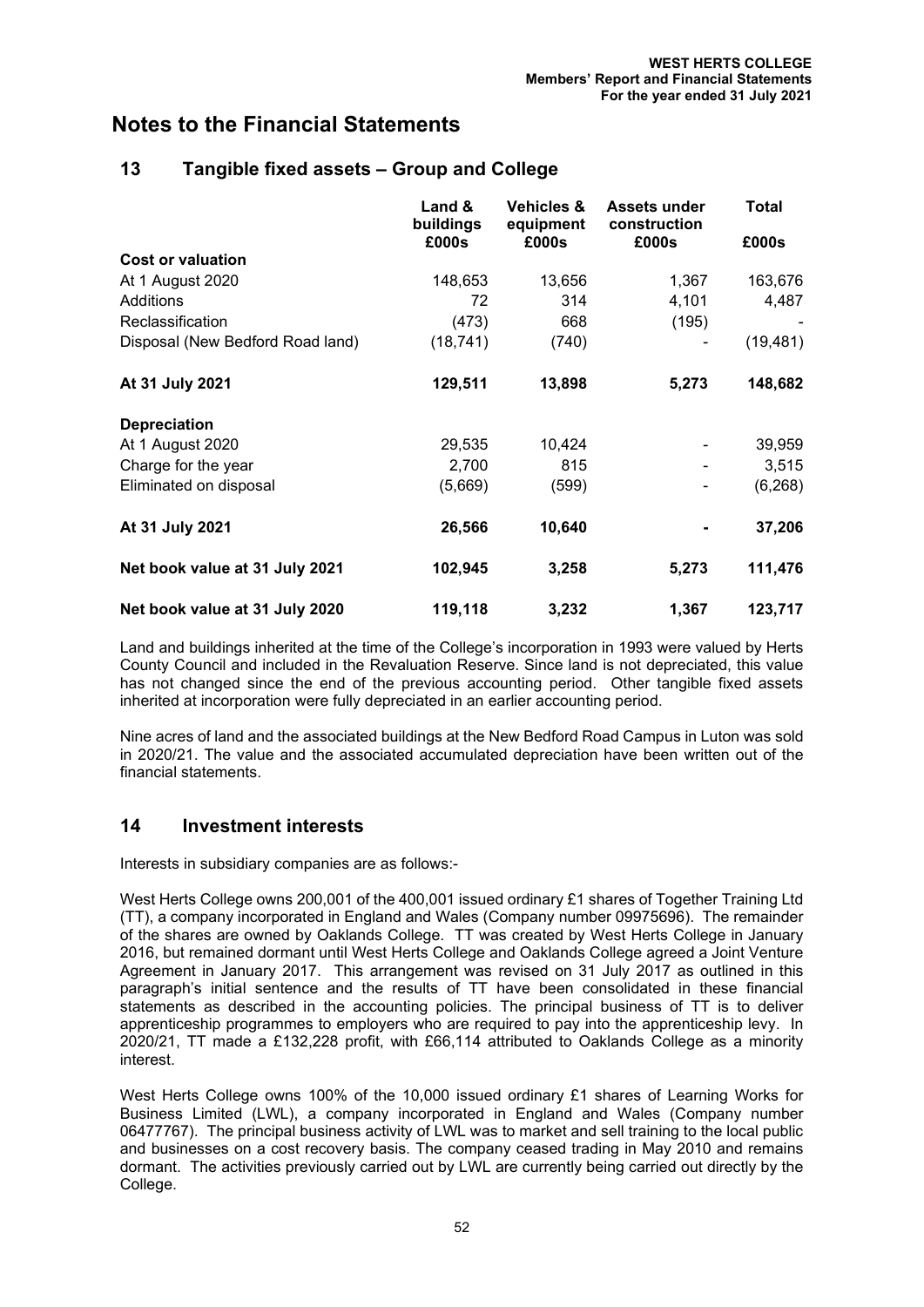## **15 Current investments**

|                    | 2020/21<br>£000s | 2019/20<br>£000s |
|--------------------|------------------|------------------|
| Short term deposit | 5,000            | 5.000            |

Deposits are held with banks and building societies operating in the London market and licensed by the Financial Conduct Authority with more than three months maturity at the balance sheet date. The interest rates for these deposits are variable for the duration of the deposit.

#### **16 Trade and other receivables**

|                                            | 2020/21<br>Group<br>£000s | 2020/21<br>College<br>£000s | 2019/20<br>Group<br>£000s | 2019/20<br>College<br>£000s |
|--------------------------------------------|---------------------------|-----------------------------|---------------------------|-----------------------------|
| Amounts falling due within one year:       |                           |                             |                           |                             |
| Trade receivables                          | 602                       | 558                         | 164                       | 148                         |
| Prepayments                                | 471                       | 471                         | 514                       | 514                         |
| Accrued income                             | 301                       | 301                         | 17                        | 17                          |
| Debtors - Sale of land at New Bedford Road | 8.313                     | 8.313                       |                           |                             |
| Debtors - Other                            | 73                        | 73                          | 135                       | 135                         |
| <b>Total</b>                               | 9.760                     | 9.716                       | 830                       | 814                         |

#### **17 Creditors: amounts falling due within one year**

|                                             | 2020/21<br>Group<br>£000s | 2020/21<br>College<br>£000s | 2019/20<br>Group<br>£000s | 2019/20<br>College<br>£000s |
|---------------------------------------------|---------------------------|-----------------------------|---------------------------|-----------------------------|
| Bank loans (note 19)                        | 505                       | 505                         | 494                       | 494                         |
| Trade creditors                             | 379                       | 379                         | 209                       | 209                         |
| Other creditors                             |                           |                             | 11                        | 11                          |
| Other taxation and social security          | 459                       | 459                         | 489                       | 489                         |
| Accruals (fixed assets)                     | 147                       | 147                         | 485                       | 485                         |
| Accruals (employee leave)                   | 649                       | 649                         | 766                       | 766                         |
| Accruals (other)                            | 2,146                     | 2,141                       | 1,777                     | 1,769                       |
| Income in advance                           | 200                       | 195                         | 237                       | 237                         |
| S <sub>106</sub> agreement accrual          |                           | ٠                           | 2,613                     | 2,613                       |
| Deferred income                             | 505                       | 505                         | 383                       | 383.                        |
| Deferred government capital grant (note 21) | 683                       | 683                         | 645                       | 645                         |
| Amounts owed to the ESFA                    | 1,928                     | 1,928                       | 224                       | 224                         |
| Amounts owed to the OfS                     | 36                        | 36                          |                           |                             |
| Total                                       | 7,644                     | 7,634                       | 8,333                     | 8,325                       |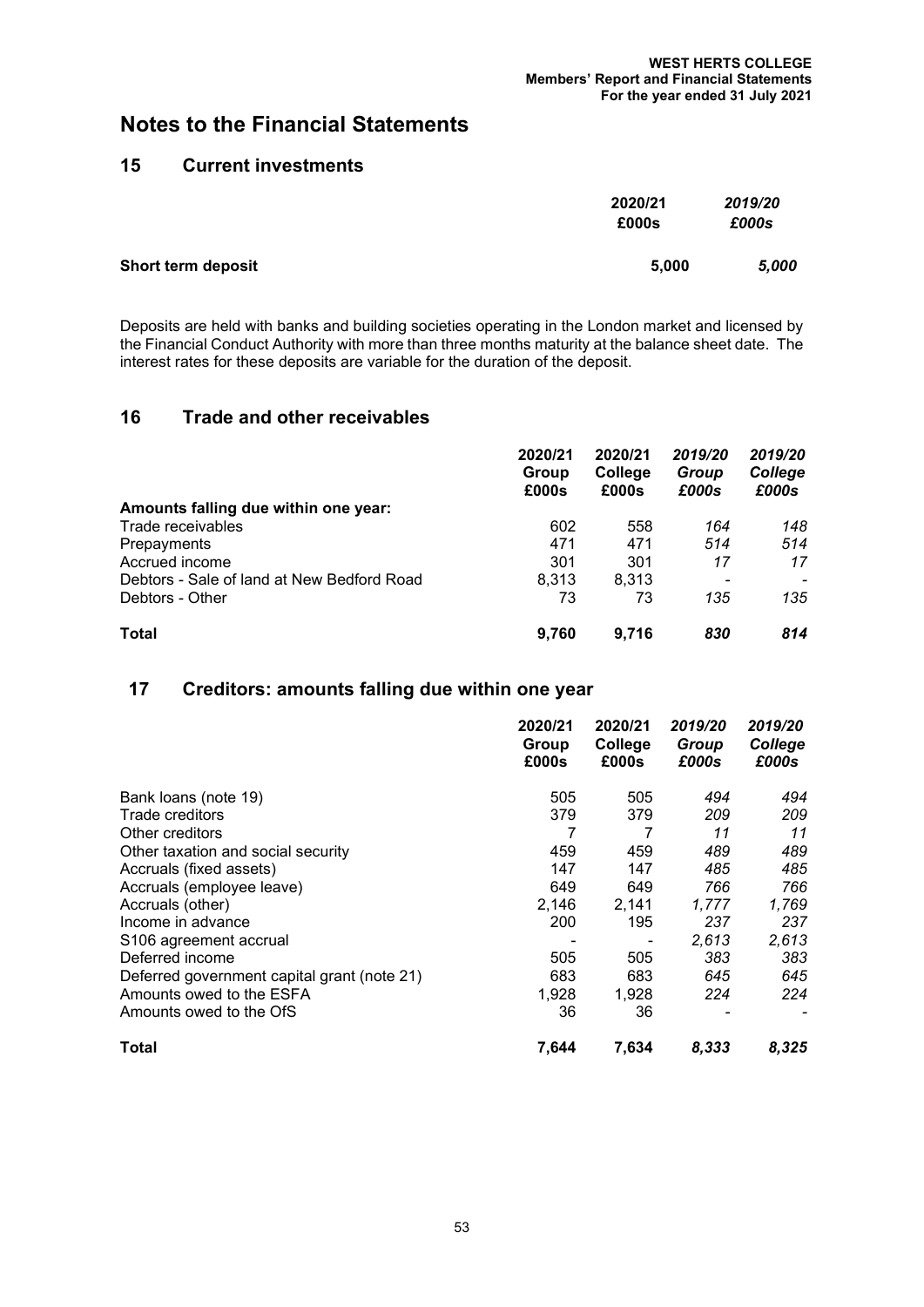#### **18 Creditors: amounts falling due after more than one year**

|                                                                                                                                                                                                        | 2020/21<br>Group<br>£000s    | 2020/21<br>College<br>£000s  | 2019/20<br>Group<br>£000s    | 2019/20<br>College<br>£000s  |
|--------------------------------------------------------------------------------------------------------------------------------------------------------------------------------------------------------|------------------------------|------------------------------|------------------------------|------------------------------|
| Bank loans (note 19)<br>Deferred government capital grants (note 21)                                                                                                                                   | 6,008<br>28,656              | 6,008<br>28,656              | 6,513<br>24,179              | 6,513<br>24,179              |
| Total                                                                                                                                                                                                  | 34,664                       | 34,664                       | 30,692                       | 30,692                       |
| 19<br><b>Maturity of debt</b>                                                                                                                                                                          | 2020/21<br>Group<br>£000s    | 2020/21<br>College<br>£000s  | 2019/20<br>Group<br>£000s    | 2019/20<br>College<br>£000s  |
| Bank loans:<br>Bank loans repayable within one year<br>Bank loans repayable between one and two years<br>Bank loans repayable between two and five years<br>Bank loans repayable in five years or more | 505<br>517<br>1,630<br>3,861 | 505<br>517<br>1,630<br>3,861 | 494<br>505<br>1,590<br>4,418 | 494<br>505<br>1,590<br>4,418 |
| Total                                                                                                                                                                                                  | 6,513                        | 6,513                        | 7,007                        | 7,007                        |

The total bank loans of £6,513k are the amounts outstanding at 31 July 2021 related to the following three loans :-

- £2,575k at a fixed rate of interest of 4.99% for 11 years to 2032.
- £2,501k for 11 years to 2032 with the interest rate fixed at 1.560% until 2024.
- £1,437k for 11 years to 2032 at a variable rate of interest.

All of these loans are secured against the College's Watford Campus.

#### **20 Provisions for liabilities and charges – Group and College**

| <b>Enhanced pension provision:</b>                         | TPS<br>£000s | <b>LGPS</b><br>£000s | Total<br>£000s |
|------------------------------------------------------------|--------------|----------------------|----------------|
| At 1 August 2020                                           | 4.418        | 19                   | 4.437          |
| Expenditure in the year                                    | (291)        |                      | (291)          |
| Transferred to Statement of                                |              |                      |                |
| Comprehensive Income and Expenditure (note 11)             | 57           |                      | 57             |
| Transferred to Actuarial (gain)/loss in respect of pension |              |                      |                |
| schemes (note 10)                                          | (147)        |                      | (147)          |
| At 31 July 2021                                            | 4.037        | 19                   | 4.056          |

The enhanced pension provisions relate to the cost of staff that have already left the College or who left the College following a restructuring carried out during the year. These provisions have been recalculated in accordance with guidance issued by the ESFA. The principal assumptions for this calculation are:-

|                   | 2021  | 2020  |
|-------------------|-------|-------|
| Interest rate     | 1.60% | 1.30% |
| Net interest rate | 2.60% | 2.20% |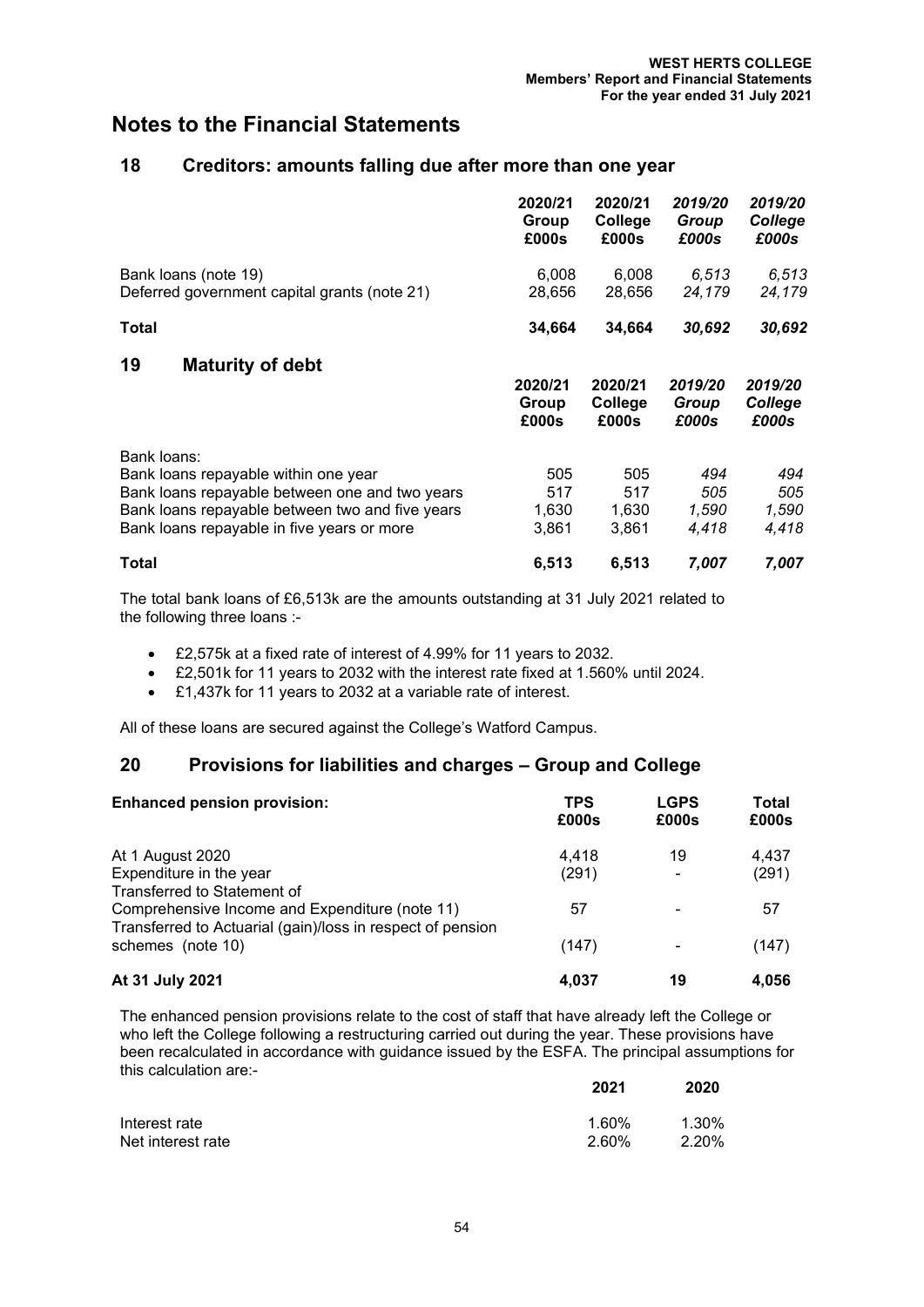## **21 Deferred capital grants**

|                                                                                                                                                     | Total<br>£000s                    |
|-----------------------------------------------------------------------------------------------------------------------------------------------------|-----------------------------------|
| At 1 August 2020<br>Cash received / receivable<br>Released to income and expenditure account in respect of depreciation (note 2)<br>Grant write off | 24,824<br>5.873<br>(731)<br>(627) |
| At 31 July 2021                                                                                                                                     | 29,339                            |
| Of which:                                                                                                                                           |                                   |
| Due to be released within one year (note 17)<br>Due to be released after one year (note 18)                                                         | 683<br>28,656                     |
| Total                                                                                                                                               | 29,339                            |

# **22 Pensions and similar obligations** *(College only)*

The College's employees belong to two principal pension schemes - the Teachers' Pension Scheme England & Wales (TPS) for academic and related staff and the Local Government Pension Scheme (LGPS) for non-teaching staff. The LGPS scheme is managed by Hertfordshire County Council. Both are defined benefit schemes.

#### **Total pension cost for the year**

|                                                                                                                                                    | 2020/21<br>£000s |                         | 2019/20<br>£000s |
|----------------------------------------------------------------------------------------------------------------------------------------------------|------------------|-------------------------|------------------|
| Teachers' Pension Scheme - contributions paid                                                                                                      |                  | 2,376                   | 2,293            |
| Local Government Pension Scheme:<br>Contributions paid<br>FRS 102 (28) debit<br>Charge to the Statement of Comprehensive Income<br>and Expenditure | 1.811<br>1,660   | 1,928<br>1,607<br>3.471 | 3.535            |
| Total pension cost for the year (note 7)                                                                                                           |                  | 5,847                   | 5,828            |

The pension costs are assessed in accordance with the advice of independent qualified actuaries. The latest actuarial valuation of the TPS scheme was at 31 March 2019. For the LGPS scheme the last full actuarial valuation was at 31 March 2019.

There were no outstanding or prepaid contributions at either the beginning or end of the financial year.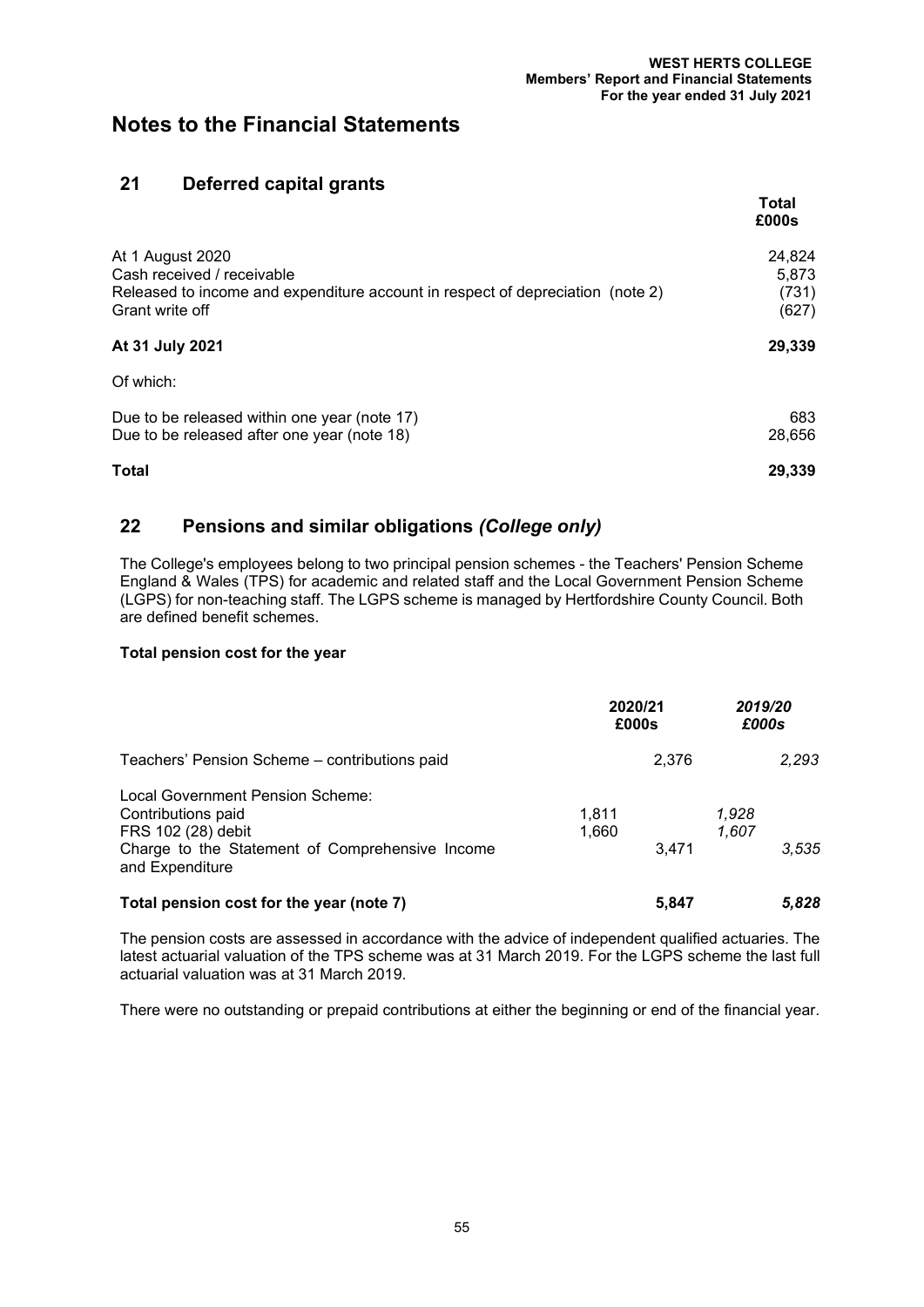# **22 Pensions and similar obligations** *(continued)*

## **Teachers' Pension Scheme**

The Teachers' Pension Scheme ("TPS") is a statutory, contributory, defined benefit scheme, governed by the Teachers' Pensions Regulations 2014. These regulations apply to teachers in schools and other educational establishments, including academies, in England and Wales that are maintained by local authorities. In addition, teachers in many independent and voluntary – aided schools and teachers and lecturers in some establishments of further and higher education may be eligible for membership. Membership is automatic for full time teachers and lecturers and, from 1 January 2007, automatic too for teachers and lecturers in part-time employment following appointment or a change of contract. Teachers and lecturers are able to opt out of the TPS.

# **Teachers' Pension Scheme budgeting and valuation account**

Although members may be employed by various bodies, their retirement and other pension benefits are set out in regulations made under the Superannuation Act 1972 and are paid by public funds provided by Parliament. The TPS is an unfunded scheme and members contribute on a "pay as you go" basis – these contributions, along with those made by employers, are credited to the Exchequer under arrangements governed by the above Act. Retirement and other pension benefits are paid by public funds provided by Parliament.

The Teachers' Pensions Regulations 2010 require an annual account, the Teachers' Pension Budgeting and Valuation Account, to be kept of receipts and expenditure (including the cost of pension increases). From 1 April 2001, the Account has been credited with a real rate of return,

which is equivalent to assuming that the balance in the Account is invested in notional investments that produce that real rate of return.

# **Valuation of the Teachers' Pension Scheme**

The latest actuarial valuation of the TPS was carried out as at 31 March 2019 and in accordance with the Public Service Pensions (Valuations and Employer Cost Cap) Directions 2014. The valuation report was published by the Department for Education in April 2019. The key elements of the valuation and subsequent consultation are:

- employer contribution rates set at 23.68% of pensionable pay from September 2019 onwards (compared to 16.48% during 18/19. DfE has agreed to pay teachers' pension employer contribution grant to cover the additional costs during the 2020/21 academic year;
- total scheme liabilities for service to the effective date of £218 billion, and notional assets of £198 billion, giving a notional past service deficit of £20 billion; and
- an employee cost cap of 10.9% of pensionable pay.

A full copy of the valuation report and supporting documentation can be found on the [Teachers'](https://www.teacherspensions.co.uk/news/employers/2014/06/publication-of-the-valuation-report.aspx)  [Pensions Scheme website](https://www.teacherspensions.co.uk/news/employers/2014/06/publication-of-the-valuation-report.aspx) at the following location:

https://www.teacherspensions.co.uk/news/employers/2014/06/publication-of-the-valuation-report.aspx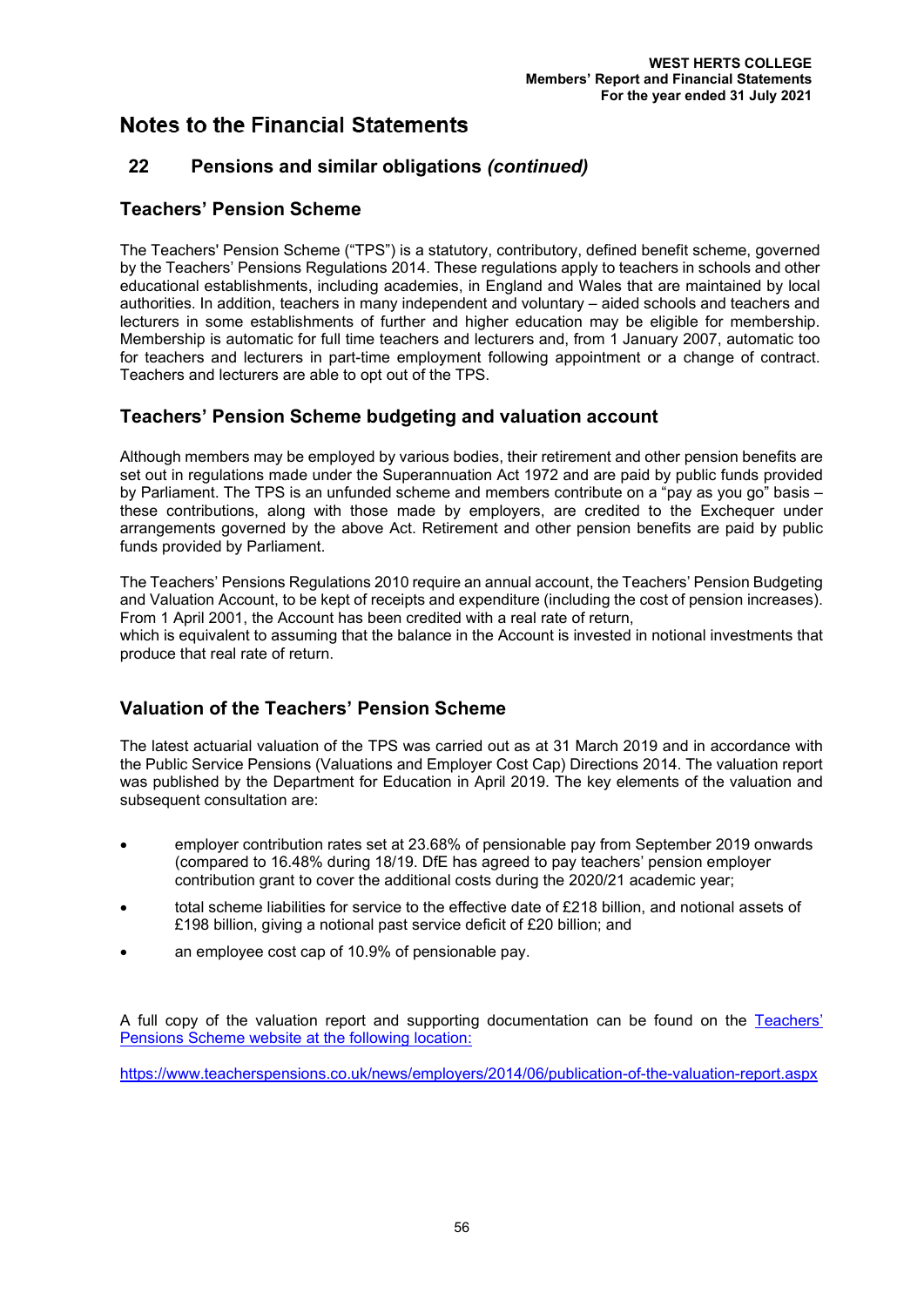## **22 Pensions and similar obligations** *(continued)*

# **FRS 102 (28)**

Under the definitions set out in FRS 102 (28.11) the TPS is a multi-employer pension scheme. The College is unable to identify its share of the underlying assets and liabilities of the scheme. Accordingly, the College has taken advantage of the exemption in FRS 102 and has accounted for its contributions to the scheme as if it were a defined contribution scheme. The College has set out above the information available on the scheme and the implications for the College in terms of the anticipated contribution rates.

### **Local Government Pension Scheme**

The LGPS is a funded defined benefit scheme with the assets held in separate funds administered by Hertfordshire County Council. The total contribution made for the year ended 31 July 2021 was £2,254k (2020: £2,386k) of which employer's contributions totalled £1,811k (2020: £1,928k) and employee's contributions totalled £443k (2020: £458k). The current employer contribution rate is 26.5%.

### **Principal actuarial assumptions**

The following information is based on a full actuarial valuation of the fund at 31 March 2019 updated to 31 July 2021 by a qualified independent actuary.

|                                                                | 31 July 2021 | 31 July 2020 |
|----------------------------------------------------------------|--------------|--------------|
| Rate of increase in salaries                                   | 3.5%         | 2.6%         |
| Future pensions increase                                       | 2.9%         | 2.2%         |
| Discount rate for scheme liabilities                           | 1.6%         | 1.4%         |
| Inflation assumption (CPI)                                     | 2.6%         | 2.4%         |
| Commutation of pensions to lump sums – pre April 2008 service  | 50%          | 50%          |
| Commutation of pensions to lump sums - post April 2008 service | 75%          | 75%          |

The current mortality assumptions include sufficient allowance for future improvements in mortality rates. The assumed life expectations on retirement at age 65 are:-

|                         | At 31 July<br>2021 | At 31 July<br>2020 |
|-------------------------|--------------------|--------------------|
| Retiring Today :-       |                    |                    |
| Males                   | 22.1               | 21.9               |
| Females                 | 24.5               | 24.1               |
| Retiring in 20 Years :- |                    |                    |
| Males                   | 23.2               | 22.8               |
| Females                 | 26.2               | 25.5               |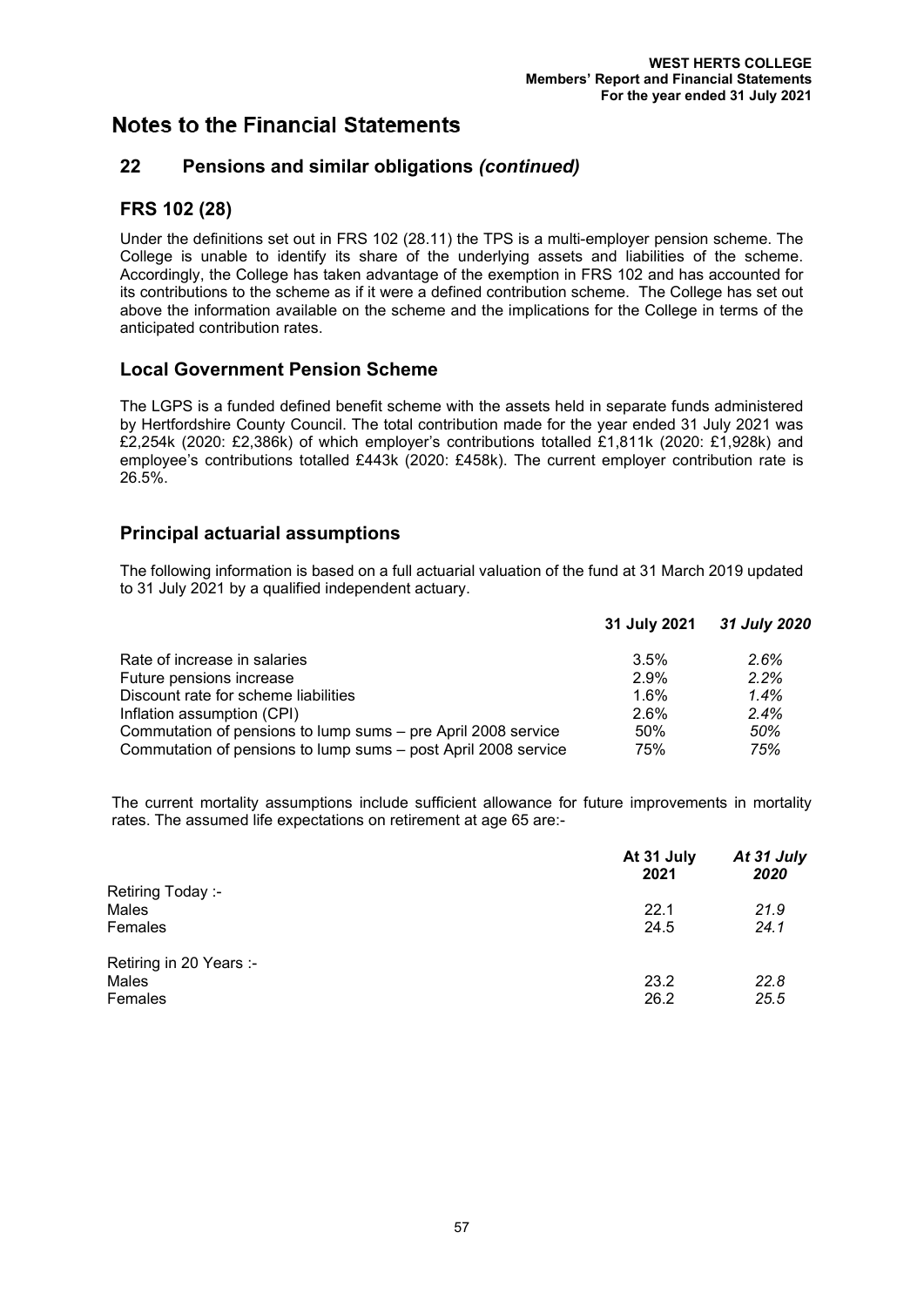# **22 Pensions and similar obligations** *(continued)*

The College's share of the assets in the plan at the balance sheet date were:

|                                 | Fair value at<br>31 July 2021 | <b>Fair value at</b><br>31 July 2020<br>£000s |
|---------------------------------|-------------------------------|-----------------------------------------------|
|                                 | £000s                         |                                               |
| <b>Equity instruments</b>       | 45.077                        | 38,261                                        |
| Debt instruments                | 26,006                        | 27,758                                        |
| Property                        | 9.536                         | 6,752                                         |
| Cash                            | 6,068                         | 2,250                                         |
| Total fair value of plan assets | 86,687                        | 75.021                                        |

**The amount included in the balance sheet in respect of the defined benefit pension plan is as follows:**

|                                                                  | At 31 July<br>2021<br>£000s | At 31 July<br>2020<br>£000s |
|------------------------------------------------------------------|-----------------------------|-----------------------------|
|                                                                  |                             |                             |
| Fair value of plan assets<br>Present value of funded liabilities | 86.687<br>(128, 612)        | 75,021<br>(114, 152)        |
| Deficit in the scheme                                            | (41, 925)                   | (39, 131)                   |

#### **Amounts recognised in the Statement of Comprehensive Income and Expenditure in respect of the plan are as follows:**

|                                                                           | 2020/21<br>£000s | 2019/20<br>£000s |
|---------------------------------------------------------------------------|------------------|------------------|
| Amounts included in staff costs<br>Current service cost                   | 3.471            | 3,535            |
| Amounts included in interest and other finance costs                      | (559)            | (502)            |
| Amounts recognised in Other Comprehensive Income<br><b>Actuarial loss</b> | (575)            | (13, 942)        |

#### **Movement in net defined benefit (liability) during the year**

|                                                 | 2020/21<br>£000s | 2019/20<br>£000s |
|-------------------------------------------------|------------------|------------------|
| Deficit in the scheme at 1 August               | (39, 131)        | (23,080)         |
| Movement in the year:<br>Current service charge | (3, 471)         | (3, 535)         |
|                                                 |                  |                  |
| Net interest on liability                       | (559)            | (502)            |
| Actuarial (loss)                                | (575)            | (13,942)         |
| Deficit in the scheme at 31 July                | (41,925)         | (39,131)         |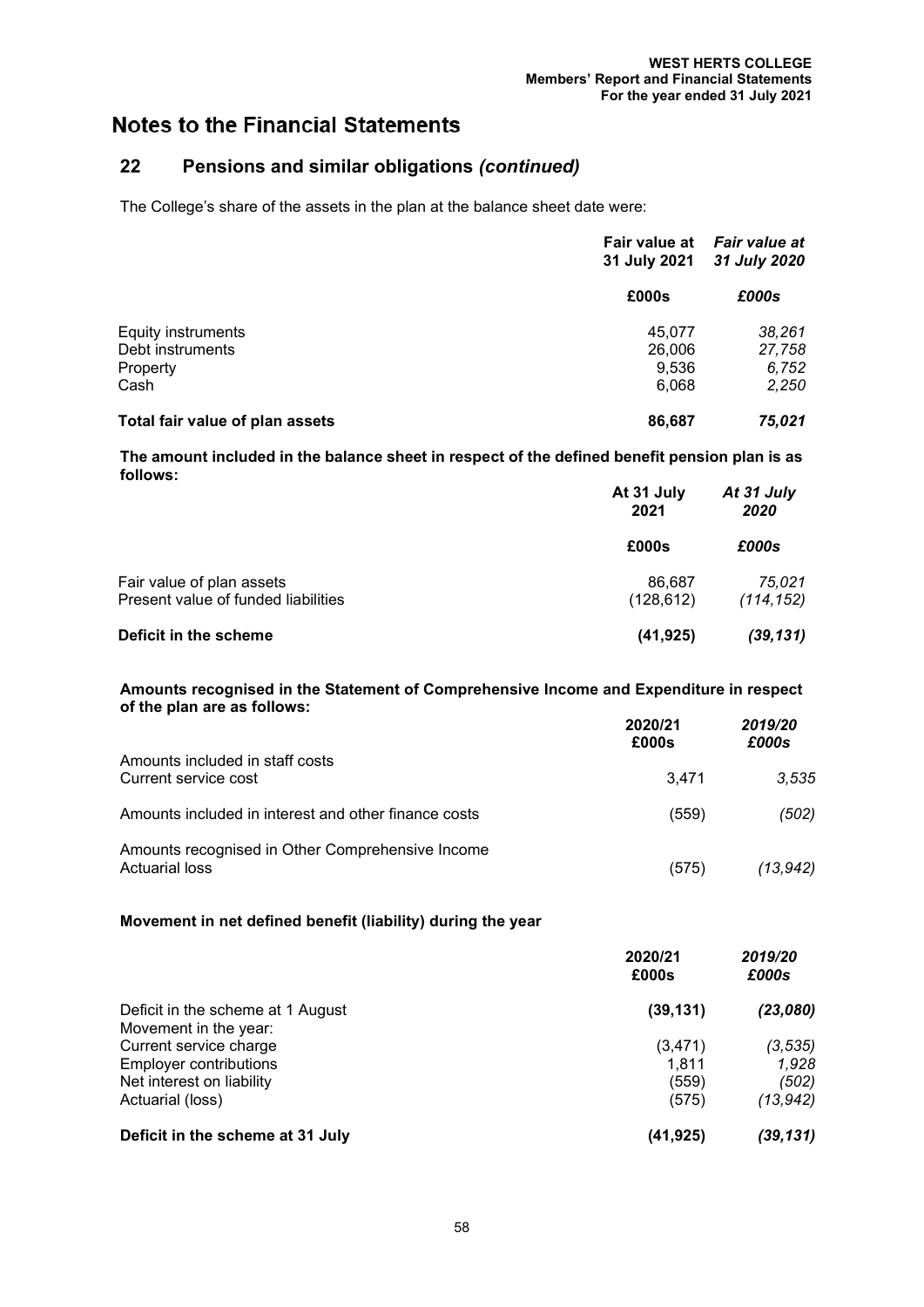# **22 Pensions and similar obligations** *(continued)*

# **Asset and liability reconciliation**

|                                                             | 2020/21<br>£000s | 2019/20<br>£000s |
|-------------------------------------------------------------|------------------|------------------|
| Changes in the present value of defined benefit obligations |                  |                  |
| Opening defined benefit obligation                          | 114,152          | 99,732           |
| Current service cost                                        | 3,471            | 3,535            |
| Interest cost                                               | 1,613            | 2,120            |
| Contributions by members                                    | 443              | 458              |
| Changes in financial assumptions                            | 10,608           | 10,254           |
| Losses on curtailments                                      |                  | 3                |
| Estimated benefits paid                                     | (1,675)          | (1, 950)         |
| <b>Closing defined benefit obligation</b>                   | 128,612          | 114,152          |
|                                                             | 2020/21<br>£000s | 2019/20<br>£000s |
| Change in fair value of plan assets                         |                  |                  |
| Opening fair value of employer assets                       | 75,021           | 76,652           |
| Interest on plan assets                                     | 1,054            | 1,618            |
| Contributions by members                                    | 443              | 458              |
| Contributions by the employer                               | 1,811            | 1,928            |
| Return on plan assets                                       | 10,033           | (3,685)          |
| Estimated benefits paid                                     | (1,675)          | (1,950)          |
| Closing fair value of employer assets                       | 86,687           | 75,021           |

# **23 Capital commitments**

| <b>Group and College</b>                     | 2020/21<br>£000s | 2019/20<br>£000s |
|----------------------------------------------|------------------|------------------|
| Commitments contracted for at 31 July        | 16.397           | 1.020            |
| Authorised but not contracted for at 31 July | 661              | 368              |

The commitments of £16.697m in 20/21 relate to the Barnfield College New Bedford Road redevelopment.